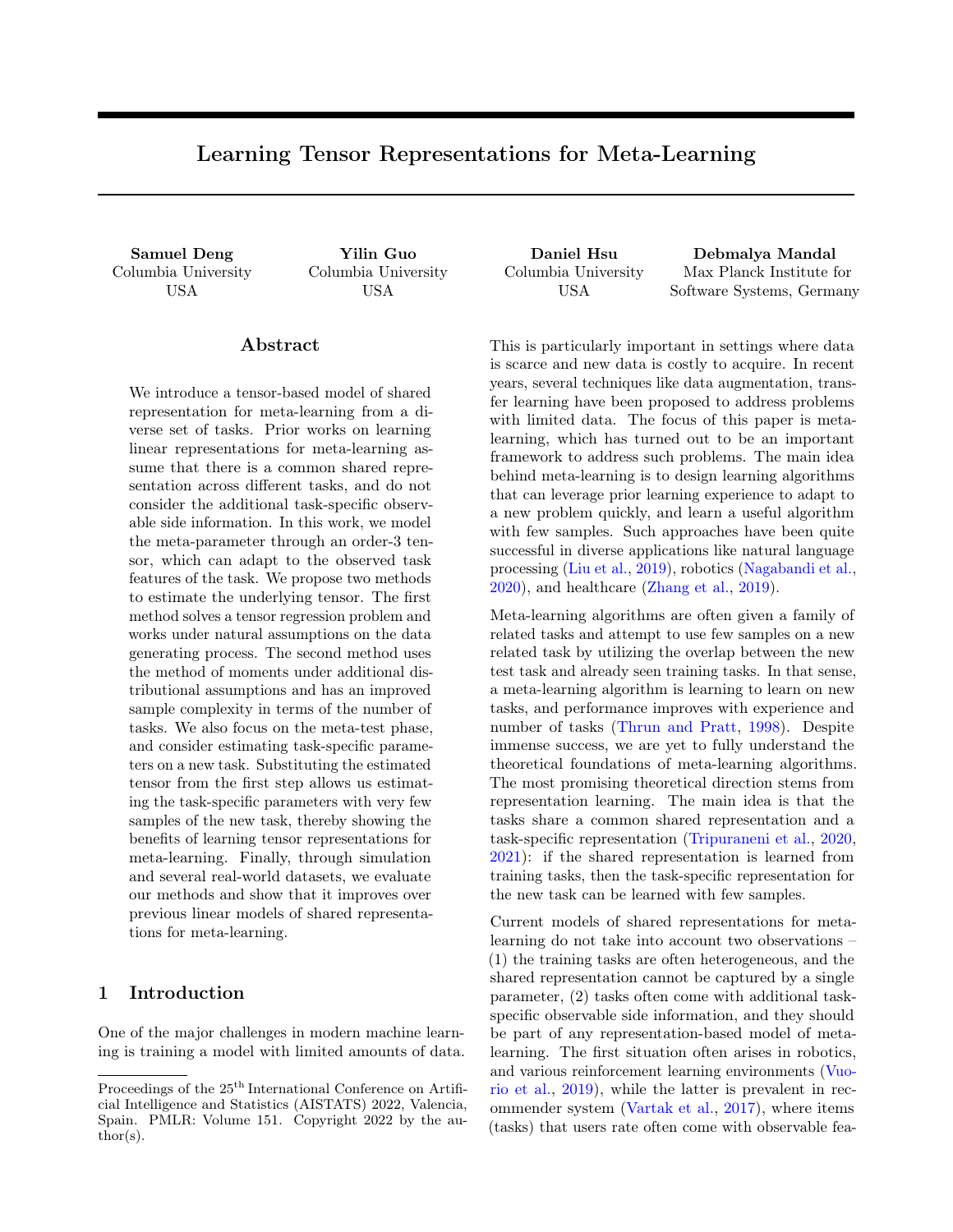tures.

We aim to understand meta-learning of features for settings where task-specific observable features affect the outcome. In particular, we are interested in the following questions. (1) What is the appropriate generalization of meta-learning of linear representation with task-specific observable features? (2) Moreover, given samples from  $T$  tasks, how can we efficiently learn such a representation and does it improve sample efficiency on a new task?

### 1.1 Contributions

Tensor Based Model. We propose a tensor based model of representations for meta-learning representations for a diverse set of tasks. In particular, we model the meta-parameter through a tensor of order-3, which can be thought of as a multi-linear function mapping a tuple of (input feature, observed task feature, unobserved task feature) to a real-valued output. As our model considers task-specific observed features, the meta-parameter can adapt to particular task and generalizes the matrix-based linear representations proposed by [Tripuraneni et al.](#page-9-4) [\(2021\)](#page-9-4).

Estimation. We first determine the identifiable component of the shared representation based model, and estimate the first two factors of the underlying tensor in the meta-training phase. We propose two methods – (1) tensor regression based method works with natural assumptions on the data generating process, and (2) method of moments based estimation works under additional distributional assumptions, but has improved sample complexity in terms of the number of tasks.

Meta-Test Phase. After estimating the shared parameters, we focus on the meta-test phase, where a new task is given. We show that substituting the estimated factors from the first step provably improves error in estimating the task-specific parameters on a new task. In particular, the excess test error on the new task is bounded by  $O\left(\frac{r^2}{N_c}\right)$  $\frac{r^2}{N_2}$  where r is the rank of the underlying tensor and  $N_2$  is the number of samples from the new task. As tensor rank  $r$  can be quite small compared to the dimensions, this highlights the benefits of learning task-adaptive representations in meta-learning. Finally, through a simulated dataset and several real-world datasets, we evaluate our methods and show that it improves over previous models of learning shared representations for meta-learning.

### 1.2 Related Work

[Baxter](#page-8-0) [\(2000\)](#page-8-0) was the first to prove generalization bound for multitask learning problem. However, they considered a model of multitask learning where tasks with shared representation are sampled from a generative model. [Pontil and Maurer](#page-9-7) [\(2013\)](#page-9-7); [Maurer et al.](#page-9-8) [\(2016\)](#page-9-8) developed general uniform-convergence based framework to analyze multitask representation learning. However, they assume oracle access to a global empirical risk minimizer. On the other hand, we provide specific algorithms and also consider task-specific side information.

The work closest to ours is that of [Tripuraneni et al.](#page-9-4) [\(2021\)](#page-9-4), who proposed a linear model for learning representation in meta-learning. Our model can be thought of as a general model of theirs as we do not assume a fixed low-dimensional representation across tasks, and can adapt to observable side-information of the tasks. We also note that [Tripuraneni et al.](#page-9-3) [\(2020\)](#page-9-3) generalized the linear model of [Tripuraneni et al.](#page-9-4) [\(2021\)](#page-9-4) to consider transfer learning with general class of functions, however, they assume oracle access to a global empirical risk minimizer, and the common representation (a shared function) does not adapt to observable features of the tasks. Finally, [Du et al.](#page-8-1) [\(2020\)](#page-8-1) also considered the problem of learning shared representations and obtained similar results. Compared to [Tripuraneni et al.](#page-9-3) [\(2020\)](#page-9-3), they consider general non-linear representations, but the representation again does not depend on the observable features of the task.

Our work is also related to the conditional metalearning framework introduced by [Wang et al.](#page-10-1) [\(2020\)](#page-10-1); [Denevi et al.](#page-8-2) [\(2020\)](#page-8-2). Conditional meta-learning aims to learn a conditioning function that maps task-specific side information to a meta-parameter suitable for the task. [Denevi et al.](#page-8-2) [\(2020\)](#page-8-2) studies a biased regularization formulation where the goal is to find task-specific parameter close to a bias vector, possibly dependent on side-information. On the other hand, [Wang et al.](#page-10-1) [\(2020\)](#page-10-1) takes a structured prediction framework, and only proves generalization bounds. Although our framework falls within the conditional meta-learning framework, we want to understand the benefits of representation learning on a new task.

In this work, we aim to understand meta-learning through a representation learning viewpoint. However, in recent years, several works have attempted to improve our understanding of meta-learning from other viewpoints. These include optimization [\(Bernac](#page-8-3)[chia,](#page-8-3) [2021;](#page-8-3) [Gao and Sener,](#page-9-9) [2020\)](#page-9-9), train-validation split [\(Bai et al.,](#page-8-4) [2020\)](#page-8-4), and convexity [\(Saunshi et al.,](#page-9-10) [2020\)](#page-9-10). Additionally, there are several recent works on understanding gradient based meta-learning [\(Finn et al.,](#page-9-11) [2017,](#page-9-11) [2019;](#page-9-12) [Denevi et al.,](#page-8-5) [2019;](#page-8-5) [Balcan et al.,](#page-8-6) [2019;](#page-8-6) [Khodak et al.,](#page-9-13) [2019\)](#page-9-13), but their setting is very different from ours.

Our work is also related to existing work on learning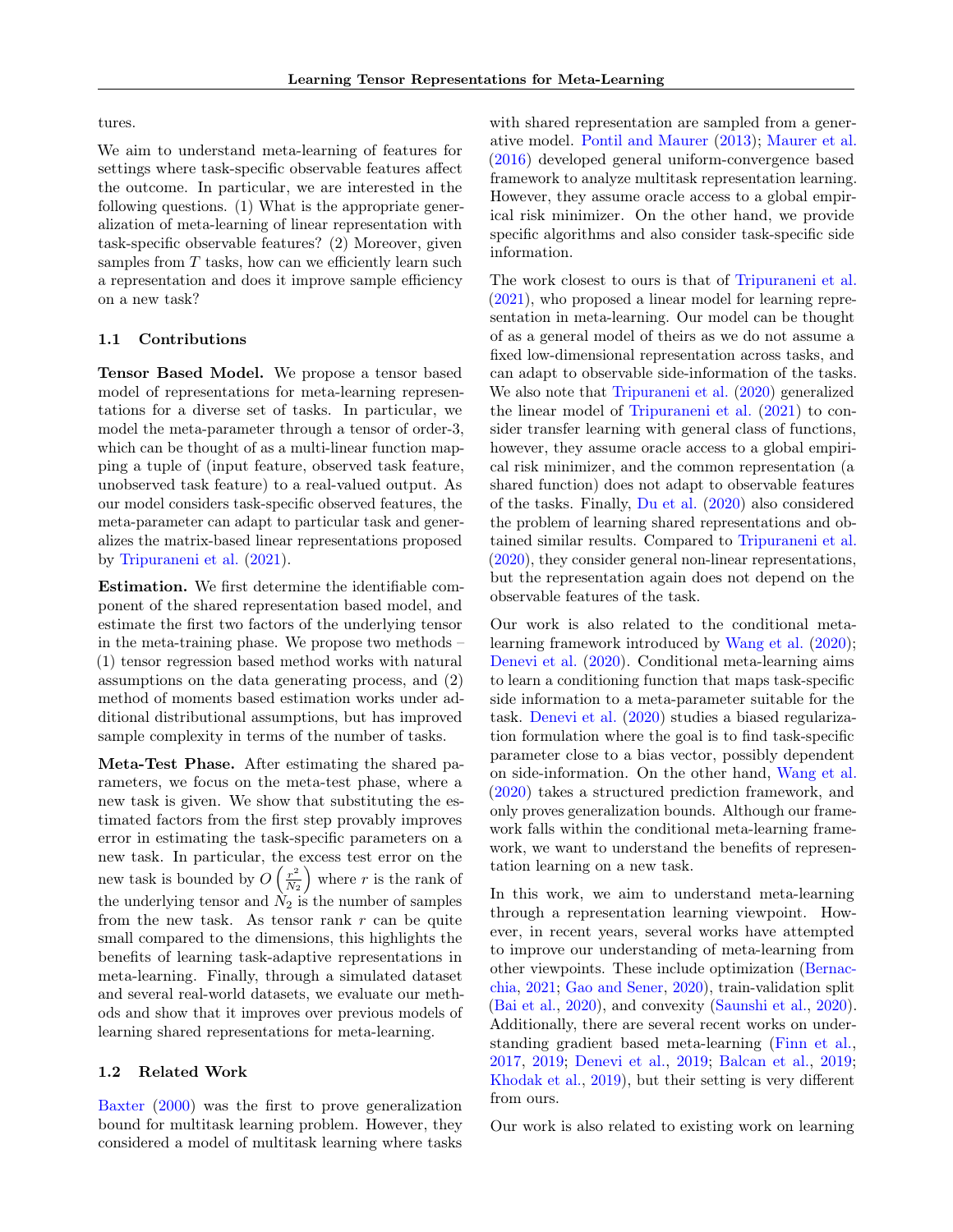mixture of low rank models [\(Chen and Candès,](#page-8-7) [2018;](#page-8-7) [Chen et al.,](#page-8-8) [2021\)](#page-8-8). In particular, [Chen et al.](#page-8-8) [\(2021\)](#page-8-8) set up a tensor regression problem to estimate the underlying tensor, i.e., mixture of matrices. However, their model is restricted to just one design matrix per underlying model (task). So although such models can formulate a meta-learning problem, the setup is limited to just one sample per task. [Kong et al.](#page-9-14) [\(2020\)](#page-9-14) also consider meta-learning under a mixture linear regression setup. However, like [Tripuraneni et al.](#page-9-4) [\(2021\)](#page-9-4), they do not consider task-specific side information.

Finally, we point out that tensors have been used in the past for transfer learning (e.g., in computer vision [\(Ko](#page-9-15)[niusz et al.,](#page-9-15) [2017\)](#page-9-15)), but they lack provable guarantees. Here we use tensors to model the meta-parameter in the presence of task-specific side information. Our estimation method uses tensor regression [\(Zhou et al.,](#page-10-2) [2013;](#page-10-2) [Tomioka et al.,](#page-9-16) [2011\)](#page-9-16) and tensor decomposition [\(Anandkumar et al.,](#page-8-9) [2014a\)](#page-8-9). For tensor regression, we build upon the algorithm proposed by [Tomioka et al.](#page-9-16) [\(2011\)](#page-9-16), and for tensor decomposition we use a robust version introduced by [Anandkumar et al.](#page-8-10) [\(2014b\)](#page-8-10).

# 2 Preliminaries

We will consider standard two-stage model of metalearning, consisting of a meta-training phase and a meta-test phase. In the meta-training stage, we see  $N$  samples from  $T$  training tasks and learn a meta parameter. In the meta-test stage, we see  $N_2$  samples from a fixed target task (say task 0) and learn a targetspecific parameter conditioned on the meta-parameter and features of the new task 0. We first define our response model which specifies the particular model of shared linear representation.

**Response model.** There are  $T$  training tasks and each task is associated with a pair of observed and unobserved task feature vector. Task  $t$  is characterized by  $(Y_t, Z_t)$  where  $Y_t \in \mathbb{R}^{d_2}$  is the observed task feature vector and  $Z_t \in \mathbb{R}^{d_3}$  is the unobserved task feature vector for the t-th task. A sample from task t is specified by a tuple  $(X, Y_t, Z_t)$ , where X is some user feature vector. Given such a data tuple  $(X, Y_t, Z_t)$ the response is given as

$$
R = A(X, Y_t, Z_t) + \varepsilon = \sum_{i,j,k} A_{i,j,k} X_i Y_{tj} Z_{tk} + \varepsilon \quad (1)
$$

Here the noise variable  $\varepsilon \sim N(0, \sigma^2)$ , and  $A \in$  $\mathbb{R}^{d_1 \times d_2 \times d_3}$  is the system tensor which we treat as a multi-linear real-valued function on  $\mathbb{R}^{d_1} \times \mathbb{R}^{d_2} \times \mathbb{R}^{d_3}$ . Note that, our model generalizes the linear model proposed by [Tripuraneni et al.](#page-9-4) [\(2021\)](#page-9-4), and the metaparameter (tensor A) is not a fixed parameter, and

adapts to the observed feature / side information for task t. We will assume that the tensor A has CP-rank r, i.e., there exist matrices  $A^1 \in \mathbb{R}^{d_1 \times r}$ ,  $A^2 \in \mathbb{R}^{d_2 \times r}$ , and  $A^3 \in \mathbb{R}^{d_3 \times r}$  such that

$$
A_{i,j,k} = \sum_{s=1}^{r} A_{si}^{1} A_{sj}^{2} A_{sk}^{3}
$$

Following [Kolda and Bader](#page-9-17) [\(2009\)](#page-9-17), we will write  $A =$  $\llbracket I_r; A^1, A^2, A^3 \rrbracket$  to denote the rank-r decomposition of<br>the tonsor A. Notice that here we assume that all the the tensor A. Notice that here we assume that all the singular values of the tensor  $A$  is one. Without making strong assumptions on the unobserved task features  $Z_t$ , general singular values cannot be identified. We provide a counter-example in section [3.](#page-3-0)

**Training data.** Let  $P$  be a distribution over the feature vectors  $X_i$ 's which we will often refer to as user feature vectors. Let Q be a joint distribution over observed and unobserved task feature vectors. Let  $\{X_i : i \in [N]\}\$  and  $\{(Y_t, Z_t) : t \in [T]\}\$  be independent random variables, where  $X_1, \ldots, X_N \sim_{\text{iid}} P$  and  $(Y_1, Z_1), \ldots, (Y_T, Z_T) \sim_{\text{iid}} Q$ . Conditional on these (random) feature vectors, let  $R_1, \ldots, R_N$  be independent realizations of  $R$  from the response model in Equation  $(1)$ , where

<span id="page-2-1"></span>
$$
R_i = A(X_i, Y_{t(i)}, Z_{t(i)}) + \varepsilon_i.
$$
\n<sup>(2)</sup>

Here  $t : [N] \to [T]$  is a mapping that specifies, for each training instance i, corresponding task  $t(i)$ . Therefore, the training data is given as  $\{X_i, Y_{t(i)}, R_i\}_{i \in [N]}.$ 

Meta-Test data. At test time we are given a fixed task (say 0) with observed feature  $Y_0$  and unobserved feature  $Z_0$ . We are given  $N_2$  instances from this new task,  $\{X_i, Y_0, R_i\}_{i \in [N_2]}$  where  $X_1, \ldots, X_{N_2} \sim_{\text{iid}} P$ . Our goal is to design a predictor  $f: \mathbb{R}^{d_1} \times \mathbb{R}^{d_2} \to \mathbb{R}$  that maps an input feature and an observed task feature to a predicted response. We will evaluate our predictor by its mean squared error on the new task.

$$
MSE(f) = \mathbb{E}\left[\left(f(X, Y_0) - A(X, Y_0, Z_0) - \varepsilon\right)^2\right]
$$
  
=  $\sigma^2 + \mathbb{E}\left[\left(f(X, Y_0) - A(X, Y_0, Z_0)\right)^2\right].$ 

<span id="page-2-0"></span>In order to design the predictor on the new task, we need estimates of tensor A, and unobserved task feature on the new task  $Z_0$ .

**Notations.** For a matrix  $B \in \mathbb{R}^{d_1 \times d_2}$  we will write  $||B||_{op}$  to denote its operator norm, which is defined as  $||B||_{op} = \max_{x \in \mathbb{R}^{d_2}} \frac{||Bx||_2}{||x||_2}$  $\frac{Bx_{\parallel_2}}{\|x\|_2}$ . For matrix B, we will write  $||B||_F = \sqrt{\sum_{i,j} B_{ij}^2}$  to denote its Frobenius norm. For a tensor  $A \in \mathbb{R}^{d_1 \times d_2 \times d_3}$  we write its spectral norm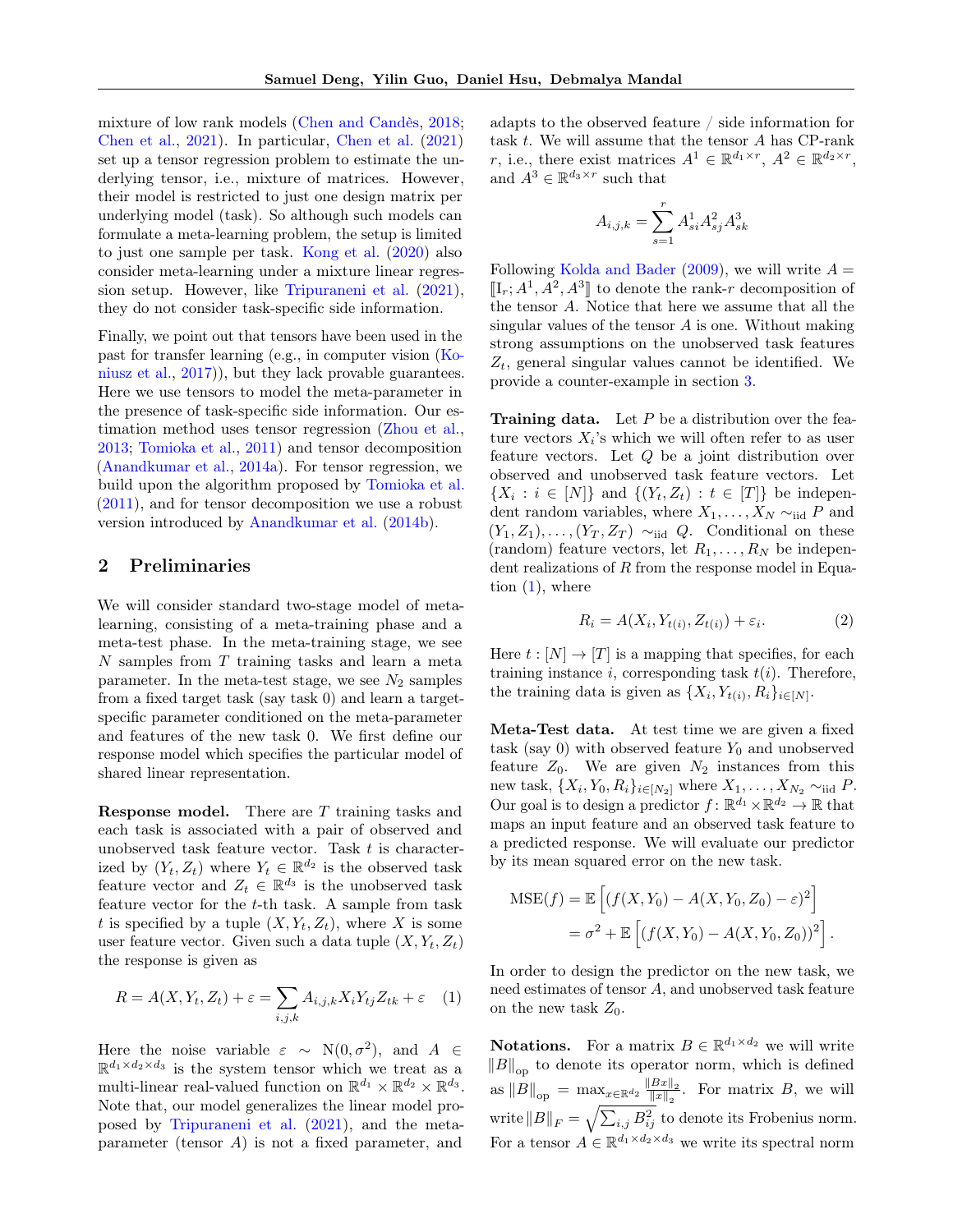$||A||_{op} = \max_{||x||_2 = ||y||_2 = ||z||_2 = 1} |A(x, y, z)|$ . Like a matrix, we will also write  $||A||_F = \sqrt{\sum_{i,j,k} A_{i,j,k}^2}$  to denote the Frobenius norm of the tensor A. We sometimes use the tensor by slices, for the 3-order tensor  $A$ , we denote its horizontal slices as  $A_{i::}$ , for  $j \in [d_1]$ .

We will use two types of special matrix products in our paper. Given matrices  $A \in \mathbb{R}^{d_1 \times d_2}$  and  $B \in \mathbb{R}^{d_3 \times d_4}$ , the Kronecker product  $A \otimes B \in \mathbb{R}^{d_1 d_3 \times d_2 d_4}$  is

$$
A \otimes B = [a_1 \otimes b_1 \ a_1 \otimes b_2 \ldots a_{d_2} \otimes b_{d_4-1} \ a_{d_2} \otimes b_{d_4}]
$$

For matrices  $A \in \mathbb{R}^{d_1 \times d_2}$  and  $B \in \mathbb{R}^{d_3 \times d_2}$ , their Khatri-Rao product  $A \odot B \in \mathbb{R}^{d_1 d_3 \times d_2}$  is

$$
A \odot B = [a_1 \otimes b_1 \ a_2 \otimes b_2 \ \ldots \ a_{d_2} \otimes b_{d_2}]
$$

In addition, we denote standard basis vector as  $e_i$ whose coordinates are all zero, except *i*-th equals 1.

## <span id="page-3-0"></span>3 Estimation

We estimate the parameters of our model in two steps – (1) estimate the shared tensor using the meta-training data, and (2) estimate the parameters of the test task using the meta-test data and the estimate of the shared tensor. However, it turns out that even when there is a single task in the meta-training phase, the third factor  $A<sup>3</sup>$  cannot be identified for general tensor with orthogonal factors. First, we show that the general response model defined in eq. [\(1\)](#page-2-0) is not identifiable unless all the singular values are one.

**Lemma 1.** Consider the response model  $R_i$  =  $A(X_i, Y_{t(i)}, Z_{t(i)}) + \varepsilon_i$  specified in [\(1\)](#page-2-0). Then the underlying tensor A is not identifiable if the singular values are not all ones.

Proof. We show that the statement is also true for simpler matrix based linear representations for multitask learning. In that case, the responses are generated as  $R = x^{\top} Bz$  for an orthonormal matrix B. Now consider the model  $R = x^{\top}BWz$  for a diagonal matrix W. Even if we assume that  $||z||_2 = 1$ , given a choice of W and z, one can choose  $W^{\dagger} \neq W$ and  $z' \neq z$  s.t.  $x^\top B W z = x^\top B W' z'$ . A possible choice is  $W'(1, 1) = \lambda_1 W(1, 1), W'(2, 2) = W(2, 2)/\lambda_2$ ,  $z'_1 = z_1/\lambda_1, z'_2 = \lambda_2 z_2 \text{ and } z_1^2/z_2^2 = (\lambda_2^2 - 1)/(1 - 1/\lambda_1^2).$ Note that this choice guarantees that  $||z'||_2 = 1$ .

We now construct an example which shows that two different tensors with identical  $A^1, A^2$  but different A<sup>3</sup> leads to the same observed outcomes. The proof of lemma [2](#page-3-1) details this construction and shows that it is impossible to approximate  $A<sup>3</sup>$  either in terms of Frobenius norm or in therms of the  $\sin \theta$  distance. Because of this impossibility result, we estimate the first two factors of the tensor  $A$  in the meta-training phase. In the meta-test phase, we substitute estimates of  $A<sup>1</sup>$  and  $A<sup>2</sup>$  and recover the parameters for the new task. We provide two ways to estimate the factors. The first method uses tensor regression; the second method uses the method-of-moments.

<span id="page-3-1"></span>**Lemma 2.** Consider the response model  $R_i$  =  $A(X_i, Y_{t(i)}, Z_{t(i)}) + \varepsilon_i$  specified in [\(1\)](#page-2-0). Then it is impossible to approximate  $A^3$  either in terms of Frobenius norm or in terms of  $\sin \theta$  distance.

*Proof.* We construct an example where  $d_1 = d_2$  $d_3 = d$  and rank  $r = d/2$ . First consider the tensor  $A = [[1, A^1, A^2, A^3]]$  where  $A^1 = A^2 = A^3 =$  $\begin{bmatrix} &I_{r\times r}\end{bmatrix}$  $0_{(d-r)\times r}$  . Suppose the observed feature vector  $Y = \left(\frac{1}{\sqrt{2}}\right)$  $\frac{1}{d}, \frac{1}{\sqrt{2}}$  $\frac{1}{d},\ldots,\frac{1}{\sqrt{d}}$  $\left( \frac{1}{d} \right)$  and the unobserved feature vector  $Z_1 = \left(\frac{1}{\sqrt{r}}, \frac{1}{\sqrt{r}}, \ldots, \frac{1}{\sqrt{r}}, 0, \ldots, 0\right)$ . Then for any feature vector  $X$  the expected response on this task is given as

$$
R = A(X, Y, Z_1) = \sum_{i=1}^{r} X(i)Y(i)Z_1(i)
$$

$$
= \frac{1}{\sqrt{dr}} \sum_{i=1}^{r} X(i) = \frac{\sqrt{2}}{d} \sum_{i=1}^{r} X(i)
$$

where the last equality uses  $r = d/2$ . We now consider a new tensor  $B = [\mathbb{I}_r; A^1, A^2, B^3]$ . The first two factors<br>of B are the same as the first two factors of A but the of  $B$  are the same as the first two factors of  $A$ , but the third factor is different. Let  $C^3$  be a bidiagonal matrix of dimension  $(r + 1) \times r$  with the leading diagonal and the diagonal entries just below the leading diagonal entries consisting of all ones.

$$
C^{3} = \begin{bmatrix} \frac{1}{\sqrt{2}} & 0 & 0 & \dots & 0\\ \frac{1}{\sqrt{2}} & \frac{1}{\sqrt{2}} & 0 & \dots & 0\\ 0 & \frac{1}{\sqrt{2}} & \frac{1}{\sqrt{2}} & \dots & 0\\ \vdots & \vdots & \vdots & \ddots & \vdots\\ 0 & 0 & 0 & \dots & \frac{1}{\sqrt{2}} \end{bmatrix}
$$

Then  $B^3 = \begin{bmatrix} C^3 \\ 0 \end{bmatrix}$  $0_{(r-1)\times r}$ . The observed task feature  $Y$ remains as it was but the new unobserved task feature is given as  $Z_2 = \left(\frac{1}{\sqrt{2}}\right)$  $\overline{\overline{d}}$  ,  $\frac{1}{\sqrt{ }}$  $\frac{1}{d},\ldots,\frac{1}{\sqrt{d}}$  $\frac{1}{d}$ . Then it can be checked that the new responses are given as

$$
R = B(X, Y, Z_2)
$$
  
=  $\sum_{i=1}^{r} X(i) \frac{1}{\sqrt{d}} \left( \frac{1}{\sqrt{2d}} + \frac{1}{\sqrt{2d}} \right) = \frac{\sqrt{2}}{d} \sum_{i=1}^{r} X(i)$ 

Therefore, we have two instances where the first two factors of the underlying tensors  $(A^1 \text{ and } A^2)$  and the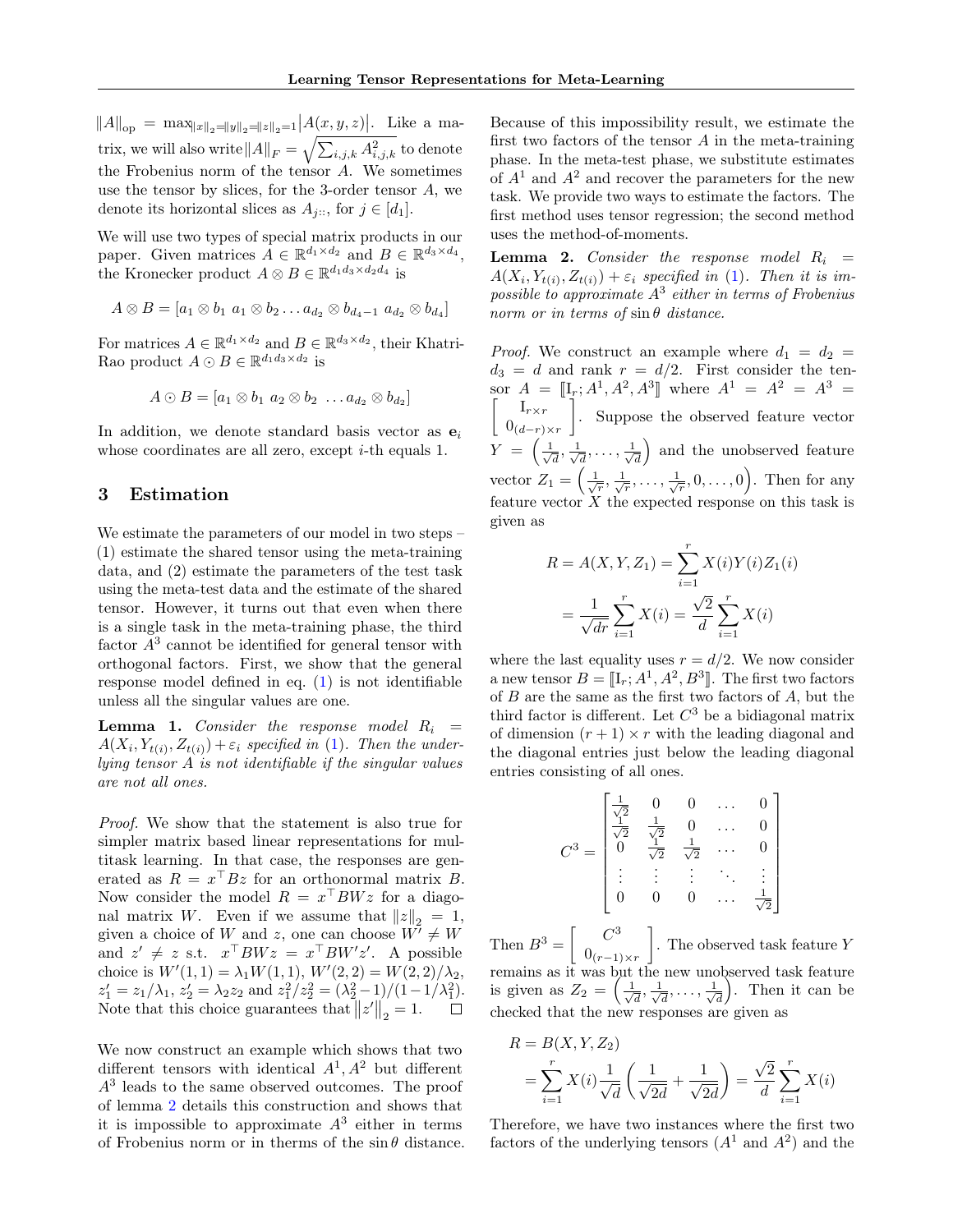1

observable task feature  $(Y)$  are the same, but different choices of the third factor and hidden feature vector give the same response. Moreover, for the given choices of  $A^3$  and  $B^3$  it can be easily verified that  $||A^3 - B^3||_F =$  $O(r)$  and  $\sin \theta (A^3, B^3) = ||A^3 \angle B^3||_{op} = \frac{1}{\sqrt{2}}$  $\overline{z} = \sin(\pi/4).$ Therefore, even if we exactly know the factors  $A<sup>1</sup>$  and  $A<sup>2</sup>$ , it is impossible to approximate  $A<sup>3</sup>$  either in terms of Frobenius norm or in terms of  $\sin \theta$  distance.  $\Box$ 

#### 3.1 Tensor-Regression Based Estimation

In order to see why tensor regression can help us recover the shared tensor, we first show an alternate way to write the response  $R_i$ , as defined in Equation [\(2\)](#page-2-1). Define

$$
\mathcal{Z} = \begin{bmatrix} Z_1 & \cdots & Z_T \end{bmatrix}^\mathsf{T} \in \mathbb{R}^{T \times d_3} \tag{3}
$$

to be the matrix corresponding to the unobserved features of the T training tasks. Then  $A \times_3 \mathcal{Z} =$  $A(I_{d_1}, I_{d_2}, \mathcal{Z}) \in \mathbb{R}^{d_1 \times d_2 \times T}$  is the tensor corresponding to unobserved parameters, defined as

$$
(A \times_3 \mathcal{Z})_{i,j,t} = \sum_{k=1}^d A_{i,j,k} \mathcal{Z}_{t,k}.
$$

Additionally, we define a covariate tensor  $\mathcal{X}_i \in$  $\mathbb{R}^{d_1 \times d_2 \times T}$  corresponding to the observed features as:

$$
\mathcal{X}_i(\cdot,\cdot,t) = \begin{cases} X_i Y_{t(i)}^{\mathsf{T}} & \text{if } t = t(i) \\ 0_{d_1 \times d_2} & \text{o.w.} \end{cases} \tag{4}
$$

<span id="page-4-4"></span>Then, according to Equation [\(2\)](#page-2-1), we have the following linear regression model for the *i*-th response.

$$
R_i = \langle \mathcal{X}_i, A \times_3 \mathcal{Z} \rangle + \varepsilon_i. \tag{5}
$$

Therefore, we can use tensor regression to get an estimate of  $A \times_3 \mathcal{Z}$ . Since the three factors of A are  $A^1, A^2$ , and  $A<sup>3</sup>$ , it can be easily seen that the CP-decomposition of  $A \times_3 \mathcal{Z}$  is  $[[I_r; A^1, A^2, \mathcal{Z}A^3]] = [[G^{-1}; A^1, A^2, \mathcal{Z}A^3G]].$ <br>Here  $G$  is a diagonal matrix with *i* theories  $1/||\mathcal{Z}A^3||$ Here G is a diagonal matrix with *i*-th entry  $1/||\mathcal{Z}A_i^3||_2$ and normalizes the columns of  $\mathcal{Z}A^3$ . Because of this particular form of the tensor  $A \times_3 \mathcal{Z}$ , we can run a tensor decomposition of the estimate of  $A \times_3 \mathcal{Z}$  to recover  $A^1, A^2$ , and  $\mathcal{Z}A^3G$ . However, there is a catch as we have an estimate of  $A \times_3 \mathcal{Z}$ , instead of the exact tensor. So we need the tensor decomposition method to be robust to the estimation error. Algorithm [1](#page-4-0) describes the full algorithm for recovering A from the training samples.

### Tensor Regression Details and Guarantees.

Throughout this section, we will make the following assumptions about the data generating distribution.

<span id="page-4-2"></span>
$$
(A1) X_1, \ldots, X_N \sim_{\text{iid}} N(0, \Sigma).
$$

#### ALGORITHM 1: Tensor-Regression Based Estimation

**Input:**  $(X_i, Y_{t(i)}, R_i)$  for  $i = 1, ..., N$ 

1. Solve the following tensor regression problem:

<span id="page-4-1"></span>
$$
\widehat{B} = \underset{B \in \mathbb{R}^{d_1 \times d_2 \times T}}{\arg \min} \left\{ \frac{1}{N} \sum_{i=1}^{N} \left( R_i - \langle X_i, B \rangle \right)^2 + \lambda \|B\|_S \right\}
$$

2. Run a robust tensor decomposition of  $\widehat{B}$  of CP-rank r:

 $\llbracket \widehat{W}; \widehat{B}^1, \widehat{B}^2, \widehat{B}^3 \rrbracket \leftarrow \text{Robust-Tensor-Decomposition}(\widehat{B}, r)$ 

<span id="page-4-0"></span>**Output:** Return  $\widehat{A \times_3 \mathcal{Z}} = [\![\mathbf{I}_r; \widehat{B}^1, \widehat{B}^2, \widehat{B}^3 \widehat{W}]\!]$ .

- <span id="page-4-5"></span>(A2)  $Y_1, \ldots, Y_T \sim_{\text{iid}} N(0, \Sigma_u)$ .
- <span id="page-4-3"></span>(A3) For each i,  $t(i) \sim \text{Unif } \{1, \ldots, T\}.$

Equation  $(6)$  is the tensor regression step to obtain an estimate of  $B = A \times_3 \mathcal{Z}$ . We use a regularized least squared regression, introduced by [Tomioka et al.](#page-9-16) [\(2011\)](#page-9-16). Here  $||B||_S$  is the overlapped Schatten-1 norm of the tensor  $B$ , which is defined as the average of mode-wise nuclear norms, i.e.,  $||B||_S = 1/3 \sum_{k=1}^3 ||B_{(k)}||_{\star}$ . Since matrix nuclear norm is a convex function, the tensor regression problem stated in Equation [\(6\)](#page-4-1) is also a convex problem, and can be solved efficiently.

For a tensor of dimension  $d_1 \times d_2 \times T$ , we introduce the following notation, which will appear frequently in our bounds.

$$
D_1 = \sqrt{d_1} + \sqrt{d_2} + \sqrt{T} + \sqrt{d_1T} + \sqrt{d_2T} + \sqrt{d_1d_2}
$$
 (8)

The next theorem states the guarantees of the tensor regression step.

<span id="page-4-6"></span>**Theorem 1.** Suppose Assumptions  $(A1)$ - $(A3)$  hold, and  $N \geq O\left(\frac{\lambda_{\max}(\Sigma)}{\lambda + (N-1)}\right)$  $\frac{\lambda_{\max}(\Sigma)}{\lambda_{\min}(\Sigma_y)}rD_1^2$ . Then, with probability at  $least 1-e^{-\Omega(D_1^2)}, we have$ 

$$
\left\|\widehat{B}-B\right\|_F \leq O\left(\frac{\sigma TD_1\sqrt{r}}{\lambda_{\min}(\Sigma_y)\lambda_{\min}(\Sigma)\sqrt{N}}\right)
$$

.

The full proof is provided in the supplementary material. Here we provide an overview of the main steps of the proof. Our analysis builds upon the work by [Tomioka et al.](#page-9-16) [\(2011\)](#page-9-16), who analyzed the performance of tensor regression with overlapped Schatten-1 norm. The main ingredient of the proof is to show that under certain assumptions restricted strong convexity (RSC) holds. This property was introduced by [Negahban and](#page-9-18) [Wainwright](#page-9-18) [\(2011\)](#page-9-18) in the context of several matrix estimation problems, and ensures that the loss function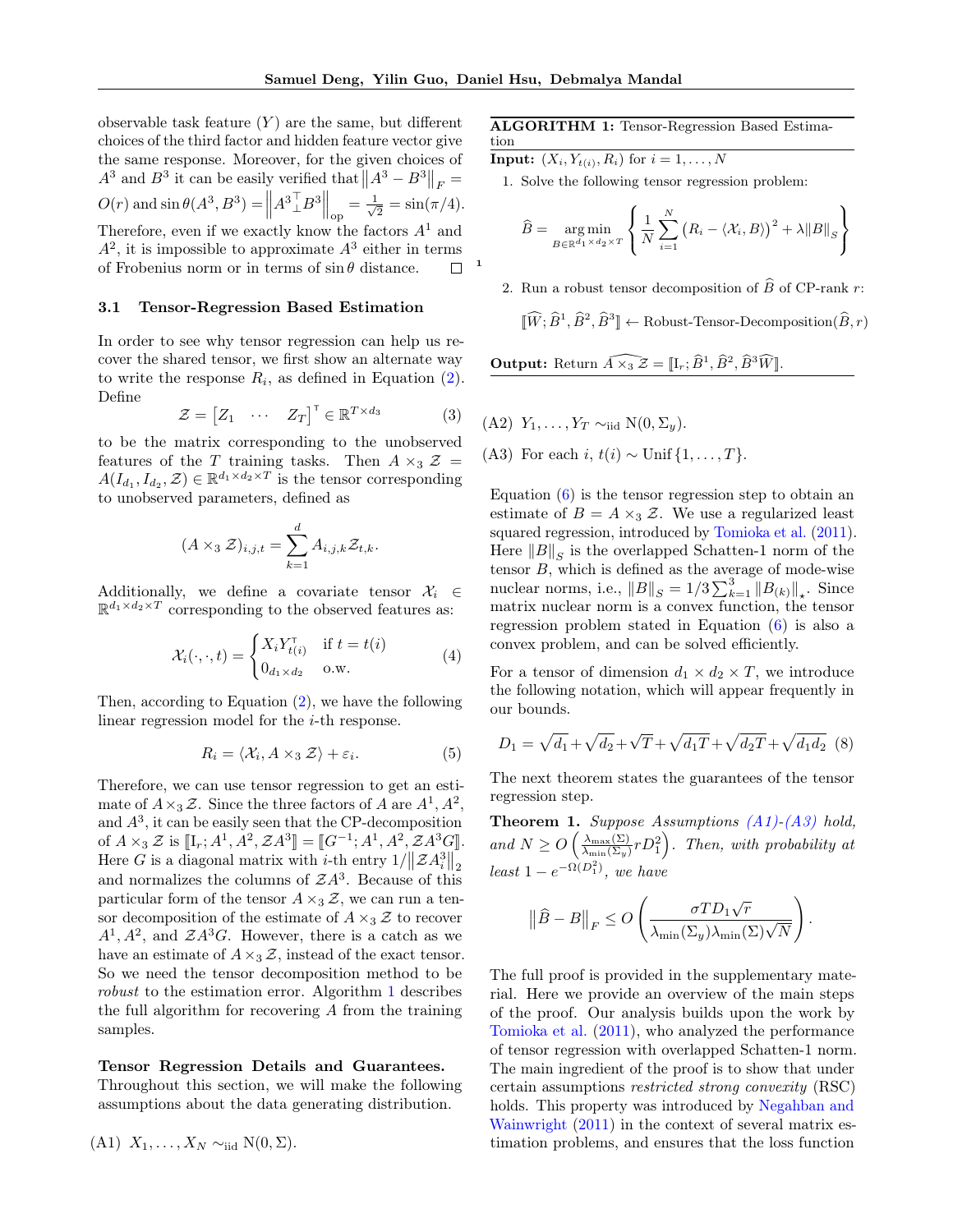has sufficient curvature to ensure consistent recovery of the unknown parameter. [Tomioka et al.](#page-9-16) [\(2011\)](#page-9-16) proves that when the covariate tensors  $\mathcal{X}_i$  are normally distributed, RSC holds with a fixed constant. For our setting, the covariate tensors are defined in Equation [\(4\)](#page-4-4) and are not necessarily distributed from a multivariate Gaussian distribution. However, we can generalize the original proof of [Negahban and Wainwright](#page-9-18) [\(2011\)](#page-9-18) to show that under Assumptions  $(A1)$   $(X_i$ -s are normally distributed) and  $(A2)$  (tasks are sampled uniformly at random), RSC still holds for our setting, but with constant  $O(1/T)$ . Then we show that the parameter  $\lambda$  can be chosen to be a suitably large constant to get the error bounds of Theorem [1.](#page-4-6)

Tensor Decomposition Details and Guarantees: Having recovered the tensor  $A \times_3 \mathcal{Z}$ , we now aim to recover the factors  $A^1$ ,  $A^2$ , and  $\mathcal{Z}A^3$ . Since we do not have the exact tensor  $A \times_3 \mathcal{Z}$ , but rather an estimate of the tensor, we apply robust tensor decomposition method (step 2 of Algorithm [1\)](#page-4-0) to recover the factors of  $A \times_3 \mathcal{Z}$ . For robust tensor decomposition method, we will apply the algorithm of [Anandkumar et al.](#page-8-10)  $(2014b)$ . It is in general impossible to recover the factors of a noisy tensor without making any assumptions. So we will make the following assumptions about the underlying tensor  $A = [\mathbf{I}_r; A^1, A^2, A^3]$ . We will write  $d = \max\{d_1, d_2, T\}.$ 

- (B1) The columns of the factors of A are orthogonal, i.e.,  $\langle A_i^1, A_j^1 \rangle = \langle A_i^2, A_j^2 \rangle = \langle A_i^3, A_j^3 \rangle = 0$  for all  $i \neq j$ .
- (B2) The components have bounded  $2 \rightarrow p$  for some p, i.e.,  $\exists p < 3$ ,

$$
\max\left\{\left\|A^{1\tau}\right\|_{2\to p}, \left\|\right\|1\right|A^{2\tau}_{2\to p}, \left\|A^{3\tau}\right\|_{2\to p}\right\} \le 1+o(1).
$$

(B3) Rank is bounded, i.e.,  $r = o(d)$ .

Additionally, recall the definition of  $\mathcal{Z}$ , the matrix of unobserved features.

$$
\mathcal{Z} = \begin{bmatrix} Z_1 & \cdots & Z_T \end{bmatrix}^\mathsf{T} \in \mathbb{R}^{T \times d_3}
$$

 $(Z1)$   $\frac{1}{d_3^{0.5+\gamma}} I_{d_3} \preccurlyeq Z^{\mathsf{T}}Z \preccurlyeq \frac{1}{\sqrt{6}}$  $\frac{1}{\overline{d_3}} I_{d_3}$  for some  $\gamma > 0$ .

(Z2) 
$$
\kappa(\mathcal{Z}^{\mathsf{T}}\mathcal{Z}) = \frac{\lambda_{\max}(\mathcal{Z}^{\mathsf{T}}\mathcal{Z})}{\lambda_{\min}(\mathcal{Z}^{\mathsf{T}}\mathcal{Z})} \le 1 + O(\sqrt{r/d}).
$$

<span id="page-5-2"></span>Although assumptions  $(Z1)$  and  $(Z2)$  might seem strong requirements on the matrix of unobserved features, they are usually satisfied when the unobserved task feature matrix is drawn from gaussian distribution. For example, if  $Z_t \sim_{\text{iid}} N(0, \nu I_{d_3})$  then the assumptions hold for small enough  $\nu.$ 

Lemma 3 (Informal Statement). Suppose tensor A satisfies the assumptions  $(B1)-(B3)$ , the matrix of unobserved features  $\mathcal Z$  satisfies assumptions (Z1)-(Z2), and  $N \geq \tilde{O}\left(\frac{\sigma^2 T^2 D_1^2 r}{\lambda^2 (\Sigma \lambda)^2}\right)$  $\frac{\sigma^2 T^2 D_1^2 r}{\lambda_{\min}^2(\Sigma_y)\lambda_{\min}^2(\Sigma)}$ . Then the tensor  $\hat{A} =$  $[I_r; \widehat{A}^1, \widehat{A}^2, \widehat{Z} \widehat{A}^3]$  $[I_r; \widehat{A}^1, \widehat{A}^2, \widehat{Z} \widehat{A}^3]$  $[I_r; \widehat{A}^1, \widehat{A}^2, \widehat{Z} \widehat{A}^3]$  output by Algorithm 1 satisfies

$$
\begin{aligned}\n\max \left\{ \left\| \widehat{A}^1 - A^1 \right\|_F, \left\| \widehat{A}^2 - A^2 \right\|_F \right\} &\leq \tilde{O} \left( \frac{\sigma T D_1 r}{\rho \sqrt{N}} \right), \\
\left\| \widehat{\mathcal{Z}} \widehat{A}^3 - \mathcal{Z} A^3 \right\|_F &\leq \tilde{O} \left( \frac{\sigma T D_1 r^{1.5}}{\rho \sqrt{N}} \right) \\
where \ \rho &= \sqrt{\lambda_{\min} (\mathcal{Z}^\top \mathcal{Z})} \lambda_{\min} (\Sigma_y) \lambda_{\min} (\Sigma).\n\end{aligned}
$$

The proof shows that when the assumptions (B1)-(B3) and  $(Z1)-(Z3)$  are satisfied, we can apply robust tensor decomposition method to the tensor  $A \times_3 \mathcal{Z}$ . Note that the bound for the third factor  $\mathcal{Z}A^3$  is worse by a factor of  $\sqrt{r}$ . This is because we recover an estimate of  $\mathcal{Z}A$ <sup>3</sup>G for a diagonal matrix G from tensor decomposition and then post-multiply this estimate by another diagonal matrix to obtain an estimate of  $\mathcal{Z}A^3$ .

### <span id="page-5-1"></span>3.1.1 Meta-Test

During the meta-test phase, we are given a new task (i.e., task 0 with observed feature  $Y_0 \in \mathbb{R}^{d_2}$ , and hidden feature  $Z_0 \in \mathbb{R}^{d_3}$ , and our goal is to learn the unobserved parameter of this task with as few samples as possible. As is standard in the meta-learning literature, we get a new training sample from the new task, and our goal is to perform well on the test sample drawn from the new task. There are  $N_2$  training samples from the new task, where the features  $X_1, \ldots, X_{N_2}$  are drawn iid from a distribution P. We will assume each feature  $X_i$  is mean-zero, has covariance matrix  $\Sigma \ (\mathbb{E}[X_i X_i^{\dagger}] = \Sigma)$ , and  $\Sigma$ -subgaussian i.e.,  $\mathbb{E}[\exp(v^{\scriptscriptstyle\mathsf{T}} X_i)] \leq \exp\left(1/2\left\|\Sigma^{1/2} v\right\|_2^2\right)$  $\binom{2}{2}$ . The observed responses on these  $N_2$  points are given as

$$
R_i = A(X_i, Y_0, Z_0) + \varepsilon_i
$$

where  $\varepsilon_i \sim_{\text{iid}} N(0, 1)$ . Define  $\mathcal{X}_0$  to be the matrix corresponding to the features on the new task, i.e.,

$$
\mathcal{X}_0 = \begin{bmatrix} X_1 & \cdots & X_{N_2} \end{bmatrix}^T \in \mathbb{R}^{N_2 \times d_1}
$$

We aim to estimate  $A^{3\tau}Z_0$  by substituting the estimates of  $A<sup>1</sup>$  and  $A<sup>2</sup>$ . Notice that the response  $R<sub>i</sub>$  can also be expressed as

$$
R_i = (Y_0^{\mathsf{T}} A^2 \odot X_i^{\mathsf{T}} A^1) A^{3\mathsf{T}} Z_0 + \varepsilon_i.
$$

Therefore, we can solve the following least square regression problem.

<span id="page-5-0"></span>
$$
\widehat{A^{3\tau}Z_0} = \underset{\alpha_0 \in \mathbb{R}^r}{\arg\min} \left\| R - (Y_0^{\tau} \hat{A}^2 \odot \mathcal{X}_0 \hat{A}^1) \alpha_0 \right\|_2^2. \tag{9}
$$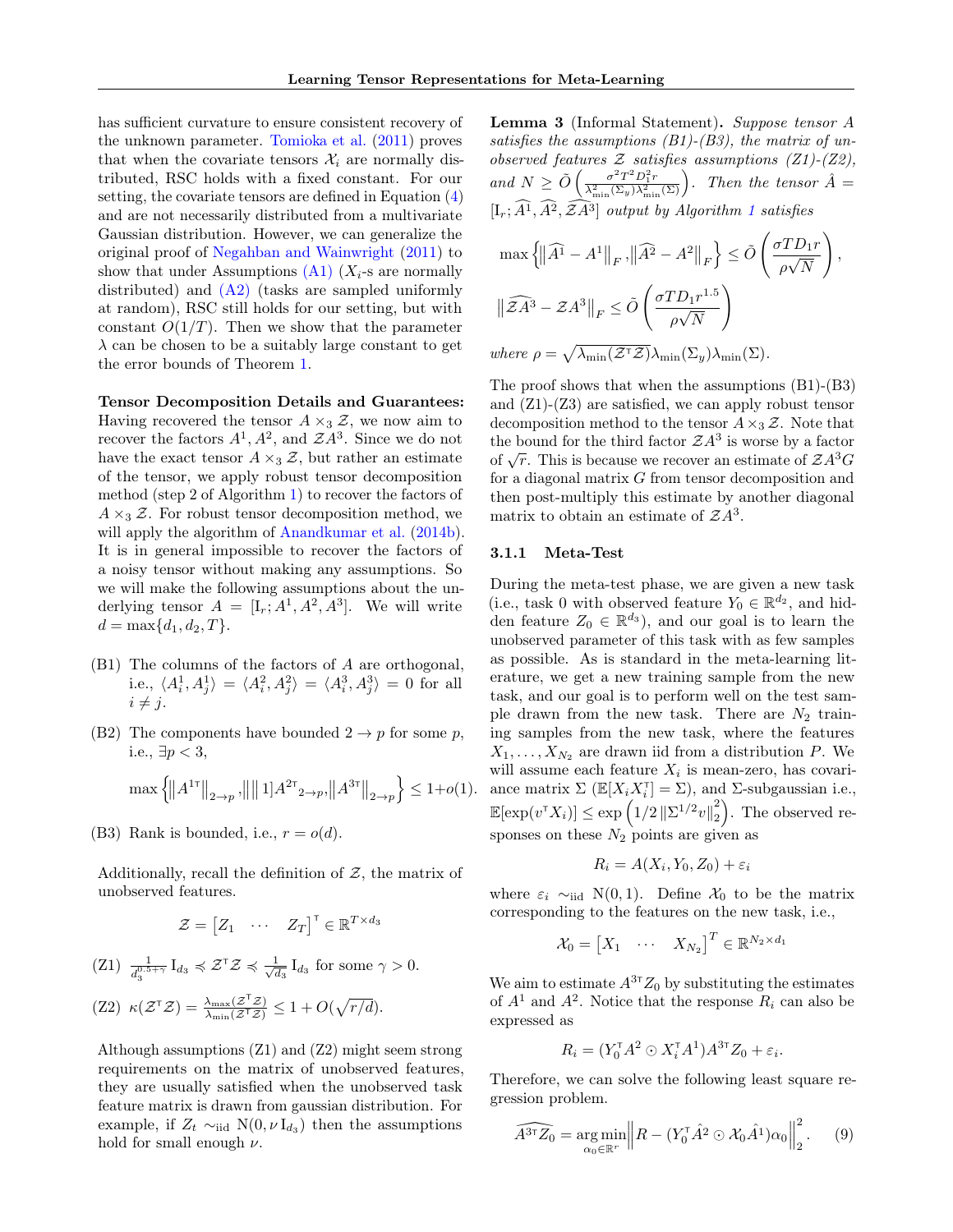1

If we write  $\hat{V} = (Y_0^{\mathsf{T}} \hat{A}^2 \odot \mathcal{X}_0 \hat{A}^1)$ , then the solution of Problem [9](#page-5-0) is given as  $\widehat{A^{3T}Z_0} = (\widehat{V}^{\dagger}\widehat{V})^{-1}\widehat{V}^{\dagger}R$ . Now our prediction on a new test instance  $X_0$  from the new task is given as  $(Y_0^{\dagger} \hat{A}^2 \odot X_0^{\dagger} \hat{A}^1) \widehat{A^{3\dagger}Z_0}$ . With slight abuse of notation we will write this prediction as  $\hat{A}(X_0, Y_0, \hat{Z}_0)$ . The next theorem bounds the mean squared error in the meta-test phase.

<span id="page-6-1"></span>Theorem 2 (Informal Statement). Suppose  $\max\{\|\hat{A}^1 - A^1\|_F, \|\hat{A}^2 - A^2\|_F\} \le \delta$ . Additionally,  $N_2 \ge \tilde{O}(r)$  and  $|Y_0^{\mathsf{T}} \hat{A}_i^2| \ge \eta ||Y_0||_2$  for all  $i \in [r]$ . Then for dimension-independent constants  $B_1$ , and  $B_2$ we have

$$
\mathbb{E}_{X_0}\left[\left(R_0 - \hat{A}(X_0, Y_0, \hat{Z}_0)\right)^2\right]
$$
  
= 
$$
O\left(\sigma^2 + \frac{B_1}{\eta^2}r^2\delta^2 + \frac{B_2}{\eta^2}\frac{r^2}{N_2}\right)
$$

with high probability.

The proof of the theorem shows that the mean squared error can be bounded as  $O(r \|\widehat{A^{3\tau}Z_0} - A^{3\tau}Z_0\|_2^2)$  $_{2}) +$  $O\,(\delta^2\, \| \widehat{A^{3\intercal}Z_0} \|_2^2$ 2 ). Then we write down the first term as a sum of bias and variance term and establish respective bounds of  $O(r^2/N_2)$  and  $O(r^2\delta^2)$ . Finally, we show that the  $L_2$ -norm of  $\widehat{A}^{3\tau}\widehat{Z_0}$  cannot be too large and is bounded by  $O(r)$ . Substituting these three bounds on the upper bound on the mean squared error gives us the desired result. Note that the theorem requires a lower bound on the inner product between the new task feature  $Y_0$  and the columns of  $A^2$ . This can be avoided with a slightly worse dependence on  $r$ . First, we can eliminate all columns  $i$  such that  $|Y_0^{\dagger} \hat{A}_i^2| \geq \eta \|Y_0\|_2$ . If there are r' such columns, we work with a tensor of rank  $r - r'$  in the meta-test phase. The reduction in rank increases mean squared error by at most  $O(r^2\eta^2)$ . Now if we choose  $\eta = \sigma/r$  we get a bound of  $O(B_1r^4\delta^2 + B_2r^4/N_2)$  on the excess error.

This theorem implies that for a new task, the number of samples needed is  $N_2 = O(r^2/\epsilon)$  if we want to achieve a test error of  $\epsilon$  on the new task. If we were to run a least squares regression on the new task from scratch, the required number of samples would have been  $O((d_1 + d_2)/\epsilon)$ . As the CP-rank of the tensor A can be smaller (often a constant) than the dimension of the unobserved features, transfer of the knowledge of the tensor A provides a significant reduction in the number of samples on the new task.

# 4 Method-of-Moments Based Estimation

In this section, we provide a new algorithm that estimates the underlying tensor A and also has optimal dependence on the number of tasks  $(T)$  under some additional distributional assumptions. In particular, we will assume  $X_i \sim_{\text{iid}} N(0, I_{d_1}), Y_t \sim_{\text{iid}} N(0, I_{d_2}),$  and  $Z_t \sim_{\text{iid}} N(0, I_{d_3})$ . Our algorithm is based on repeated applications a method-of-moments based estimator proposed by [Tripuraneni et al.](#page-9-4) [\(2021\)](#page-9-4), and we briefly summarize that estimator. Suppose the  $i$ -th response is given as  $R_i = X_i^{\mathsf{T}} B \alpha_{t(i)} + \varepsilon_i$  and each  $X_i \sim_{\text{iid}} N(0, I_{d_1}),$ and  $B \in \mathbb{R}^{d_1 \times r}$  has orthonormal columns. Then it is possible to recover  $B$  from the top  $r$  singular values of the statistic  $\frac{1}{N} \sum_{i=1}^{N} R_i^2 X_i X_i^{\mathsf{T}}$ .

**Recovering**  $A^1$ . For our setting, the *i*-th response is given as  $R_i = A(X_i, Y_{t(i)}, Z_{t(i)}) + \varepsilon_i$ . If we want to recover the first factor  $A^1$  then we can rewrite the *i*-th response as

$$
R_i = X_i^{\mathsf{T}} A_{(1)}(Z_{t(i)} \otimes Y_{t(i)}) + \varepsilon_i
$$
  
= 
$$
X_i^{\mathsf{T}} A^1 \underbrace{(A^3 \odot A^2)^{\mathsf{T}} (Z_{t(i)} \otimes Y_{t(i)})}_{:=\alpha_{t(i)}} + \varepsilon_i.
$$

Since each  $X_i$  is drawn from a standard normal distribution, we can recover  $A<sup>1</sup>$  from the top-r singular values of the statistic  $\frac{1}{N} \sum_{i=1}^{N} R_i^2 X_i X_i^{\mathsf{T}}$ .

**Recovering**  $A^2$ . We can recover  $A^2$  through a similar method. We can rewrite the  $i$ -th response as

$$
R_i = Y_{t(i)}^\top A_{(2)} (Z_{t(i)} \otimes X_i) + \varepsilon_i
$$
  
= 
$$
Y_{t(i)}^\top A^2 \underbrace{W (A^3 \odot A^1)^\top (Z_{t(i)} \otimes X_i)}_{:=\alpha_{t(i)}} + \varepsilon_i
$$

Since each  $Y_t$  is drawn from a standard normal distribution, we can recover  $A^2$  from the top-r singular values of the statistic  $\frac{1}{N} \sum_{i=1}^{N} R_i^2 Y_{t(i)} Y_{t(i)}^{\mathsf{T}}$ .

| <b>ALGORITHM 2:</b> Method-of-Moments Based Esti-                                                                                             |
|-----------------------------------------------------------------------------------------------------------------------------------------------|
| mation                                                                                                                                        |
| <b>Input:</b> $(X_i, Y_{t(i)}, R_i)$ for $i = 1, , N$ .                                                                                       |
| 1. $UDU^{\mathsf{T}} \leftarrow \text{top} - r \text{ SVD of } \frac{1}{N} \sum_{i=1}^{N} R_i^2 X_i X_i^{\mathsf{T}}$ . Set $\hat{A}^1 = U$ . |
| 2. $UDU^{\mathsf{T}} \leftarrow$ top $-r$ SVD of $\frac{1}{N} \sum_{i=1}^{N} R_i^2 Y_{t(i)} Y_{t(i)}^{\mathsf{T}}$ . Set $\hat{A}^2 = U$ .    |
| <b>Output:</b> Return $\hat{A}^1$ and $\hat{A}^2$ .                                                                                           |

<span id="page-6-2"></span><span id="page-6-0"></span>Theorem 3. Suppose  $X_i \sim_{\text{iid}} N(0, I_{d_1}), Y_t \sim_{\text{iid}}$  $N(0, I_{d_2})$ , and  $Z_t \sim_{\text{iid}} N(0, I_{d_3})$ . Then the factors  $\hat{A}^1$ and  $A<sup>2</sup>$  $A<sup>2</sup>$  $A<sup>2</sup>$  returned by Algorithm 2 satisfies the following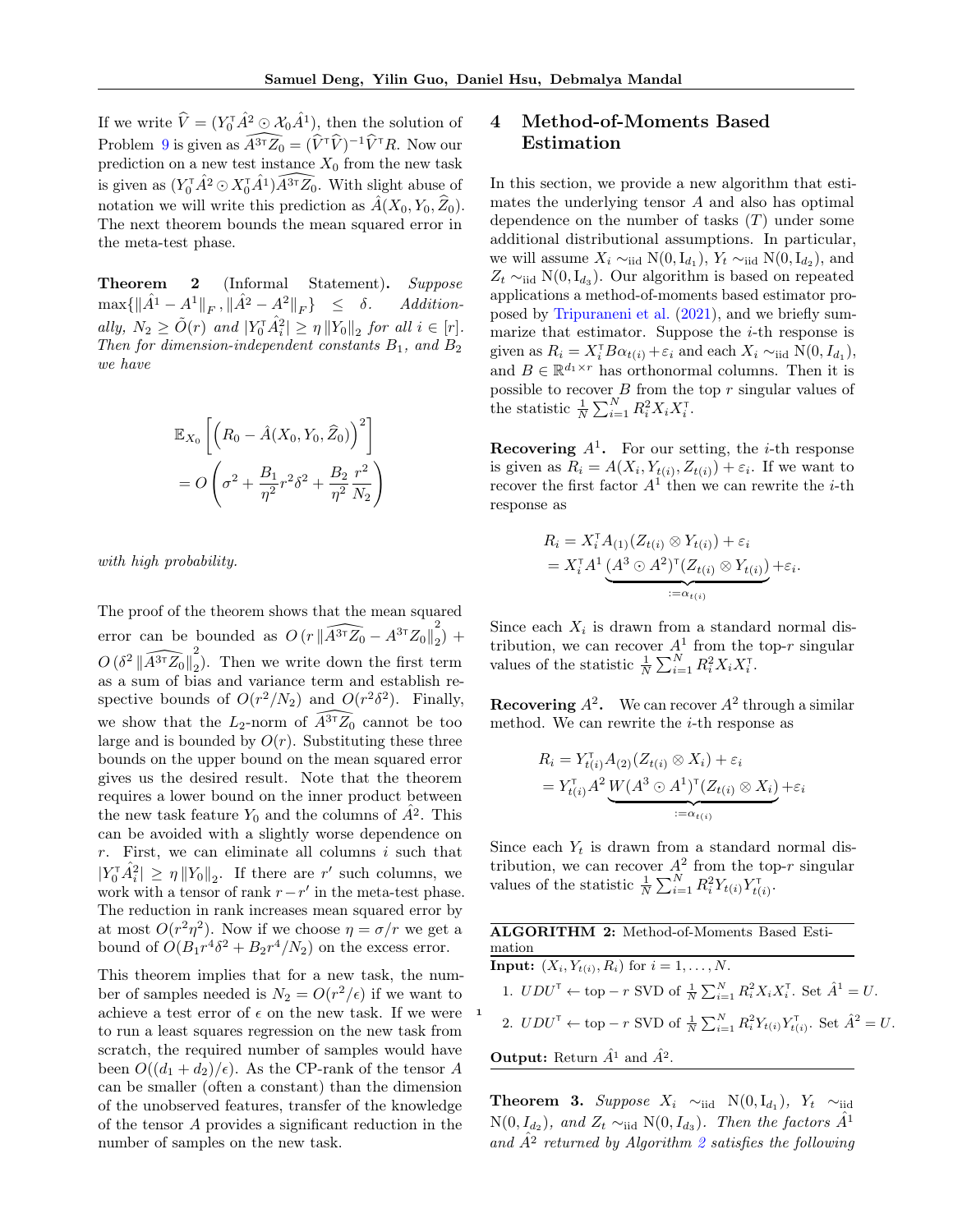guarantees

$$
\sin \theta(\hat{A}^1, A^1) \le O\left(\sqrt{\frac{d_1r}{TN}}\right), and
$$
  

$$
\sin \theta(\hat{A}^2, A^2) \le O\left(\sqrt{\frac{d_2r}{N}}\right)
$$

with probability at least  $1 - T \exp(-\Omega(\min\{d_1, d_2\}))$ .

Once Algorithm [2](#page-6-0) estimates  $\hat{A}^1$  and  $\hat{A}^2$ , we again estimate  $A^{3}Z_0$  in the meta-test phase. We can show a meta-test theorem similar to Theorem [2,](#page-6-1) and the details are provided in the appendix.

### 5 Experiments

We first evaluate our tensor-based representation learning through a simulation setup. For this experiment, we generated data from a low-rank tensor of order-3. We chose a tensor of dimension  $100 \times 50 \times 50$  and of CPrank 10. We generated a training dataset of  $N = 1000$ points and estimated the factors  $A<sup>1</sup>$  and  $A<sup>2</sup>$  using both the tensor regression (Algorithm [1\)](#page-4-0) and the method of moments (Algorithm [2\)](#page-6-0). For the meta-test phase, we selected a new test task with observed feature  $Y_0$ of dimension 50 and unobserved feature  $Z_0$  of dimension  $50$ . As described in Section  $3.1.1$ , we estimate  $\widehat{A}^{3\tau}\widetilde{Z_0}$  by substituting the estimated factors from the meta-training step.

We plot the meta-test error for various values of  $N_2$ , the number of samples available from the new task. As we increase  $N_2$ , test error for predicting outcome on a new test instance  $X_0$  decreases significantly, as shown in Figure [1a.](#page-8-11) We compare our method with the matrix-based representations for meta learning developed by [Tripuraneni et al.](#page-9-4) [\(2021\)](#page-9-4). They assume that the response from a task  $t$  with unobserved feature  $Z_t \in \mathbb{R}^r$  and *i*-th feature  $X_i$  is given as

$$
R_i = X_i B Z_t + \varepsilon_i
$$

where matrix  $B \in \mathbb{R}^{d \times r}$ . Recall that, for our setting, each training instance is given as  $(X_i, Y_{t(i)}, R_i)$ . Since [Tripuraneni et al.](#page-9-4) [\(2021\)](#page-9-4) assume that there is no available side-information for the tasks, the most natural comparison would be to ignore the observable task features  $Y_t$  and consider each input as  $(X_i, R_i)$ . So we consider two natural dimensions of the matrix B. First, we estimate a matrix of dimension  $d_1 d_2 \times d_3$  where  $X_i \otimes Y_{t(i)}$  is the *i*-th feature. Second, we estimate a matrix of dimension  $(d_1 + d_2) \times d_3$  where  $[X_i Y_{t(i)}]$  is the  $i$ -th input feature. We compare these two different types of matrix based methods with both tensor regression and method-of-moments based method. As

Figure [1a](#page-8-11) shows both tensor methods perform equally well, but they are significantly better than the matrix methods.

We now consider two real-world datasets. Both the datasets were used in the context of conditional metalearning to show the benefits of task-specific sideinformation [\(Denevi et al.,](#page-8-2) [2020\)](#page-8-2).

Schools Dataset [\(Argyriou et al.,](#page-8-12) [2008\)](#page-8-12). This dataset consists of examination records from  $T = 139$  schools (task). The number of samples per task  $(n_t)$  varied from 24 to 251. Each instance represents an individual student, and is represented by a feature of dimension  $d_1 = 26$ . The outcomes are their exam scores. As task specific feature of task t we use  $Y_t = \frac{1}{n_t} \sum_{i=1}^{n_t} \phi(x_i)$ where  $\phi(x_i)$  is a vector of dimension  $d_2 = 50$  constructed from a random Fourier feature map. This is built as follows. First sample v from Unif $[0, 2\pi]^{d_2}$ . Then a matrix  $U \in \mathbb{R}^{d_2 \times d_1}$  is sampled from  $N(0, \sigma^2 I)$ . Finally, we set

$$
\phi(x_i) = \sqrt{\frac{2}{d_2}} \cos(Ux_i + v) \in \mathbb{R}^{d_2}.
$$

Lenk Dataset [\(McDonald et al.,](#page-9-19) [2016;](#page-9-19) [Lenk et al.,](#page-9-20) [1996\)](#page-9-20). This is a computer survey data where  $T =$ 180 people (tasks) rated the likelihood of purchasing one of 20 different personal computers. So there are 20 different samples from each task. The input has dimension  $d_1 = 13$  and represents different computers' characteristics, while the output is an integer rating from 0 to 10. As task specific feature of a task  $t$  we use  $Y_t = \frac{1}{20} \sum_{i=1}^{20} \phi(z_i)$  where  $\phi(z_i) = \text{vec}(x_i(R_i, 1)^{\text{T}})$ ; the sum is over all  $z_i$ -s belonging to the task t.

To construct the meta-training set, we sampled 50 tasks uniformly at random and then sampled  $n_t$  ( $n_t = 20$ ) for Schools and  $n_t = 10$  for Lenk) responses from each task. Since we do not know the value of  $r$ , we also constructed a meta-evaluation set by selecting another set of  $n_t$  samples from the selected tasks. The metaevaluation set was used to select the best value of r during meta-training phase. The meta-test set was constructed by selecting a fixed task and then gradually increasing the number of samples from that task. Figures [1b](#page-8-11) and [1c](#page-8-11) respectively compare our method with two different types of matrix based representation learning for different values of  $N_2$ . We found that the tensor regression method performs better than the method-of-moments based estimator and only results for Algorithm [1](#page-4-0) are shown. Our method performs significantly better than the matrix based methods for Lenk. Although our method performs slightly worse on Schools, the test error increases by at most 5%. Overall, the performance on the synthetic dataset and two real-world datasets demonstrate the benefits of using tensor based representations for meta-learning.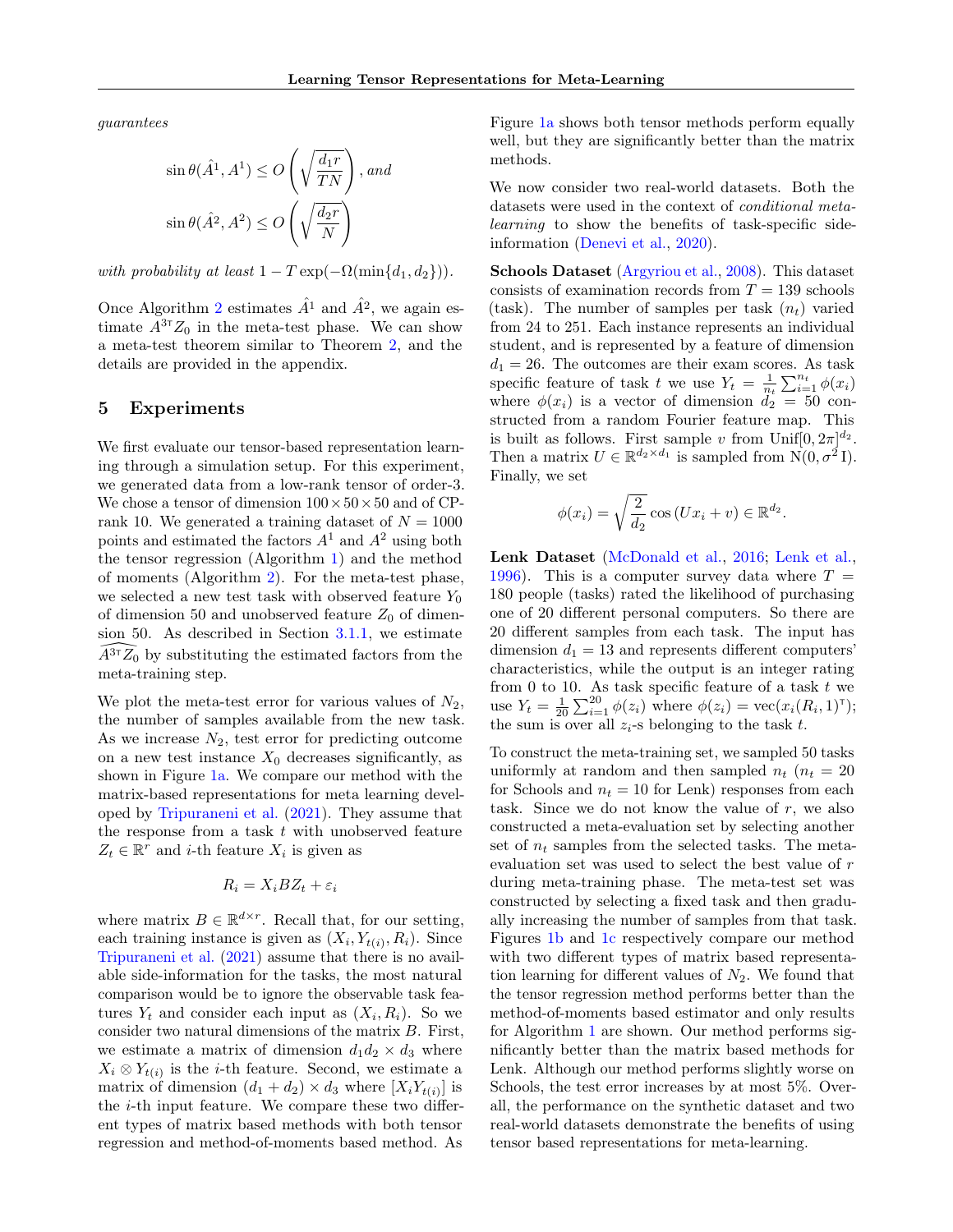<span id="page-8-11"></span>

Figure 1: Test-error vs the number of samples from a new task  $(N_2)$ 

## 6 Conclusion and Open Questions

In this work, we develop a tensor-based model of shared representation for learning from a diverse set of tasks. The main difference with previous models on shared representations for meta-learning is that our model incorporates the observable side information of the tasks. We designed two methods to estimate the underlying tensor and compared them in terms of recovery guarantees, required assumptions on the tensor, and mean squared error on a new task.

There are many interesting directions for future work. An interesting direction is to generalize our model and consider non-linear models of shared representations that incorporates the observable side-information of the tasks. Finally, we just leveraged the framework of order-3 tensor in this work, and it would be interesting to see if we can leverage higher order tensors for learning shared representations for meta-learning.

### Acknowledgements

Debmalya Mandal was partially supported by a postdoctoral fellowship from the Columbia Data Science Institute. Daniel Hsu was partially supported by NSF grants CCF-1740833, IIS-2040971, and IIS-1563785, and a JP Morgan Faculty Award. Samuel Deng was partially supported by the Teaching Assistant fellowship from the Columbia Computer Science Department.

## References

- <span id="page-8-9"></span>A Anandkumar, R Ge, D Hsu, SM Kakade, and M Telgarsky. Tensor decompositions for learning latent variable models. Journal of Machine Learning Research, 15:2773–2832, 2014a.
- <span id="page-8-10"></span>Animashree Anandkumar, Rong Ge, and Majid Janzamin. Guaranteed non-orthogonal tensor decomposi-

tion via alternating rank-1 updates. arXiv preprint arXiv:1402.5180, 2014b.

- <span id="page-8-12"></span>Andreas Argyriou, Theodoros Evgeniou, and Massimiliano Pontil. Convex multi-task feature learning. Machine learning, 73(3):243–272, 2008.
- <span id="page-8-4"></span>Yu Bai, Minshuo Chen, Pan Zhou, Tuo Zhao, Jason D Lee, Sham Kakade, Huan Wang, and Caiming Xiong. How important is the train-validation split in metalearning? arXiv preprint arXiv:2010.05843, 2020.
- <span id="page-8-6"></span>Maria-Florina Balcan, Mikhail Khodak, and Ameet Talwalkar. Provable guarantees for gradient-based meta-learning. In International Conference on Machine Learning, pages 424–433. PMLR, 2019.
- <span id="page-8-0"></span>Jonathan Baxter. A model of inductive bias learning. Journal of artificial intelligence research, 12:149–198, 2000.
- <span id="page-8-3"></span>Alberto Bernacchia. Meta-learning with negative learning rates. arXiv preprint arXiv:2102.00940, 2021.
- <span id="page-8-8"></span>Yanxi Chen, Cong Ma, H Vincent Poor, and Yuxin Chen. Learning mixtures of low-rank models. IEEE Transactions on Information Theory, 2021.
- <span id="page-8-7"></span>Yuxin Chen and Emmanuel J Candès. The projected power method: An efficient algorithm for joint alignment from pairwise differences. Communications on Pure and Applied Mathematics, 71(8):1648–1714, 2018.
- <span id="page-8-5"></span>Giulia Denevi, Carlo Ciliberto, Riccardo Grazzi, and Massimiliano Pontil. Learning-to-learn stochastic gradient descent with biased regularization. In International Conference on Machine Learning, pages 1566–1575. PMLR, 2019.
- <span id="page-8-2"></span>Giulia Denevi, Massimiliano Pontil, and Carlo Ciliberto. The advantage of conditional meta-learning for biased regularization and fine tuning. Advances in Neural Information Processing Systems, 33, 2020.
- <span id="page-8-1"></span>Simon S Du, Wei Hu, Sham M Kakade, Jason D Lee, and Qi Lei. Few-shot learning via learning the repre-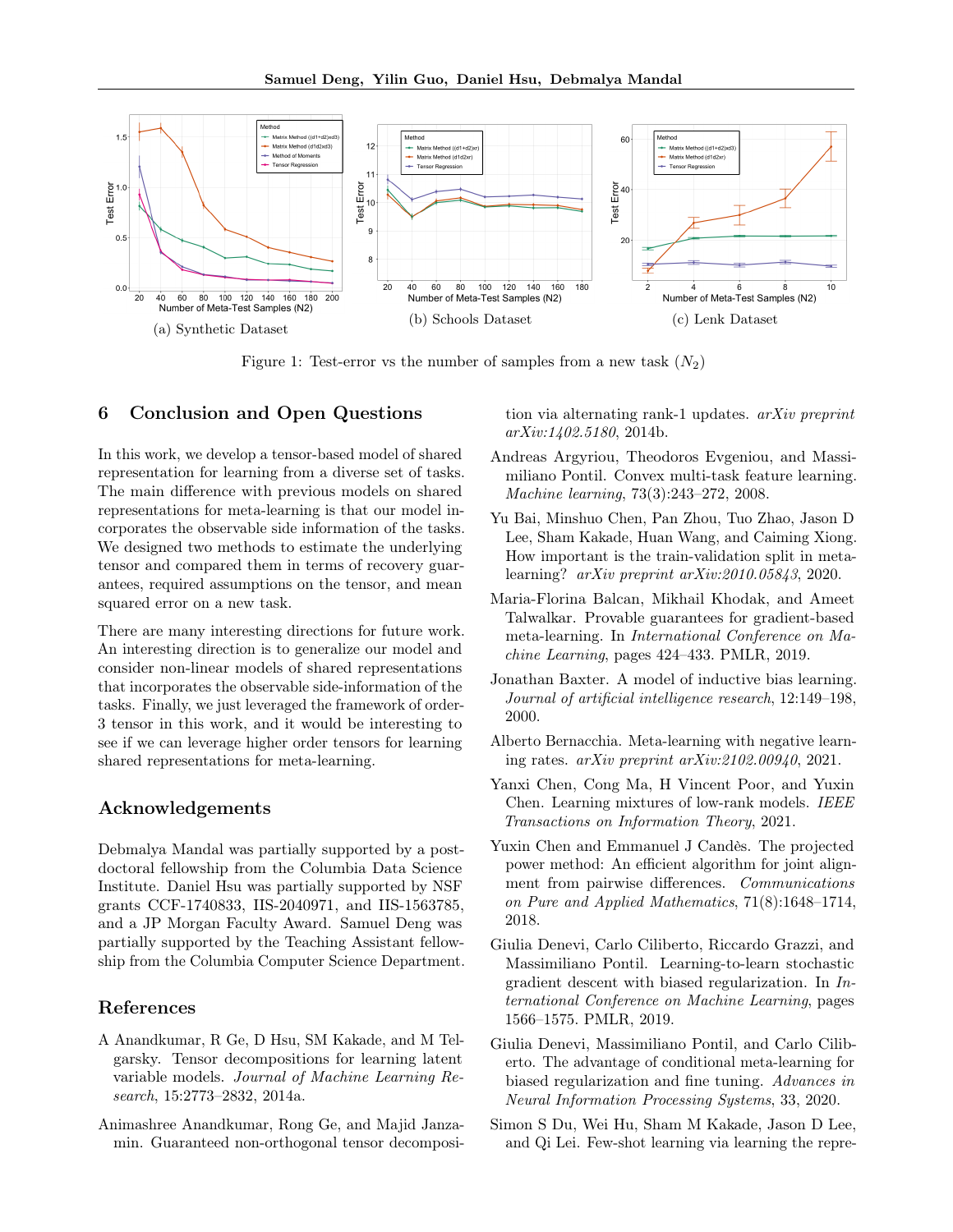sentation, provably. *arXiv preprint arXiv:2002.09434*. 2020.

- <span id="page-9-11"></span>Chelsea Finn, Pieter Abbeel, and Sergey Levine. Modelagnostic meta-learning for fast adaptation of deep networks. In International Conference on Machine Learning, pages 1126–1135. PMLR, 2017.
- <span id="page-9-12"></span>Chelsea Finn, Aravind Rajeswaran, Sham Kakade, and Sergey Levine. Online meta-learning. In International Conference on Machine Learning, pages 1920– 1930. PMLR, 2019.
- <span id="page-9-9"></span>Katelyn Gao and Ozan Sener. Modeling and optimization trade-off in meta-learning. Advances in Neural Information Processing Systems, 33, 2020.
- <span id="page-9-13"></span>M Khodak, M Balcan, and A Talwalkar. Adaptive gradient-based meta-learning methods. In Neural Information Processing Systems, 2019.
- <span id="page-9-17"></span>Tamara G Kolda and Brett W Bader. Tensor decompositions and applications. SIAM review, 51(3):455–500, 2009.
- <span id="page-9-14"></span>Weihao Kong, Raghav Somani, Sham Kakade, and Sewoong Oh. Robust meta-learning for mixed linear regression with small batches. Advances in Neural Information Processing Systems, 33, 2020.
- <span id="page-9-15"></span>Piotr Koniusz, Yusuf Tas, and Fatih Porikli. Domain adaptation by mixture of alignments of second-or higher-order scatter tensors. In Proceedings of the IEEE conference on computer vision and pattern recognition, pages 4478–4487, 2017.
- <span id="page-9-23"></span>Aditya Krishnan, Sidhanth Mohanty, and David P Woodruff. On sketching the q to p norms. Approximation, Randomization, and Combinatorial Optimization. Algorithms and Techniques, 2018.
- <span id="page-9-22"></span>Michel Ledoux and Michel Talagrand. Probability in Banach Spaces: isoperimetry and processes. Springer Science & Business Media, 2013.
- <span id="page-9-20"></span>Peter J Lenk, Wayne S DeSarbo, Paul E Green, and Martin R Young. Hierarchical bayes conjoint analysis: Recovery of partworth heterogeneity from reduced experimental designs. Marketing Science, 15(2):173– 191, 1996.
- <span id="page-9-0"></span>Xiaodong Liu, Pengcheng He, Weizhu Chen, and Jianfeng Gao. Multi-task deep neural networks for natural language understanding. In Proceedings of the 57th Annual Meeting of the Association for Computational Linguistics, pages 4487–4496, 2019.
- <span id="page-9-8"></span>Andreas Maurer, Massimiliano Pontil, and Bernardino Romera-Paredes. The benefit of multitask representation learning. Journal of Machine Learning Research, 17(81):1–32, 2016.
- <span id="page-9-19"></span>Andrew M McDonald, Massimiliano Pontil, and Dimitris Stamos. New perspectives on k-support and

cluster norms. The Journal of Machine Learning Research, 17(1):5376–5413, 2016.

- <span id="page-9-1"></span>Anusha Nagabandi, Kurt Konolige, Sergey Levine, and Vikash Kumar. Deep dynamics models for learning dexterous manipulation. In Conference on Robot Learning, pages 1101–1112. PMLR, 2020.
- <span id="page-9-18"></span>Sahand Negahban and Martin J Wainwright. Estimation of (near) low-rank matrices with noise and high-dimensional scaling. The Annals of Statistics, pages 1069–1097, 2011.
- <span id="page-9-7"></span>Massimiliano Pontil and Andreas Maurer. Excess risk bounds for multitask learning with trace norm regularization. In Conference on Learning Theory, pages 55–76. PMLR, 2013.
- <span id="page-9-10"></span>Nikunj Saunshi, Yi Zhang, Mikhail Khodak, and Sanjeev Arora. A sample complexity separation between non-convex and convex meta-learning. In International Conference on Machine Learning, pages 8512– 8521. PMLR, 2020.
- <span id="page-9-2"></span>Sebastian Thrun and Lorien Pratt. Learning to learn: Introduction and overview. In Learning to learn, pages 3–17. Springer, 1998.
- <span id="page-9-16"></span>Ryota Tomioka, Taiji Suzuki, Kohei Hayashi, and Hisashi Kashima. Statistical performance of convex tensor decomposition. In Advances in neural information processing systems, pages 972–980, 2011.
- <span id="page-9-3"></span>Nilesh Tripuraneni, Michael Jordan, and Chi Jin. On the theory of transfer learning: The importance of task diversity. Advances in Neural Information Processing Systems, 33, 2020.
- <span id="page-9-4"></span>Nilesh Tripuraneni, Chi Jin, and Michael I Jordan. Provable meta-learning of linear representations. International Conference on Machine Learning, 2021.
- <span id="page-9-25"></span>Joel A Tropp. An introduction to matrix concentration inequalities. Foundations and Trends in Machine Learning, 8(1-2):1–230, 2015.
- <span id="page-9-6"></span>Manasi Vartak, Arvind Thiagarajan, Conrado Miranda, Jeshua Bratman, and Hugo Larochelle. A metalearning perspective on cold-start recommendations for items. In Proceedings of the 31st International Conference on Neural Information Processing Systems, pages 6907–6917, 2017.
- <span id="page-9-24"></span>Roman Vershynin. High-dimensional probability: An introduction with applications in data science, volume 47. Cambridge university press, 2018.
- <span id="page-9-5"></span>Risto Vuorio, Shao-Hua Sun, Hexiang Hu, and Joseph J Lim. Multimodal model-agnostic meta-learning via task-aware modulation. In Advances in Neural Information Processing Systems, volume 32, 2019.
- <span id="page-9-21"></span>Martin J Wainwright. High-dimensional statistics: A non-asymptotic viewpoint, volume 48. Cambridge University Press, 2019.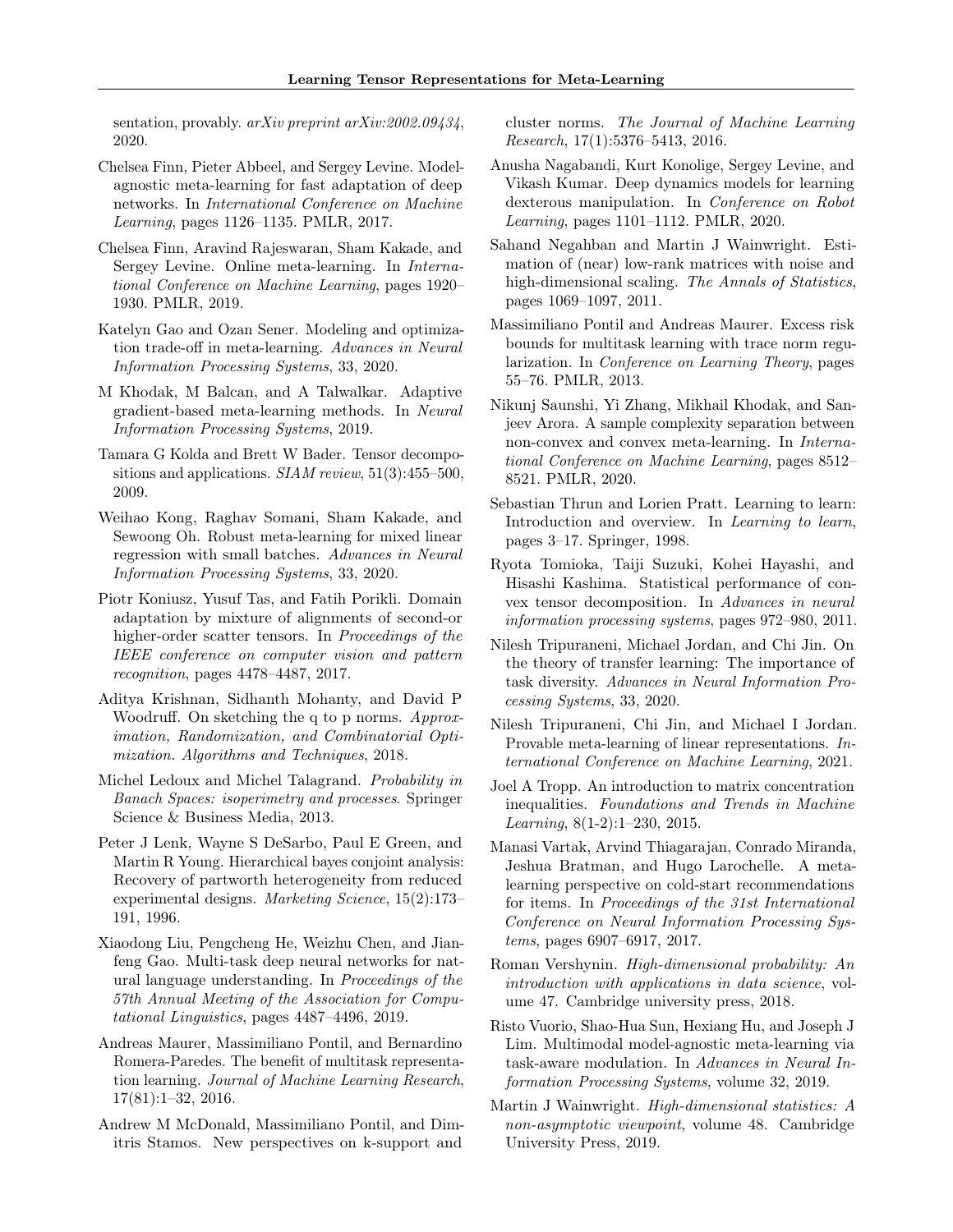- <span id="page-10-1"></span>Ruohan Wang, Yiannis Demiris, and Carlo Ciliberto. Structured prediction for conditional meta-learning. Advances in Neural Information Processing Systems, 33, 2020.
- <span id="page-10-0"></span>Xi Sheryl Zhang, Fengyi Tang, Hiroko H Dodge, Jiayu Zhou, and Fei Wang. Metapred: Meta-learning for clinical risk prediction with limited patient electronic health records. In Proceedings of the 25th ACM SIGKDD International Conference on Knowledge Discovery & Data Mining, pages 2487–2495, 2019.
- <span id="page-10-2"></span>Hua Zhou, Lexin Li, and Hongtu Zhu. Tensor regression with applications in neuroimaging data analysis. Journal of the American Statistical Association, 108 (502):540–552, 2013.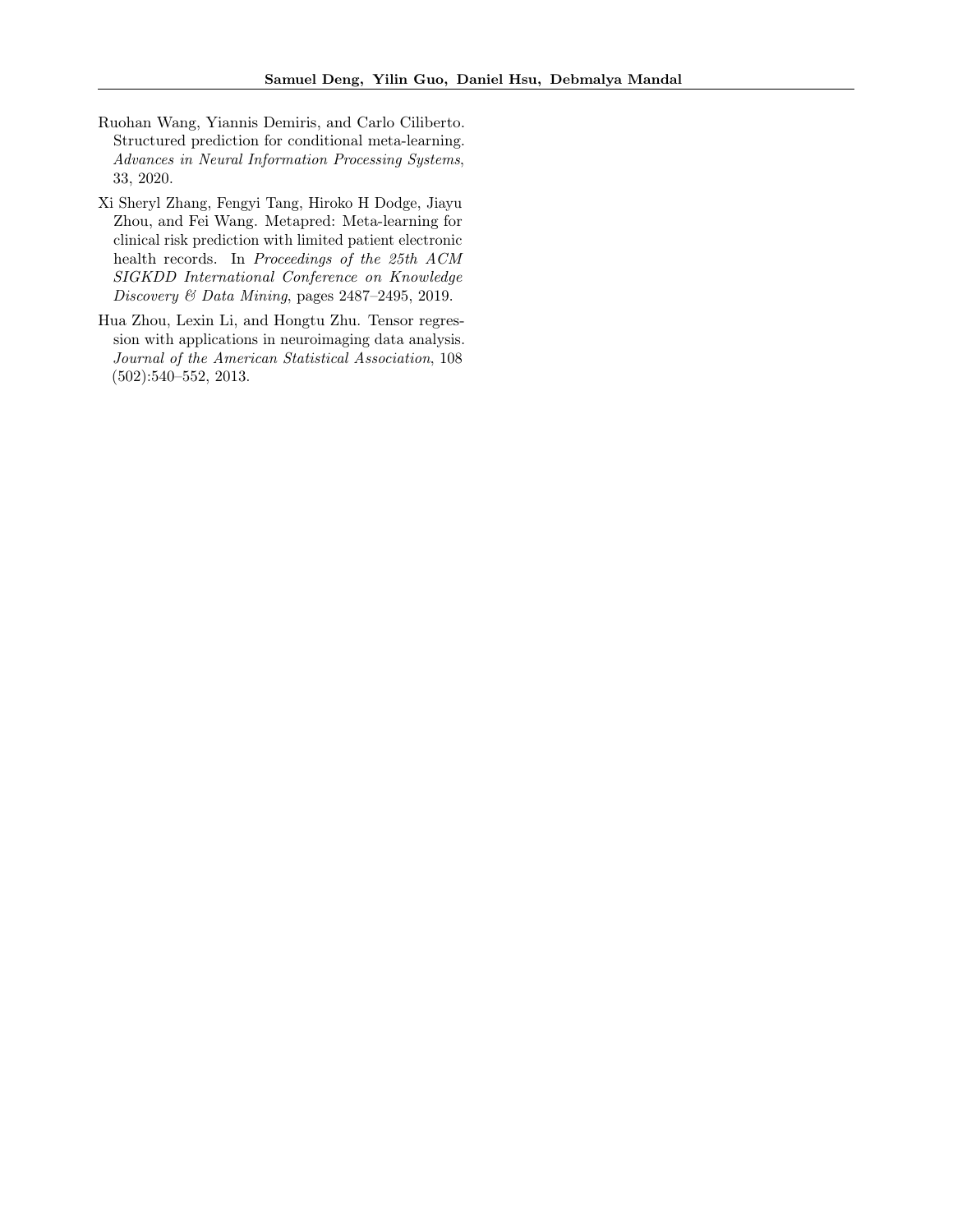# A Proof of Theorem [1](#page-4-6)

Our analysis builds upon the work by [Tomioka et al.](#page-9-16)  $(2011)$ , who analyzed the performance of tensor regression with overlapped Schatten-1 norm. Recall the definition of the term  $D_1 = \sqrt{d_1} + \sqrt{d_2} + \sqrt{T} + \sqrt{d_1 d_2} + \sqrt{d_1 T} +$  $\sqrt{d_2T}$ . [Tomioka et al.](#page-9-16) [\(2011\)](#page-9-16) showed that when (1) the true tensor B has multi-way rank bounded by r, i.e.  $\max \left\{\text{rank}(B_{(1)}),\text{rank}(B_{(2)}),\text{rank}(B_{(3)}\right\} \leq r, (2)$  the number of samples  $N \geq c_1 r D_1^2$ , and (3) the covariate tensors  $X_i$  are drawn iid from standard Gaussian distribution, then choosing  $\lambda \ge c_2 \frac{\sigma D_1}{\sqrt{N}}$  guarantees the following:

<span id="page-11-0"></span>
$$
\left\| B - \hat{B} \right\|_F \le O\left(\frac{\sigma \sqrt{r} D_1}{\sqrt{N}}\right)
$$
\n(10)

with high probability. In order to state the main ideas behind the proof and how they can be adapted for our setting, we introduce the following notations.

- $\mathfrak{X}: \mathbb{R}^{d_1 \times d_2 \times T} \to \mathbb{R}^N$  defined as  $\mathfrak{X}(W)_i = \langle \mathcal{X}_i, W \rangle$ .
- Adjoint operator  $\mathfrak{X}^* : \mathbb{R}^N \to \mathbb{R}^{d_1 \times d_2 \times T}$  defined as  $\mathfrak{X}(\vec{z}) = \sum_{i=1}^N \varepsilon_i \mathcal{X}_i$ .
- Given a tensor  $\Delta \in \mathbb{R}^{d_1 \times d_2 \times T}$  write its k-th mode as  $\Delta_{(k)}$  as  $\Delta_{(k)} = \Delta'_{(k)} + \Delta''_{(k)}$  where the row and column space of  $\Delta_0'$  $\mathcal{L}_{(k)}$  are orthogonal to the row and column spaces of  $B_{(k)}$  respectively.

• A constraint set 
$$
\mathcal{C} = \left\{ \Delta \in \mathbb{R}^{d_1 \times d_2 \times T} : (1) \text{rank}(\Delta'_{(k)}) \leq 2r \ \forall k \text{ and } (2) \sum_k \left\| \Delta''_{(k)} \right\|_{\star} \leq 3 \sum_k \left\| \Delta'_{(k)} \right\|_{\star} \right\}.
$$

**Definition 1** (Restricted Strong Convexity). There exists a constant  $\kappa(\mathfrak{X})$  such that for all tensors in  $\Delta \in \mathcal{C}$ , we have

$$
\frac{\left\|\mathfrak{X}(\Delta)\right\|_2^2}{N} \geq \kappa(\mathfrak{X}) \|\Delta\|_F^2.
$$

With this definition, [Tomioka et al.](#page-9-16)  $(2011)$  proves the guarantee in eq. [10](#page-11-0) in three steps.

1. If the restricted strong convexity is satisfied with a constant  $\kappa(\mathfrak{X})$  and  $\lambda$  is chosen to be at least  $\frac{2}{N} \|\mathfrak{X}^*(\vec{\epsilon})\|_{\text{mean}}^{-1}$  $\frac{2}{N} \|\mathfrak{X}^*(\vec{\epsilon})\|_{\text{mean}}^{-1}$  $\frac{2}{N} \|\mathfrak{X}^*(\vec{\epsilon})\|_{\text{mean}}^{-1}$ , then we have the following guarantee:

<span id="page-11-3"></span>
$$
\left\| B - \hat{B} \right\|_F \le O\left(\frac{\lambda \sqrt{r}}{\kappa(\mathfrak{X})}\right). \tag{11}
$$

- 2. Gaussian design (i.e.  $\mathcal{X}_i \sim \mathcal{N}(0, I_{d_1 \times d_2 \times T})$  satisfies restricted strong convexity with constant  $\kappa(\mathfrak{X}) = O(1)$ .
- 3. Additionally, Gaussian design satisfies  $\|\mathfrak{X}^*(\vec{\epsilon})\|_{\text{mean}} = O(\sigma D_1)$ √ N) with high probability.

We now carry out these steps for our setting. First, lemma [4](#page-11-2) proves that our setting satisfies restricted strong convexity with high probability. As a result of this lemma, we see that our setting satisfies restricted strong convexity with constant  $\kappa(\mathfrak{X}) = \frac{\lambda_{\min}(\Sigma_y)\lambda_{\max}(\Sigma)}{36T}$ . Compared to [Tomioka et al.](#page-9-16) [\(2011\)](#page-9-16), we don't get a constant independent of the number of tasks T and it gets worse with increasing T. The constant is  $O(1/T)$  because of uniform sampling, where each individual samples one task uniformly at random out of  $T$  tasks. For other assignment scheme, the constant could be adjusted appropriately.

Recall, that we need to choose  $\lambda > \frac{2}{N} ||\mathfrak{X}^*(\vec{\epsilon})||_{\text{mean}}$ . Lemma [5](#page-14-0) lemma provides a lower bound of  $O(\sigma D_1/\sqrt{\epsilon})$ √  $N)$ on  $\|\mathfrak{X}^*(\vec{\epsilon})\|_{\text{mean}}$ . Now we substitute,  $\lambda = O\left(\frac{\sigma D_1}{\sqrt{N}}\right)$  and  $\kappa(\mathfrak{X}) = \left(\frac{\lambda_{\min}(\Sigma_y)\lambda_{\max}(\Sigma)}{T}\right)$  in equation [11](#page-11-3) to get the main result for our setting. If we fix  $d_1$  and  $d_2$ , then the bound scales as  $\frac{T^{3/2}}{\sqrt{N}}$ . This is worse by a factor of  $\sqrt{T}$ compared to the result of [Tomioka et al.](#page-9-16) [\(2011\)](#page-9-16). Because of uniform sampling the number of effective samples is  $\sqrt{N/T}$ , and one should expect a bound of  $\frac{\sqrt{T}}{\sqrt{N}}$  $\frac{\sqrt{T}}{N/T}=\frac{T}{\sqrt{2}}$  $\frac{1}{N}$ .

<span id="page-11-2"></span><span id="page-11-1"></span><sup>1</sup>||·|<sub>mean</sub> is the dual norm of  $\|\cdot\|_S$  and is defined as  $\|A\|_{\text{mean}} = 1/3 \sum_{k=1}^3 \|W_{(k)}\|_{\text{op}}$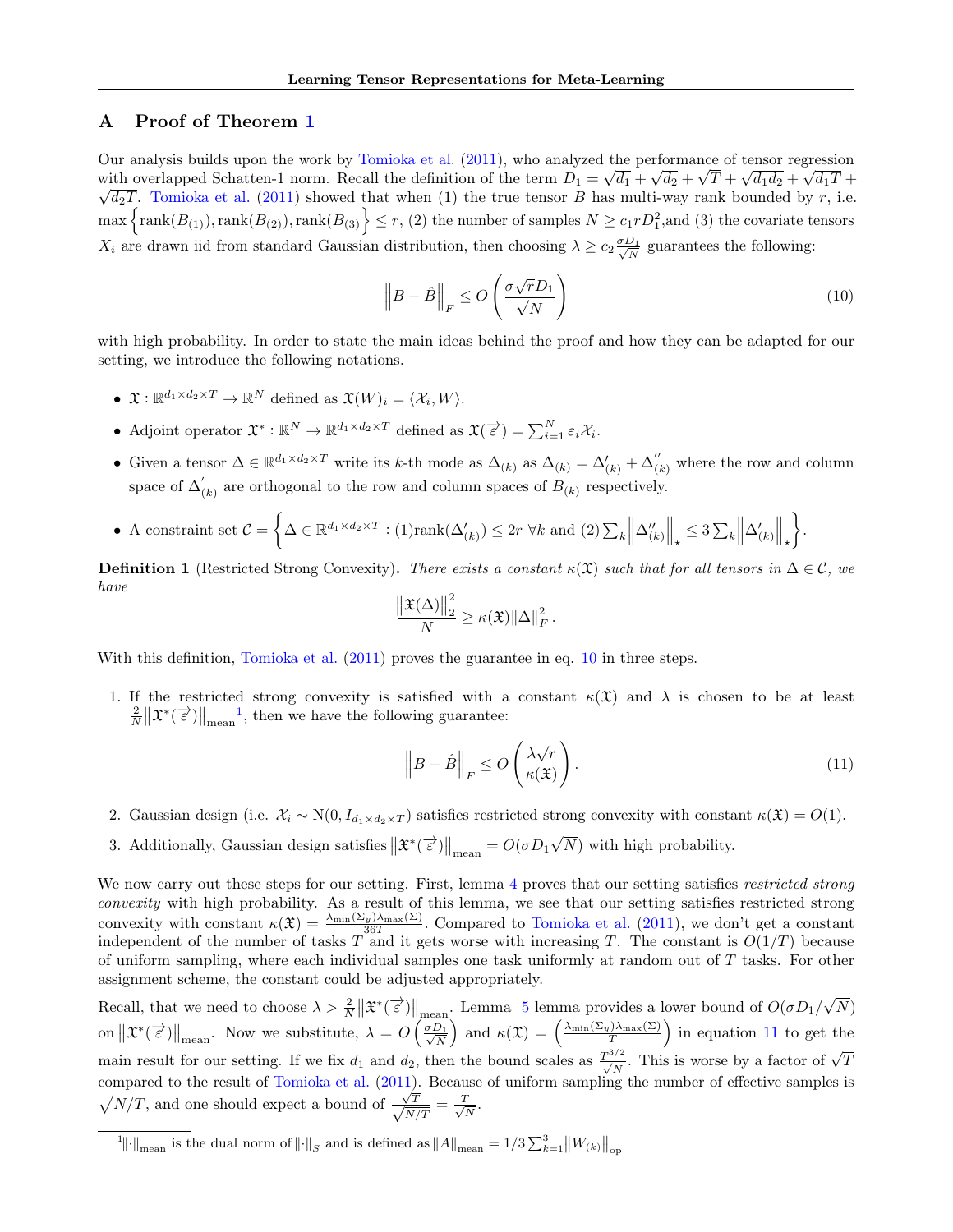**Lemma 4.** Suppose  $X_1, \ldots, X_N \sim_{iid} N(0, \Sigma), Y_1, \ldots, Y_T \sim_{iid} N(0, \Sigma_y)$ , and  $t(i) \sim Unif\{1, \ldots, T\}$  for each i. If  $N \geq O(rD_1^2\lambda_{\max}(\Sigma)/\lambda_{\min}(\Sigma_y))$ , then for any  $\Delta \in \mathcal{C}$ , the following holds

$$
\frac{\left\|\mathfrak{X}(\Delta)\right\|_2}{\sqrt{N}} \geq \frac{\sqrt{\lambda_{\min}(\Sigma_y)\lambda_{\min}(\Sigma)}}{6\sqrt{T}}\|\Delta\|_F
$$

with probability at least  $1 - e^{-\Omega(N/T)}$ .

*Proof.* We first assume  $X_1, \ldots, X_N \sim_{\text{iid}} N(0, I)$  and derive our result. We will then see how a standard trick handles the case of general covariance matrix.

Since  $\Sigma_y$  is a positive-definite matrix, we can right its eigen-decomposition as  $\Sigma_y = U^\top D U$  where  $U \in \mathbb{R}^{d_2 \times d_2}$ is an orthonormal matrix. This implies that there exists a matrix  $M = UD^{1/2}$  such that  $\Sigma_y = M^{\top}M$ . Moreover the columns of M form an orthogonal basis of  $\mathbb{R}^{d_2}$  and  $L_2$  norm of any column of M is at least  $\lambda_{\min}^{1/2}(\Sigma_y)$ . Given a tensor  $\Delta \in \mathcal{C}$  let us define a new tensor  $\Delta_M \in \mathbb{R}^{d_1 \times d_2 \times T}$  defined as  $\Delta_M(a, b, t) = \Delta_{a:t}^{\top} M_b$ . We first prove the following result.

$$
\frac{\left\|\mathfrak{X}(\Delta)\right\|_{2}}{\sqrt{N}} \ge \frac{\left\|\Delta_{M}\right\|_{F}}{4\sqrt{T}} - \frac{D_{1}}{3\sqrt{TN}}\left\|\Delta_{M}\right\|_{S} \tag{12}
$$

We can assume that  $\|\Delta_M\|_F = 1$ . Otherwise, we construct a new tensor  $\tilde{\Delta} = \Delta/\|\Delta_M\|_F$ , and the new tensor has  $\left\| \tilde{\Delta}_M \right\|_S = 1/3 \sum_k \left\| \tilde{\Delta}_{M(k)} \right\|_* = 1/(3 \|\Delta_M\|_F) \sum_k \left\| \Delta_{(k)} \right\|_* = \|\Delta\|_S / \|\Delta_M\|_F$ , and the claim is valid upto rescaling by  $\|\Delta\|_F$ . We now proceed similar to the proof of proposition 1 in [Negahban and Wainwright](#page-9-18) [\(2011\)](#page-9-18). First, by a peeling argument very similar to the proof of proposition 1 in [Negahban and Wainwright](#page-9-18) [\(2011\)](#page-9-18), it is enough to consider the case  $\|\Delta_M\|_{S} \leq t$  and show the following:

<span id="page-12-0"></span>
$$
\frac{\left\|\mathfrak{X}(\Delta)\right\|_2}{\sqrt{N}} \ge \frac{1}{4\sqrt{T}} - \frac{tD_1}{\sqrt{TN}}
$$

for all tensors  $\Delta$  in the set  $\mathcal{R}(t) = \{ \Gamma \in \mathbb{R}^{d_1 \times d_2 \times T} : ||\Gamma_M||_F = 1 \text{ and } ||\Gamma_M||_S \le t \}.$  Let  $S^{N-1} =$  $\{u \in \mathbb{R}^N : ||u||_2 = 1\}$  and for all  $u \in S^{N-1}$  we define  $Z_{u,\Delta} = \langle u, \mathfrak{X}(\Delta) \rangle$  for any  $\Delta \in \mathbb{R}^{d_1 \times d_2 \times T}$ . Note that,

$$
Z_{u,\Delta} = \sum_{i=1}^N u_i \langle \mathcal{X}_i, \Delta \rangle = \sum_{i=1}^N u_i \langle X_i Y_{t(i)}^{\top}, \Delta_{::t(i)} \rangle.
$$

Moreover,

$$
\mathbb{E}\left[\left(Z_{u,\Delta}-Z_{u',\Delta'}\right)^2\right] = \frac{1}{T} \sum_{i,a,t} \mathbb{E}\left[\left\{\sum_b Y_t(b)(u_i\Delta(a,b,t)-u'_i\Delta'(a,b,t))\right\}^2 | Y_t\right]
$$
  
\n
$$
= \frac{1}{T} \sum_{i,a,t} \sum_{b} \sum_{b} \sum_{y}(b,b)(u_i\Delta(a,b,t)-u'_i\Delta'(a,b,t))^2
$$
  
\n
$$
+ \frac{1}{T} \sum_{i,a,t} \sum_{b \neq b'} \sum_{y}(b,b')(u_i\Delta(a,b,t)-u'_i\Delta'(a,b,t))^2 (u_i\Delta(a,b',t)-u'_i\Delta'(a,b',t))^2
$$

We now use the eigen-decomposition of  $\Sigma_y = M^\top M$  to get the following result.

$$
\mathbb{E}\left[\left(Z_{u,\Delta} - Z_{u',\Delta'}\right)^2\right] = \frac{1}{T} \sum_{i,a,t} \left\|u_i \Delta_{a:t} M - u'_i \Delta'_{a:t} M\right\|_2^2
$$

$$
= \frac{1}{T} \sum_{i,a,t,b} \left(u_i \Delta_{a:t}^\top M_b - u'_i \Delta'_{a:t}^\top M_b\right)^2
$$

$$
= \frac{1}{T} \left\|u \otimes \Delta_M - u' \otimes \Delta'_M\right\|_F^2
$$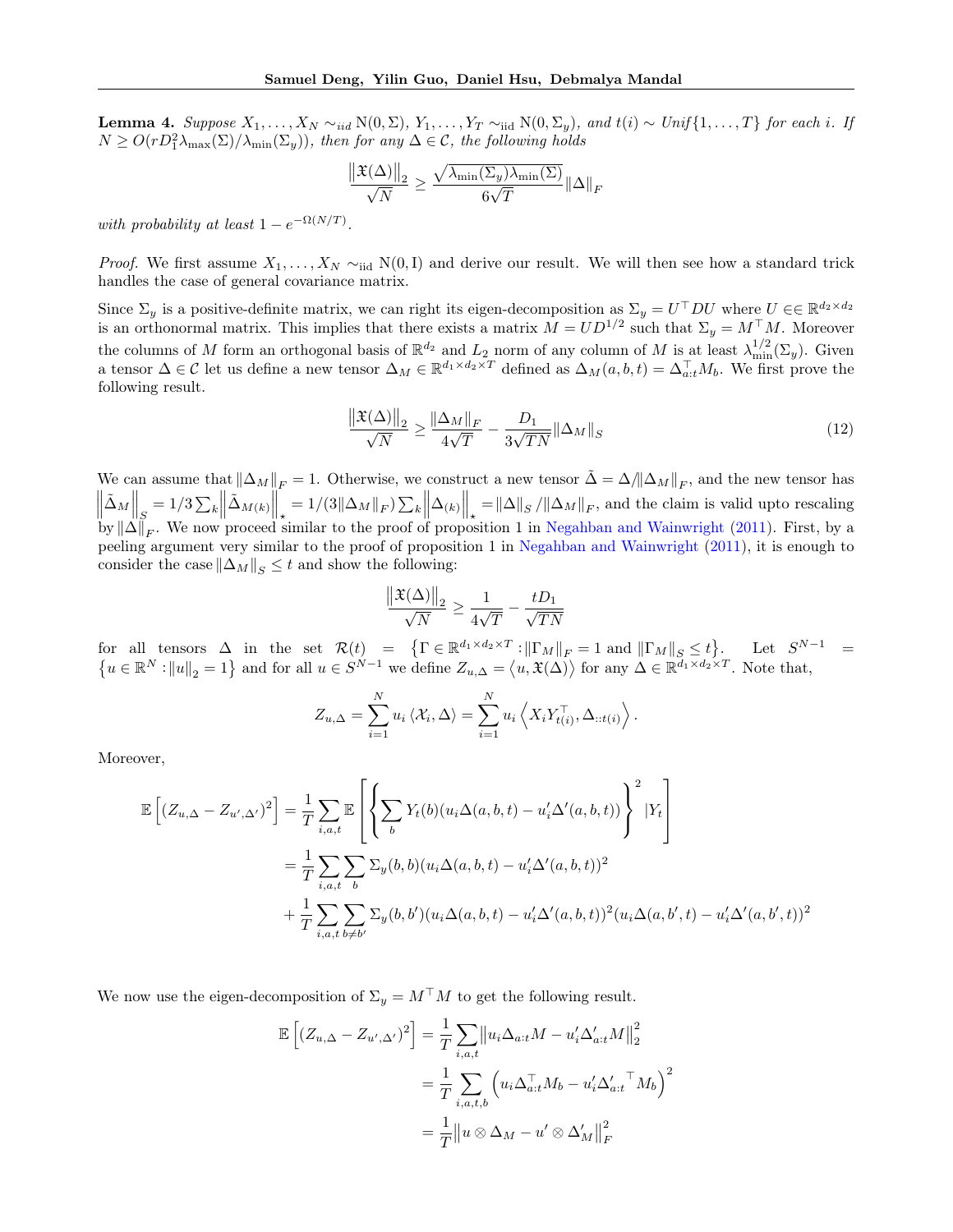where in the last line we write  $\Delta_M$  for the tensor  $\Delta_M(a, b, t) = \Delta_{a:t}^{\top} M_b$ . We now consider a second mean-zero gaussian process  $W_{u,\Delta} = \frac{1}{\sqrt{2}}$  $\frac{1}{T} (\langle g, u \rangle + \langle G, \Delta_M \rangle),$  where  $g \in \mathbb{R}^N$  and  $G \in \mathbb{R}^{d_1 \times d_2 \times T}$  are iid with  $N(0, 1)$  entries. We have

$$
\mathbb{E}\left[ (W_{u,\Delta} - W_{u',\Delta'})^2 \right] = \frac{1}{T} ||u - u'||_2^2 + \frac{1}{T} ||\Delta_M - \Delta'_M||_F^2.
$$

We now verify that the two gaussian processes  $(Z_{u,\Delta})$  and  $(W_{u,\Delta})$  satisfy the requried conditions of Gordon-Slepian's inquality (lemma [6\)](#page-15-0). We always have the following inequality  $||u \otimes \Delta_M - u' \otimes \Delta'_M||$ 2  $\|u - u'\|$ 2  $\frac{2}{2}$  +  $\left\Vert \Delta_{M}-\Delta_{M}^{\prime}\right\Vert$ 2  $\frac{d}{dF}$  for all pairs  $(u, \Delta)$  and  $(u', \Delta')$ . Moreover, if  $\Delta = \Delta'$ , then  $\Delta_M = \Delta'_M$  and equality holds.

Therefore, the two required conditions of Gordon-Slepian inequality(lemma [6\)](#page-15-0) are satisfied for the gaussian process  $(W_{\Delta,u})_{\Delta\in\mathcal{R}(t),u\in S^{N-1}}$  and  $(Z_{\Delta,u})_{\Delta\in\mathcal{R}(t),u\in S^{N-1}}$  we get the following inequality:

$$
\mathbb{E} \inf_{\Delta \in \mathcal{R}(t)} \sup_{u \in S^{N-1}} W_{\Delta,u} \leq \mathbb{E} \inf_{\Delta \in \mathcal{R}(t)} \sup_{u \in S^{N-1}} Z_{\Delta,u}
$$

which helps us bound  $\inf_{\Delta \in \mathcal{R}(t)} ||\mathfrak{X}(\Delta)||_2$ .

$$
\mathbb{E}\left[\inf_{\Delta \in \mathcal{R}(t)} \left\| \mathfrak{X}(\Delta) \right\|_{2}\right] = \mathbb{E}\left[\inf_{\Delta \in \mathcal{R}(t)} \sup_{u \in S^{N-1}} Z_{u,\Delta}\right] \geq \mathbb{E}\left[\inf_{\Delta \in \mathcal{R}(t)} \sup_{u \in S^{N-1}} W_{u,\Delta}\right]
$$

$$
= \mathbb{E}\left[\sup_{u \in S^{N-1}} \frac{1}{\sqrt{T}} \langle g, u \rangle\right] + \mathbb{E}\left[\inf_{\Delta \in \mathcal{R}(t)} \frac{1}{\sqrt{T}} \langle G, \Delta_{M} \rangle\right]
$$

$$
= \frac{1}{\sqrt{T}} \mathbb{E}\left[\|g\|_{2}\right] - \frac{1}{\sqrt{T}} \mathbb{E}\left[\sup_{\Delta \in \mathcal{R}(t)} \langle G, \Delta_{M} \rangle\right]
$$

$$
\geq \frac{\sqrt{N}}{2\sqrt{T}} - \frac{t}{\sqrt{T}} \mathbb{E}\left[\|G\|_{\text{mean}}\right]
$$

Here the last inequality uses  $\langle G, \Delta_M \rangle \leq ||G||_{\text{mean}} ||\Delta_M||_S \leq t||G||_{\text{mean}}$ . Moreover, for a random gaussian matrix of dimension  $m_1 \times m_2$  the expected value of its operator norm is bounded by  $\sqrt{m_1} + \sqrt{m_2}$ . This gives  $\mathbb{E}\left[\left\|G\right\|_{\text{mean}}\right] = \frac{1}{3}\sum_{k} \mathbb{E}\left[\left\|G_{(k)}\right\|_{\text{op}}\right] = D_1/3.$ 

$$
\frac{\mathbb{E}\left[\inf_{\Delta \in \mathcal{R}(t)} \left\|\mathfrak{X}(\Delta)\right\|_{2}\right]}{\sqrt{N}} \ge \frac{1}{2\sqrt{T}} - \frac{tD_{1}}{3\sqrt{TN}}
$$

Now the function  $f({X_i}_{i\in[N]}) = \inf_{\Delta \in \mathcal{R}(t)} \frac{\Vert \mathfrak{X}(\Delta) \Vert_2}{\sqrt{N}}$  is  $1/k$ √ N-Lipschitz. Therefore for all  $\delta > 0$ , we have

$$
P\left(\inf_{\Delta \in \mathcal{R}(t)} \frac{\left\|\mathfrak{X}(\Delta)\right\|_{2}}{\sqrt{N}} \leq \frac{1}{2\sqrt{T}} - \frac{tD_{1}}{3\sqrt{TN}} - \delta\right) \leq 2\exp\left(-\frac{\delta^{2}N}{2}\right)
$$

Now substituting  $\delta = 1/(4\sqrt{T})$  we get that the identity defined in eq. [12](#page-12-0) holds. We now relate the norms of  $\Delta_M$  and  $\Delta$ . Let  $k = 1$  and  $\Delta_{(1)} = U_1 D_1 V_1^{\top}$  be the corresponding singular value decomposition. Then  $\left\|\Delta_{(1)}\right\|_{\star} = \text{Tr}(D_1).$  If we define  $\tilde{V}_1$  a new matrix with s-th column  $\tilde{v}_{1,s}(b,t) = \sum_{b'} v_{1,s}(b',t) M(b',b)$ , then we have  $\Delta_{M,(1)} = U_1 D_1 \tilde{V}_1^{\top}$ . This implies that  $\|\Delta_{(1)}\|_{\star} = \|\Delta_{M,(1)}\|_{\star}$ . Similarly, it can be shown that  $\|\Delta_{(2)}\|_{\star} = \|\Delta_{M,(2)}\|_{\star}$ and  $\left\|\Delta_{(3)}\right\|_{\star} = \left\|\Delta_{M,(3)}\right\|_{\star}$ . This implies that  $\|\Delta\|_{S} = \|\Delta_{M}\|_{S}$ . For the Frobenius norm we use the fact that the  $\| \sup_{t \to 0} \sup_{\|k} \lim_{n \to \infty} \sup_{\|k} \sup_{\|k} \sup_{\|k} \sup_{\|k} \sup_{\|k} \sup_{\|k} \sup_{\|k} \sup_{\|k} \sum_{a,b,t} (\Delta_{a:t}^\top M_b)^2 \ge \lambda_{\min}(\Sigma_y) \sum_{a,t} \|\Delta_{a:t}\|_2^2 =$  $\lambda_{\min}(\Sigma_y) ||\Delta||_F^2$ . The previous two relations give us the following bound.

$$
\frac{\|\mathfrak{X}(\Delta)\|_{2}}{\sqrt{N}} \ge \frac{\|\Delta_{M}\|_{F}}{4\sqrt{T}} - \frac{D_{1}}{3\sqrt{TN}}\|\Delta_{M}\|_{S} \ge \frac{\lambda_{\min}^{1/2}(\Sigma_{y})\|\Delta\|_{F}}{4\sqrt{T}} - \frac{D_{1}}{3\sqrt{TN}}\|\Delta\|_{S}
$$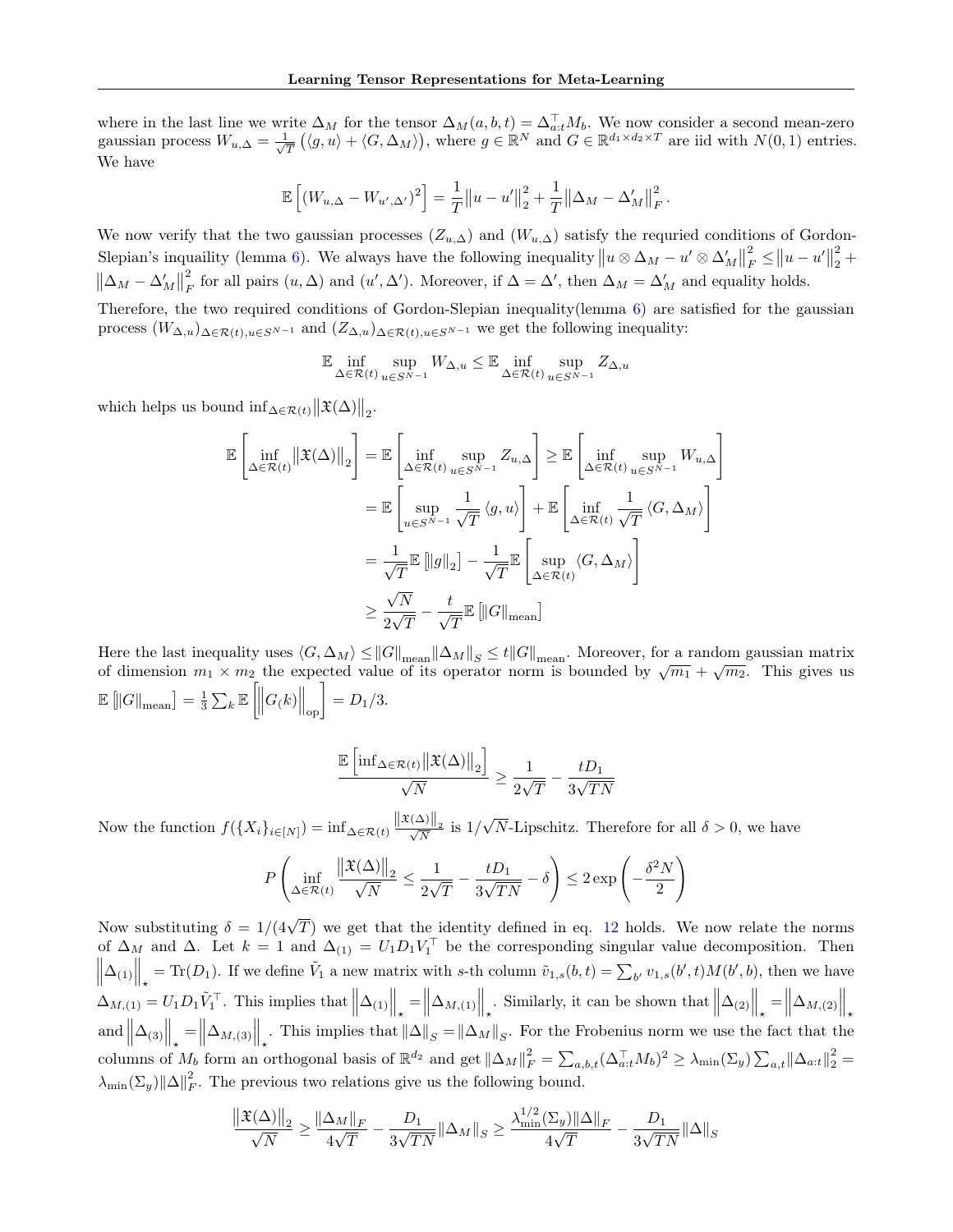On the other hand, from the definition of the constraint set  $\mathcal{C}$  we get  $\|\Delta\|_{S} = \frac{1}{3} \sum_{k} \left\| \Delta_{(k)} \right\|_{\star} \leq \frac{2}{3} \sum_{k} \left\| \Delta'_{(k)} \right\|_{\star} \leq$  $\frac{2}{3}$ √  $\overline{2r} \sum_k \left\| \Delta_{(k)}' \right\|_F \leq \frac{2}{3}$ √  $\overline{2r} \sum_k \left\| \Delta_{(k)} \right\|_F =$ √  $2r\|\Delta\|_F$ . Therefore we have,

$$
\frac{\left\|\mathfrak{X}(\Delta)\right\|_2}{\sqrt{N}} \geq \frac{\lambda_{\min}^{1/2}(\Sigma_y) \|\Delta\|_F}{4\sqrt{T}} - \frac{D_1\sqrt{2r}}{3\sqrt{TN}} \|\Delta\|_F \geq \frac{\lambda_{\min}^{1/2}(\Sigma_y)}{6\sqrt{T}} \|\Delta\|_F
$$

as long as  $N \ge O(rD_1^2/\lambda_{\min}(\Sigma_y)).$ 

Finally, we consider the case when  $X_1, \ldots, X_N \sim_{\text{iid}} N(0, \Sigma)$  for a general covariance matrix  $\Sigma$ . We define the Finally, we consider the case when  $X_1, \ldots, X_N \sim_{\text{iid}} N(0, \Sigma)$  for a generator  $T_{\Sigma} : \mathbb{R}^{d_1 \times d_2 \times T} \to \mathbb{R}^{d_1 \times d_2 \times T}$  defined as  $T_{\Sigma}(\Delta)_{(1)} = \sqrt{d_1}$  $\Sigma\Delta_{(1)}$ . We also define a gaussian random operator  $\mathfrak{X}' : \mathbb{R}^{d_1 \times d_2 \times T} \to \mathbb{R}^N$  defined as  $\mathfrak{X}'_i = \langle \mathcal{X}'_i, T_{\Sigma}(\Delta) \rangle$ . Here for each i, we define  $\mathcal{X}'_i$  as:

$$
\mathcal{X}'_i(\cdot,\cdot,t) = \begin{cases} \sum_{i=1}^{n} X_i & \text{if } t(i) = t \\ 0 & \text{o.w.} \end{cases}
$$

Since each  $\Sigma^{-1/2} X_i$  is drawn from standard gaussian distribution, we have

$$
\frac{\left\|\mathfrak{X}'(\Delta)\right\|_2}{\sqrt{N}} \ge \frac{\lambda_{\min}^{1/2}(\Sigma_y)}{6\sqrt{T}} \left\|T_\Sigma(\Delta)\right\|_F
$$

as long as  $N \ge O(rD_1^2\lambda_{\max}(\Sigma)/\lambda_{\min}(\Sigma_y)$ . In deriving the above result, we use the inequality  $||T_{\Sigma}(\Delta)||_S \le$  $\lambda_{\max}^{1/2}(\Sigma) \|\Delta\|_{S}$ . Now, from the definition  $\mathfrak{X}'(\Delta)_{i} = \langle \mathcal{X}'_{i}, T_{\Sigma}(\Delta) \rangle = \langle \mathcal{X}_{i}, \Delta \rangle = \mathfrak{X}(\Delta)_{i}$ . Moreover,  $||T_{\Sigma}(\Delta)||_{F} =$ √  $\parallel$  $\left\|\sum_{i=1}^{\infty} \Delta_{\min}^{1/2}(\Sigma) \right\| \Delta_{(1)} \Big\|_F = \lambda_{\min}^{1/2}(\Sigma) \|\Delta\|_F$ . Substituting this bound on the Frobenius norm gives us the desired result.  $\Box$ 

<span id="page-14-0"></span>Lemma 5.

$$
P\left(\left\|\mathfrak{X}^*(\overrightarrow{\varepsilon})\right\|_{mean} \leq 20\sigma\sqrt{N}D_1\right) \geq 1 - 2e^{-\Omega(D_1^2)}.
$$

Proof. As  $\varepsilon_1,\ldots,\varepsilon_N$  are iid drawn from  $N(0,\sigma^2)$  and the Euclidean norm  $\|\vec{\varepsilon}\|_2$  is 1-Lipschitz we get,

$$
P\left(\left\|\left|\overrightarrow{\varepsilon}\right\|_{2} - \mathbb{E}\left\|\overrightarrow{\varepsilon}\right\|_{2}\right| > \sigma\delta\right) \leq 2\exp\left(-\delta^{2}/2\right)
$$

Substituting  $\delta =$  $\sqrt{N}$  and observing that  $\mathbb{E} \left\| \vec{\epsilon} \right\|_2 \leq 4\sigma$ N, we get that with probability at least  $1 - \exp(-\Omega(N)),$  $\|\vec{\epsilon}\|_2$  is bounded by  $5\sigma\sqrt{N}$ . We will write  $\vec{\epsilon}$  to denote this event.

$$
\left\| {\mathfrak{X}}^{\ast}(\overrightarrow{\varepsilon}) \right\|_{\rm mean} = \frac{1}{3} \sum_{k=1}^{3} \left\| {\mathfrak{X}}^{\ast}(\overrightarrow{\varepsilon})_{(k)} \right\|_{\rm op}
$$

We now bound the operator norm of each of the three modes of  $\mathfrak{X}^*(\overrightarrow{\epsilon})$  separately. Our proof follows the main ideas of the proof of Corollary 10.10 of [Wainwright](#page-9-21) [\(2019\)](#page-9-21). Since  $\mathfrak{X}^*(\overrightarrow{\varepsilon})_{(1)} \in \mathbb{R}^{d_1 \times d_2 T}$ , we choose 1/4cover  $\{u^1, \ldots, u^{M_1}\}$  of the set  $S^{d_1-1} = \{u \in \mathbb{R}^{d_1} : ||u||_2 = 1\}$ , and  $1/4$ -cover  $\{v^1, \ldots, v^{M_2}\}$  of the set  $S^{d_2T-1}$  $\{v \in \mathbb{R}^{d_2 T}: ||v||_2 = 1\}$ . Note that, we can always choose the covers so that  $M_1 \leq 9^{d_1}$  and  $M_2 \leq 9^{d_2 T}$ .

$$
\left\| \mathfrak{X}^*(\overrightarrow{\varepsilon})_{(1)} \right\|_{\mathrm{op}} = \sup_{v \in S^{d_2 T - 1}} \left\| \mathfrak{X}^*(\overrightarrow{\varepsilon})_{(1)} v \right\|_2 \le \frac{1}{4} \left\| \mathfrak{X}^*(\overrightarrow{\varepsilon})_{(1)} \right\|_{\mathrm{op}} + \max_{l \in [M_2]} \left\| \mathfrak{X}^*(\overrightarrow{\varepsilon})_{(1)} v^l \right\|_2
$$

Similarly one can show that

$$
\left\| \mathfrak{X}^*(\overrightarrow{\varepsilon})_{(1)} v^l \right\|_2 \leq \frac{1}{4} \left\| \mathfrak{X}^*(\overrightarrow{\varepsilon})_{(1)} \right\|_{\mathrm{op}} + \max_{j \in [M_1]} \left\langle u^j, \mathfrak{X}^*(\overrightarrow{\varepsilon})_{(1)} v^l \right\rangle
$$

This establishes the following bound on the operator norm in terms of the covers.

$$
\left\| \mathfrak{X}^*(\vec{\epsilon})_{(1)} \right\|_{\text{op}} \le 2 \max_{j \in [M_1], l \in [M_2]} \left| Z^{jl} \right| \quad \text{where } Z^{jl} = \left\langle u^j, \mathfrak{X}^*(\vec{\epsilon})_{(1)} v^l \right\rangle
$$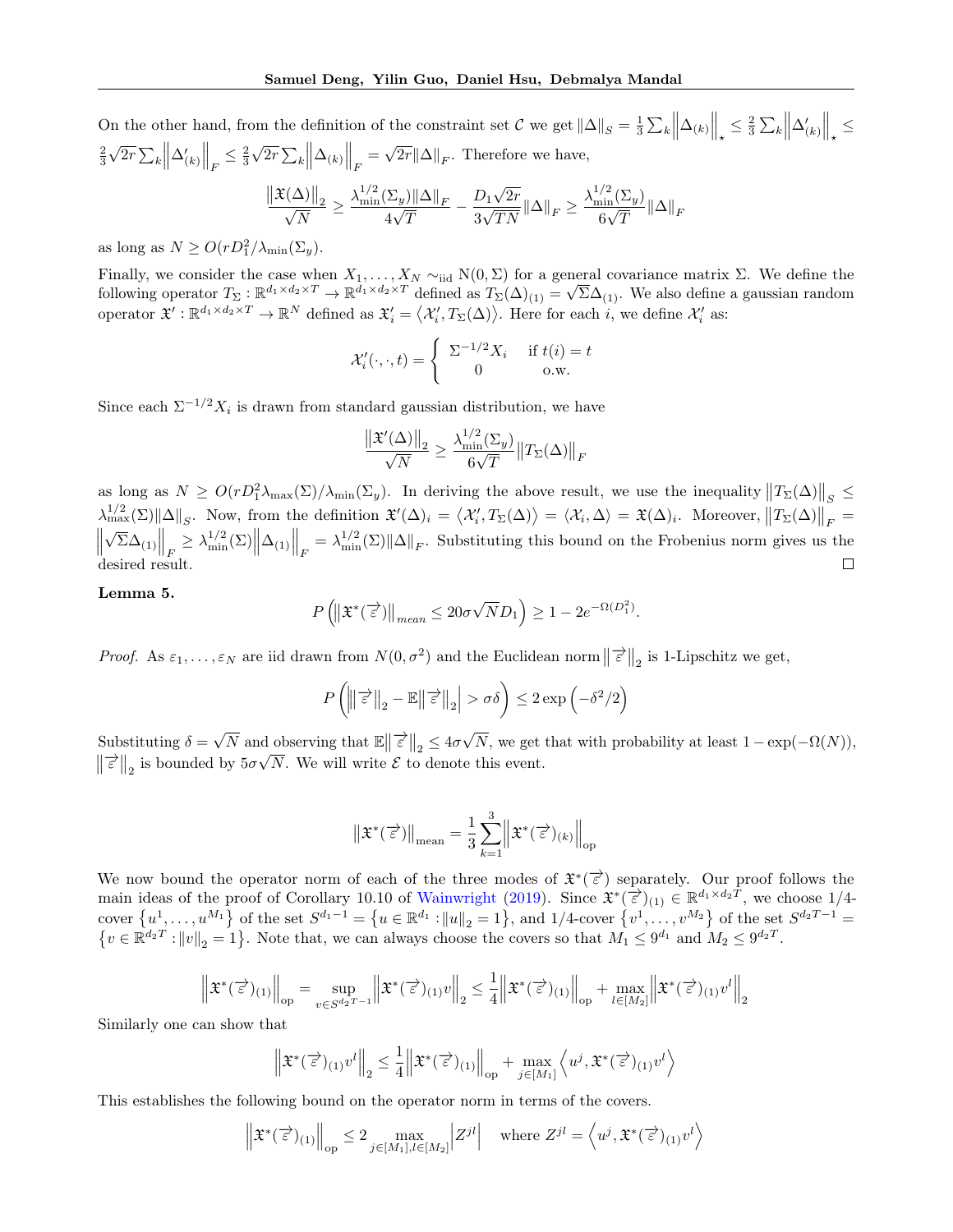Using the definition of  $\mathfrak{X}^*(\overrightarrow{\varepsilon})$ , we get

$$
Z^{jl} = \sum_{i=1}^{N} \varepsilon_i \left\langle u^j, \mathcal{X}_{i,(1)} v^l \right\rangle = \sum_{i=1}^{N} \varepsilon_i \sum_{a,b} X_i(a) Y_{t(i)}(b) v^l(b, t(i)) u^j(a)
$$
(13)

Since each entry of  $X_i$  is drawn iid from  $N(0, 1)$ ,  $Z^{jl}$  is a zero mean gaussian random variable with variance

$$
\sum_{i=1}^{N} \varepsilon_i^2 \sum_a \{ u^j(a) \}^2 \left( \sum_b v^l(b, t(i)) Y_{t(i)}(b) \right)^2 \le \sum_{i=1}^{N} \varepsilon_i^2 \sum_a \{ u^j(a) \}^2 \sum_{b_1} Y_{t(i)}^2(b_1) \sum_{b_2} \{ v^l(b_2, t(i)) \}^2 \le \sum_{i=1}^{N} \varepsilon_i^2
$$

The last inequality uses – the observed task features are normalized,  $u \in S^{d_1-1}$  and  $v \in S^{d_2T-1}$ . Conditioned on The last mequality uses – the observed task features are<br>the event the variance of each  $Z^{jl}$  is bounded by  $5\sigma\sqrt{ }$ N. Now we can provide a high probability bound on the operator norm.

$$
P\left(\left\|\mathfrak{X}^*(\overrightarrow{\varepsilon})_{(1)}\right\|_{\text{op}} \ge T_N\right) \le P\left(2 \max_{j \in [M_1], l \in [M_2]} |Z^{jl}| \ge T_N\right)
$$
  
\$\le \sum\_{j \in [M\_1]} \sum\_{j \in [M\_2]} P\left(|Z^{jl}| \ge T\_N/2\right)\$  
\$\le 2M\_1 M\_2 \exp\left\{-\frac{T\_N^2}{50\sigma^2 N}\right\} \le 2 \exp\left\{-\frac{T\_N^2}{50\sigma^2 N} + (d\_1 + d\_2 T) \log 9\right\}\$

If we choose  $T_N \geq 20\sigma$ √  $ND_1$ , we get

$$
P\left(\left\|\mathfrak{X}^*(\overrightarrow{\varepsilon})_{(1)}\right\|_{\mathrm{op}} \ge 20\sigma \sqrt{N} D_1\right) \le 2\exp\left\{-2D_1^2\right\}
$$

By a similar argument, we can bound the operator norm of the other two modes of  $\mathfrak{X}^*(\overrightarrow{\varepsilon})$ .

<span id="page-15-0"></span>**Lemma 6** (Gordon's Inequality). Let  $(X_{ut})_{u\in U,t\in T}$  and  $(Y_{ut})_{u\in U,t\in T}$  be two mean zero Gaussian processes indexed by pairs of points  $(u, t)$  in a product space  $U \times T$ . Assume that we have

1.  $\mathbb{E}(X_{ut}-X_{us})^2 \leq \mathbb{E}(Y_{ut}-Y_{us})^2$  for all  $u, t, s$ . 2.  $\mathbb{E}(X_{ut}-X_{vs})^2 \geq \mathbb{E}(Y_{ut}-Y_{vs})^2$  for all  $u \neq v$  and t, s.

Then we have

$$
\mathbb{E}\inf_{u\in U}\sup_{t\in T}X_{ut}\leq \mathbb{E}\inf_{u\in U}\sup_{t\in T}Y_{ut}
$$

Proof. See [Ledoux and Talagrand](#page-9-22) [\(2013\)](#page-9-22), chapter 3.

## B Formal Statement and Proof of Lemma [3](#page-5-2)

First, we state weaker set of assumptions under which the bounds of lemma [3](#page-5-2) holds. We will make the following assumptions about the underlying tensor  $A = [I_r; A^1, A^2, A^3]$ .

(A1) The columns of the factors of A are orthogonal i.e.  $\langle A_i^1, A_j^1 \rangle = \langle A_i^2, A_j^2 \rangle = \langle A_i^3, A_j^3 \rangle = 0$  for all  $i \neq j$ .

- (A2) The components have bounded norm i.e.  $\exists p < 3$ ,  $\max \left\{ \left\| A^{1^{\top}} \right\|_{2 \to p}, \left\| A^{2^{\top}} \right\|_{2 \to p}, \left\| A^{3^{\top}} \right\|_{2 \to p} \right\}$  $\Big\} \leq 1 + o(1).$
- (A3) Rank is bounded i.e.  $r = o(d)$ .

 $\Box$ 

 $\Box$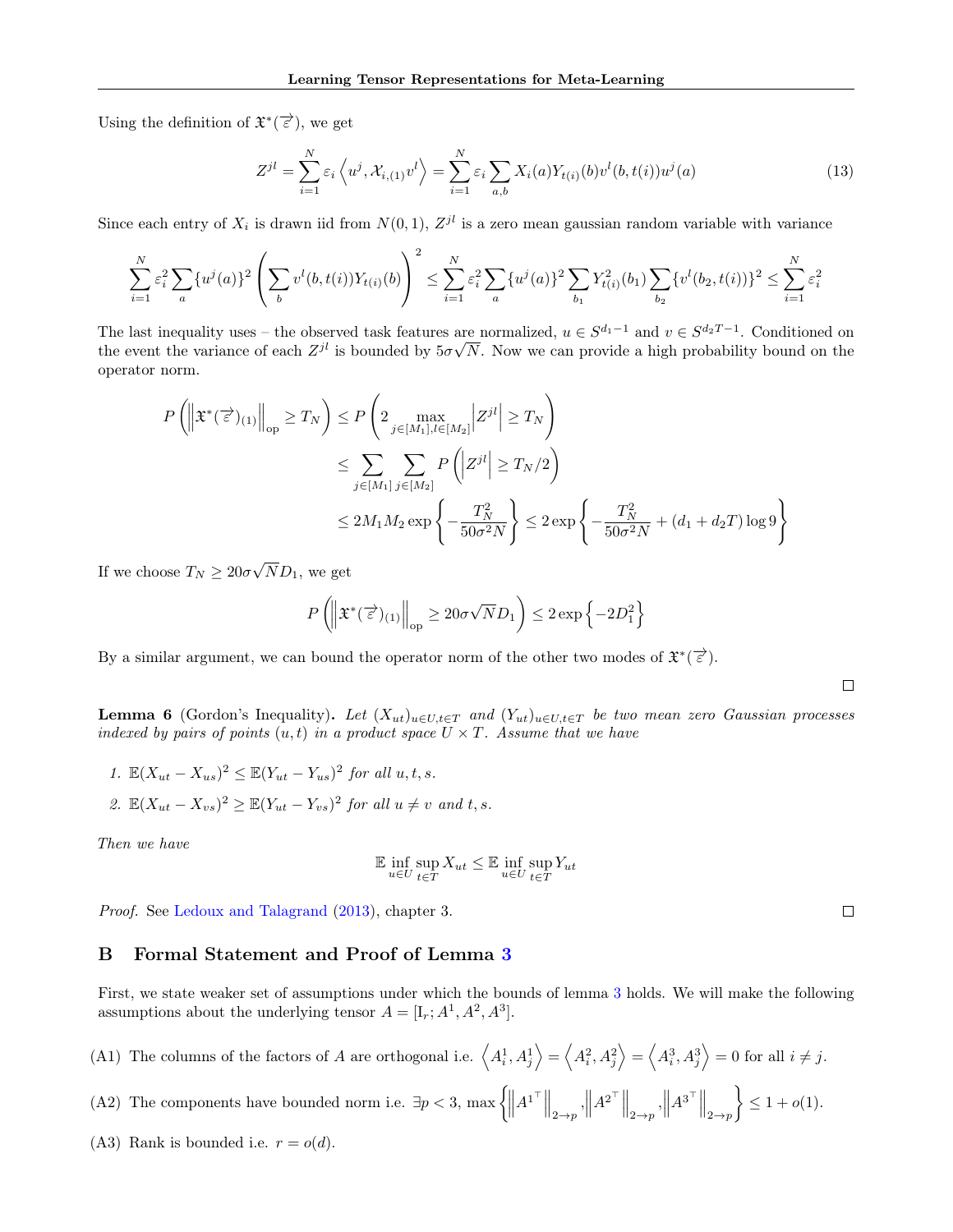Recall the definition of  $Z$ , the matrix of unobserved features.

$$
\mathcal{Z} = \begin{bmatrix} Z_1 & \cdots & Z_T \end{bmatrix}^T \in \mathbb{R}^{T \times d_3} \tag{14}
$$

Let  $\mathcal{Z}(s)$  denote the s-th column of the matrix  $\mathcal{Z}$ . We will make the following assumptions about  $\mathcal{Z}$ .

 $(Z1)$   $\frac{1}{d_3^{0.5+\gamma}} I_{d_3} \preccurlyeq \mathcal{Z}^\top \mathcal{Z} \preccurlyeq \frac{1}{\sqrt{6}}$  $\frac{1}{\overline{d_3}} I_{d_3}$  for some  $\gamma > 0$ .

 $(Z2) \kappa(\mathcal{Z}^\top \mathcal{Z}) = \frac{\lambda_{\max}(\mathcal{Z}^\top \mathcal{Z})}{\lambda_{\min}(\mathcal{Z}^\top \mathcal{Z})} \leq 1 + O(\sqrt{r/d}).$ 

**Lemma 7.** Suppose tensor A has rank r CP-decomposition  $A = [\mathbf{I}_r; A^1, A^2, A^3]$  and satisfies the assumptions (A1)-(A3), the matrix of unobserved features  $Z$  satisfies assumptions (Z1)-(Z2), and  $N =$  $\Omega\left(\frac{\sigma^2T^2D_1^2r}{\Gamma^2(\Sigma_1)\Gamma^2}\right)$  $\frac{\sigma^2 T^2 D_1^2 r}{\lambda_{\min}^2(\Sigma_y)\lambda_{\min}^2(\Sigma)} \min\left\{\frac{1}{36},\frac{\log r}{d}\right\}$ . Then we have the following guarantees:

$$
\begin{split} &\max \left\{\left\|\widehat{A^1}-A^1\right\|_F,\left\|\widehat{A^2}-A^2\right\|_F\right\}\leq \tilde{O}\left(\frac{\sigma T D_1 r}{\sqrt{\lambda_{\min}(\mathcal{Z}^\top \mathcal{Z})}\lambda_{\min}(\Sigma_y)\lambda_{\min}(\Sigma)\sqrt{N}}\right),\\ &\left\|\widehat{\mathcal{Z} A^3}-\mathcal{Z} A^3\right\|_F\leq \tilde{O}\left(\frac{\sigma \sqrt{\lambda_{\max}(\mathcal{Z}^\top \mathcal{Z})}TD_1 r^{1.5}}{\sqrt{\lambda_{\min}(\mathcal{Z}^\top \mathcal{Z})}\lambda_{\min}(\Sigma)\sqrt{N}}\right) \end{split}
$$

Proof. We will be using the robust tensor decomposition algorithm proposed by [Anandkumar et al.](#page-8-10) [\(2014b\)](#page-8-10). We first review the necessary conditions and the guarantees of their main algorithm. We are given a tensor  $S = S + \Psi$ where  $S \in \mathbb{R}^{d_1 \times d_2 \times T}$  has rank-r decomposition  $S = [W; S^1, S^2, S^3]$  and  $\Psi$  is a noise tensor with spectral norm  $\psi = \|\Psi\|$ . We will write the singular values as  $w_1 \geq w_2 \geq \ldots \geq w_r > 0$  with  $\gamma = w_1/w_r$ . Let  $d = \max\{d_1, d_2, T\}$ . Moreover, suppose the tensor  $S$  satisfies the following conditions.

- (S1) The components are incoherent i.e.  $\max_{i \neq j}$  $\left\{ \left\vert \rule{0pt}{10pt}\right. \right.$  $\left\langle s_i^1, s_j^1 \right\rangle$ ,      $\left\langle s_i^2, s_j^2 \right\rangle$ ,      $\left\langle s_i^3, s_j^3 \right\rangle \Bigg\vert$  $\mathcal{L}$  $\leq \frac{\text{polylog}(d)}{\sqrt{d}}.$
- (S2) The components have bounded norm i.e.  $\max \{ ||S^1||_{op}, ||S^2||_{op}, ||S^3||_{op} \} \le 1 + O(\sqrt{r/d})$  and for some  $p < 3$ ,  $\max \left\{ \left\| S^{1^{\top}} \right\|_{2 \to p}, \left\| S^{1^{\top}} \right\|_{2 \to p}, \left\| S^{1^{\top}} \right\|_{2 \to p} \right\}$  $\leq 1 + o(1).$ <sup>[2](#page-16-0)</sup>
- (S3) Rank is bounded i.e.  $r = o(d^{1.5}/polylog(d)).$
- (S4)  $\psi \leq \min\left\{\frac{1}{6}, O\left(\sqrt{\frac{\log r}{d}}\right)\right\}$ ) .
- (S5) Tensor norm of S is bounded i.e.  $||S|| \le O(w_1)$  and  $||\sum_{i \neq j} w_i \langle s_i^1, s_j^1 \rangle \langle s_i^2, s_j^2 \rangle s_j^3|| \le \frac{w_1 \text{polylog}(d)\sqrt{r}}{d}$  $\frac{\log(a)\sqrt{r}}{d}$ .
- (S6) The maximum ratio of the weights satisfy  $\gamma = O\left(\min\left\{\sqrt{d}, d^{1.5}/r\right\}\right)$ .

When the underlying tensor S satisfies the conditioned above, [Anandkumar et al.](#page-8-10) [\(2014b\)](#page-8-10) proposed an algorithm that returns an estimate  $[\widehat{W}; \widehat{S}^1, \widehat{S}^2, \widehat{S}^3]$  with the following guarantees:

$$
\max \left\{\left\|\widehat{S^1}-S^1\right\|_F,\left\|\widehat{S^2}-S^2\right\|_F,\left\|\widehat{S^3}-S^3\right\|_F\right\}\leq \tilde{O}\left(\frac{\sqrt{r}\psi}{w_r}\right) \text{ and }\left\|\widehat{W}-W\right\|_2\leq \tilde{O}(\sqrt{r}\psi)
$$

Consider the tensor  $B = A \times_3 \mathcal{Z}$ . We now check that the conditions (S1)-(S6) are also satisfied when we consider the tensor B. B has the following rank r CP-decomposition  $B = [G^{-1}; A^1, A^2, Z A^3 G]$  where the *i*-th entry of the

<span id="page-16-0"></span><sup>&</sup>lt;sup>2</sup>For a matrix  $M \in \mathbb{R}^{m \times n}$ , define  $||M||_{q \to p} = \sup_{||u||_q=1} ||Mu||_p$ .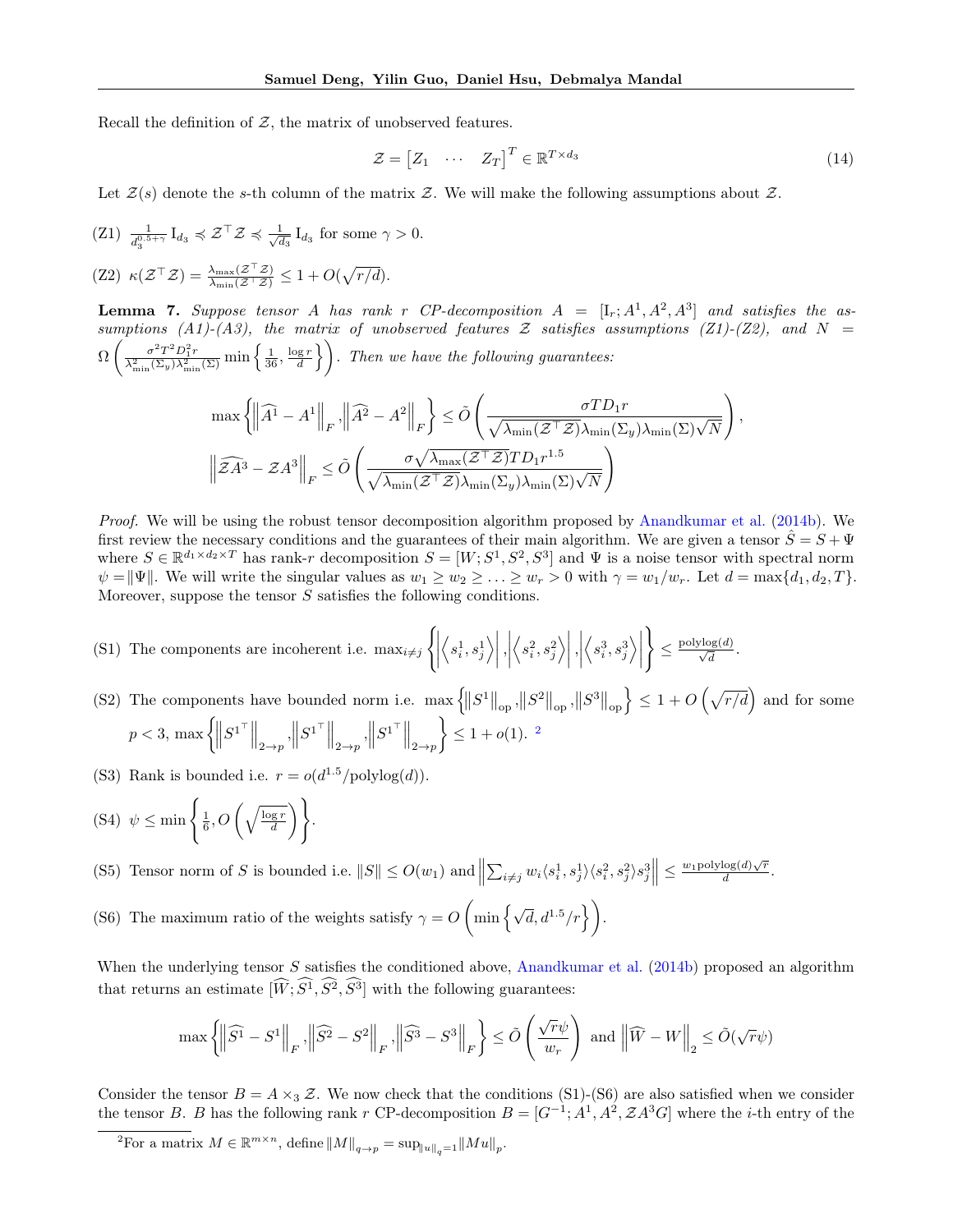diagonal matrix G is  $G_i = 1/\|\mathcal{Z}A_i^3\|_2$ . This means that the rank of B is also r and (S3) is satisfied. The singular values of B are given by  $||\mathcal{Z}A_i^3||_2$  for  $i \in [r]$ . As each column of  $A^3$  is normalized, the following result holds for any i.

$$
\lambda_{\min}(\mathcal{Z}^{\top}\mathcal{Z}) \leq \left\|\mathcal{Z}A_i^3\right\|_2^2 \leq \lambda_{\max}(\mathcal{Z}^{\top}\mathcal{Z})
$$

Therefore, the maximum ratio of singular values of the tensor B is bounded by  $\sqrt{\lambda_{\max}(\mathcal{Z}^{\top}\mathcal{Z})/\lambda_{\min}(\mathcal{Z}^{\top}\mathcal{Z})}$  which is bounded by  $\sqrt{d}$  and assumption (S6) is satisfied.

We will write C to denote the matrix  $\mathcal{Z}A^3G$ . Note that the *i*-th column of C is given as  $\mathcal{Z}A_i^3/\|\mathcal{Z}A_i^3\|_2$ . In order to check condition (S1), we need to verify  $|\langle C_i, C_j \rangle| \leq \frac{\text{polylog}(d)}{\sqrt{d}}$ . Note that  $|\langle C_i, C_j \rangle| = \frac{|\langle Z A_i^3, Z A_j^3 \rangle|}{\|\mathcal{Z} A_i^3\| \| \|\mathcal{Z} A_i^3\|}$  $\left\Vert \mathcal{Z}A_{i}^{3}\right\Vert _{2}\right\Vert \mathcal{Z}A_{j}^{3}\right\Vert _{2}$  $\leq \frac{|\langle \mathcal{Z} A_i^3, \mathcal{Z} A_j^3 \rangle|}{\lambda + (\mathcal{Z}^\top \mathcal{Z})}$  $\frac{\sum T_i, \sum T_j / |X_i - \sum T_j|}{\lambda_{\min}(\mathcal{Z}^\top \mathcal{Z})}.$ 

$$
\frac{1}{2}(A_i^3 + A_j^3)^\top \mathcal{Z}^\top \mathcal{Z} \frac{1}{2}(A_i^3 + A_j^3) = A_i^{3\top} \mathcal{Z}^\top \mathcal{Z} A_i^3 + A_j^{3\top} \mathcal{Z}^\top \mathcal{Z} A_j^3 + 2A_i^{3\top} \mathcal{Z}^\top \mathcal{Z} A_j^3
$$

Using assumption (Z2) we get,

$$
2A_i^{3\top}\mathcal{Z}^\top \mathcal{Z} A_j^3 \le \frac{1}{\sqrt{d_3}} - A_i^{3\top}\mathcal{Z}^\top \mathcal{Z} A_i^3 - A_j^{3\top}\mathcal{Z}^\top \mathcal{Z} A_j^3 \le \frac{1}{\sqrt{d_3}} - \frac{2}{d_3^{0.5+\gamma}} = O\left(\frac{1}{\sqrt{d_3}}\right)
$$

In order to check (S2), notice that  $||B^1||_{op} = ||A^1||_{op} \le 1 + O\left(\sqrt{r/d}\right)$ . Same result holds for  $B^2$ . For the third factor we have,  $||B^3||_{op} = ||\mathcal{Z}A^3G||_{op} \le ||\mathcal{Z}||_{op} ||A^3||_{op} \max_i \frac{1}{||\mathcal{Z}A_i^3||_2} \le \sqrt{\frac{\lambda_{\max}(\mathcal{Z}^\top \mathcal{Z})}{\lambda_{\min}(\mathcal{Z}^\top \mathcal{Z})}} ||A^3||_{op} \le \left(1 + O(\sqrt{r/d})\right).$ For the second part of (S2), we just need to bound  $\|(A^3G)^{\top}\|_{2\to p}$ .

$$
\left\| \left(\mathcal{Z}A^{3}G\right)^{\top} \right\|_{2\to p} = \left\| \mathcal{Z}A^{3}G \right\|_{\frac{p}{p-1}\to 2} \quad \text{[By lemma 8 of Krishna et al. (2018)]}
$$
\n
$$
= \max_{x:\|x\|_{p/(p-1)}=1} \left\| \mathcal{Z}A^{3}Gx \right\|_{2} \leq \left\| \mathcal{Z} \right\|_{\text{op } x:\|x\|_{p/(p-1)}=1} \left\| A^{3}Gx \right\|_{2}
$$
\n
$$
= \left\| \mathcal{Z} \right\|_{\text{op}} \left\| A^{3}G \right\|_{\frac{p}{p-1}\to 2} = \left\| \mathcal{Z} \right\|_{\text{op}} \left\| G A^{3} \right\|_{2\to p}
$$
\n
$$
\leq \left\| \mathcal{Z} \right\|_{\text{op}} \left\| G \right\|_{p} \left\| A^{3} \right\|_{2\to p} \leq \sqrt{\frac{\lambda_{\max}(\mathcal{Z}^{\top}\mathcal{Z})}{\lambda_{\min}(\mathcal{Z}^{\top}\mathcal{Z})}} \left\| A^{3} \right\|_{2\to p} \leq 1 + o(1)
$$

The last line uses  $(A2)$ ,  $(A3)$ , and  $(Z2)$ .

If we write  $\hat{B} = B + \Psi$ , from the guarantees of tensor regression (theorem [1\)](#page-4-6) we have  $\psi = \|\Psi\| \le \|\Psi\|_F \le$  $O\left(\frac{\sigma T D_1\sqrt{r}}{\lambda_{\min}(\Sigma_y)\lambda_{\min}(\Sigma)\sqrt{N}}\right)$ ). So as long as,  $N \geq O\left(\frac{\sigma^2 T^2 D_1^2 r}{\lambda + (N+1)^2 \lambda} \right)$  $\frac{\sigma^2 T^2 D_1^2 r}{\lambda_{\min}(\Sigma_y)^2 \lambda_{\min}(\Sigma)^2} \min\left\{\frac{1}{36},\frac{\log r}{d}\right\}$ , condition (S4) is satisfied.

We now verify condition (S5). Fix three vectors  $a \in \mathbb{R}^{d_1}$ ,  $b \in \mathbb{R}^{d_2}$ , and  $c \in \mathbb{R}^T$  with  $||a||_2 = ||b||_2 = ||c||_2 = 1$ .

$$
B(x, y, z) = \sum_{i=1}^{r} G_i^{-1} (A^{1^{\top}} a)_i (A^{2^{\top}} b)_i ((\mathcal{Z}AG)^{\top} c)_i
$$
  
\n
$$
\leq \max_i G_i^{-1} \|A^{1^{\top}} a\|_3 \|A^{2^{\top}} b\|_3 \|(\mathcal{Z}AG)^{\top} c\|_3
$$
  
\n
$$
\leq \max_i G_i^{-1} \|A^{1^{\top}}\|_{2 \to 3} \|a\|_2 \|A^{2^{\top}}\|_{2 \to 3} \|b\|_2 \|(\mathcal{Z}AG)^{\top}\|_{2 \to 3} \|c\|_2
$$
  
\n
$$
\leq \max_i G_i^{-1} \|A^{1^{\top}}\|_{2 \to p} \|A^{2^{\top}}\|_{2 \to p} \|(\mathcal{Z}AG)^{\top}\|_{2 \to p} = O(\max_i G_i^{-1})
$$

The first inequality uses Corollary 3 from [Anandkumar et al.](#page-8-10) [\(2014b\)](#page-8-10), which applies Hölder's inequality three times. The inequality on the following fact. For any matrix  $M$ ,  $||M||_{2\to 3} \le ||M||_{2\to p}$  which follows from the definition of  $\left\|\cdot\right\|_{2\to p}$  and  $p<3$ . Finally, the second part of condition (S5) follows immediately as the columns of  $A<sup>1</sup>$  and  $A<sup>2</sup>$  are orthonormal.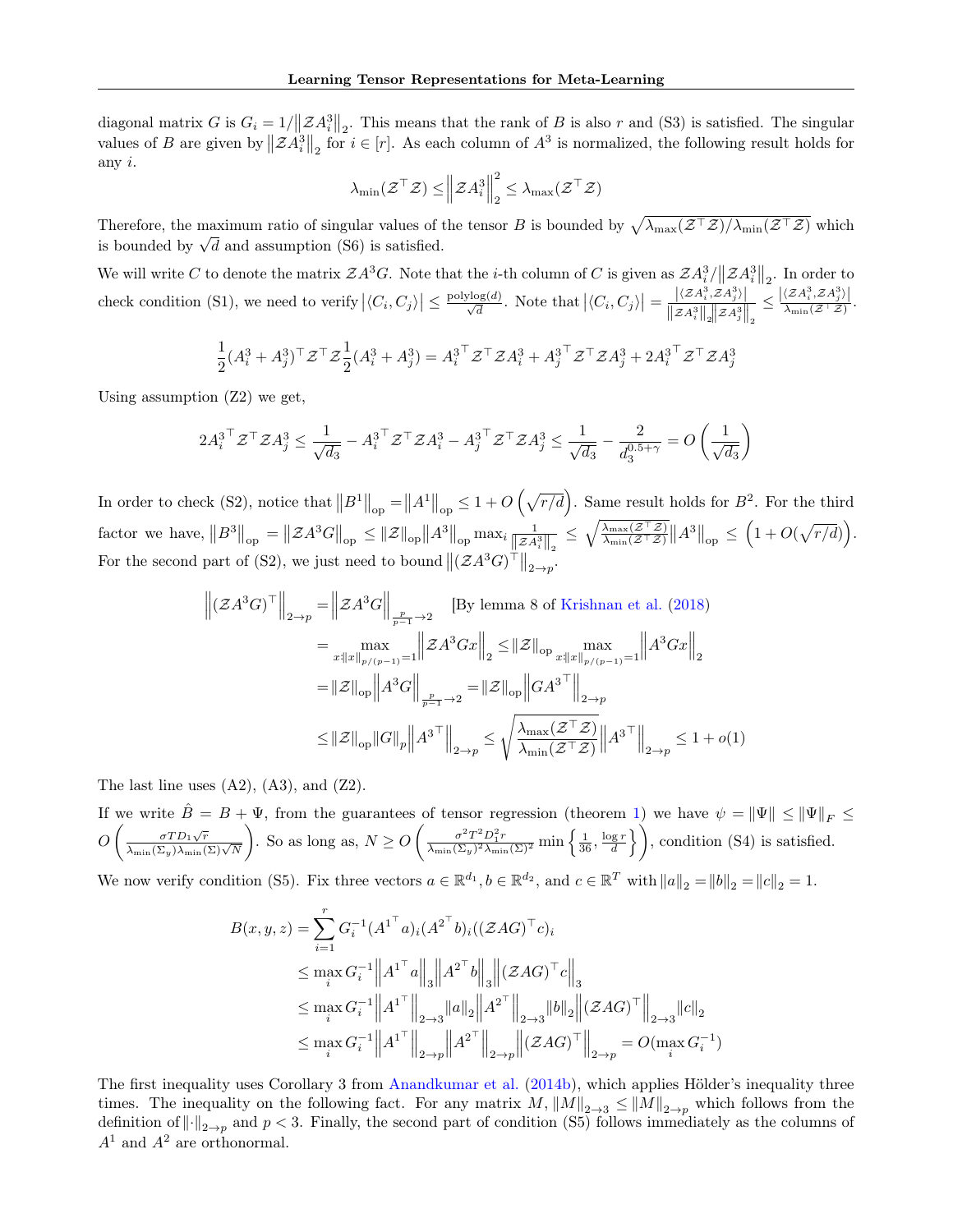Therefore, we conclude that the tensor  $B = A \times_3 \mathcal{Z}$  satisfies assumptions (S1)-(S6) and we can apply robust tensor decomposition algorithm from [Anandkumar et al.](#page-8-10) [\(2014b\)](#page-8-10). As we can write B as  $B = [G^{-1}; A^1, A^2, ZA^3G]$ , we get the following supportess. get the following guarantees.

$$
\max \left\{ \left\| \widehat{A}^1 - A^1 \right\|_F, \left\| \widehat{A}^2 - A^2 \right\|_F, \left\| \widehat{ZA^3G} - \mathcal{Z}A^3G \right\|_F \right\} \le \tilde{O} \left( \frac{\sigma TD_1 r}{\sqrt{\lambda_{\min}(\mathcal{Z}^\top \mathcal{Z})} \lambda_{\min}(\Sigma_y) \lambda_{\min}(\Sigma) \sqrt{N}} \right) \text{ and }
$$
  

$$
\left\| \widehat{G^{-1}} - G^{-1} \right\|_2 \le \tilde{O} \left( \frac{\sigma TD_1 r}{\lambda_{\min}(\Sigma_y) \lambda_{\min}(\Sigma) \sqrt{N}} \right)
$$

Since we also have an estimate of  $G^{-1}$  we can estimate  $\mathcal{Z}A^3$  by  $\widehat{\mathcal{Z}A^3GG^{-1}}$ . Then we have the following guarantee.

$$
\begin{split}\n\left\|\widehat{\mathcal{Z}}A^{3}-\mathcal{Z}A^{3}\right\|_{F} &= \left\|\widehat{\mathcal{Z}A^{3}GG^{-1}}-\mathcal{Z}A^{3}GG^{-1}\right\|_{F} \\
&= \left\|\widehat{\mathcal{Z}A^{3}GG^{-1}}-\mathcal{Z}A^{3}GG^{-1}+\mathcal{Z}A^{3}GG^{-1}-\mathcal{Z}A^{3}GG^{-1}\right\|_{F} \\
&\leq \left\|\widehat{\mathcal{Z}A^{3}G}-\mathcal{Z}A^{3}G\right\|_{F}\left\|\widehat{G^{-1}}\right\|_{F}+\left\|\mathcal{Z}A^{3}G\right\|_{F}\left\|\widehat{G^{-1}}-G^{-1}\right\|_{2} \\
&\leq \left\|\widehat{\mathcal{Z}A^{3}G}-\mathcal{Z}A^{3}G\right\|_{F}\left(\left\|\widehat{G^{-1}}-G^{-1}\right\|_{F}+\left\|G^{-1}\right\|_{F}\right)+\sqrt{r}\left\|\mathcal{Z}A^{3}G\right\|_{op}\left\|\widehat{G^{-1}}-G^{-1}\right\|_{2} \\
&= \tilde{O}\left(\frac{\sqrt{\kappa(\mathcal{Z}^{\top}\mathcal{Z})}\sigma TD_{1}r^{1.5}}{\lambda_{\min}(\Sigma_{y})\lambda_{\min}(\Sigma)\sqrt{N}}\right)\n\end{split}
$$

## C Formal Statement and Proof of Theorem [2](#page-6-1)

**Theorem 4.** Each covariate vector  $X_i$  is mean-zero, satisfies  $\mathbb{E}[X_i X_i^\top] = \Sigma$  and  $\Sigma$ -sub-gaussian, and  $\max\left\{\left\|\hat{A^1}-A^1\right\|_F,\left\|\hat{A^2}-A^2\right\|_F\right\}$  $\left\{\begin{array}{l}\leq \delta.\end{array} \right.\text{Additionally, suppose that } N_2\geq O\left(r\left(\|Y_0\|_2^2\frac{\lambda_{\max}(\Sigma)}{\lambda_{\min}(\Sigma)}\right)^2\log(2/\delta_1)\right),\text{ and}\right\}$  $\left| Y_0^\top \hat{A}^2 \right| \geq \eta \| Y_0 \|_2$  for all  $i \in [r]$ . Then with probability at least  $1 - \delta_1$  we have

$$
\mathbb{E}_{X_0}\left[\left(A(X_0,Y_0,Z_0) - \hat{A}(X_0,Y_0,\widehat{Z}_0)^2\right] = O\left(\frac{B_1}{\eta^2}r^2\delta^2 + \frac{B_2}{\eta^2}\frac{r^2}{N_2}\right),\right\}
$$

for  $B_1 = \frac{\lambda_{\max}(\Sigma)}{\lambda_{\min}(\Sigma)} \mathbb{E} \|X_0\|_2^2 \|Y_0\|_2^2 \|Z_0\|_2^2$  and  $B_2 = \frac{\mathbb{E} \|X_0\|_2^2}{\lambda_{\min}(\Sigma)}$ .

Proof. Mean squared error is given as

$$
\mathbb{E}_{X_0} \left[ \left( \hat{A}(X_0, Y_0, \hat{Z}_0) - A(X_0, Y_0, Z_0) \right)^2 \right]
$$
\n
$$
= \mathbb{E}_{X_0} \left[ \left( (Y_0^\top \hat{A}^2 \odot X_0^\top \hat{A}^1) \widehat{A^3}^\top Z_0 - (Y_0^\top A^2 \odot X_0^\top A^1) A^{3 \top} Z_0 \right)^2 \right] \tag{15}
$$

We will write  $u \in \mathbb{R}^r$  to denote the vector  $(Y_0^{\top} A^2 \odot X_0 A^1)$  and  $\hat{u}$  to denote its estimate  $(Y_0^{\top} \hat{A}^2 \odot X_0 \hat{A}^1)$ .

$$
\mathbb{E}_{X_0} \left[ \left( \hat{u}^\top \widehat{A^3}^\top Z_0 - u^\top A^{3\top} Z_0 \right)^2 \right] = E_{X_0} \left[ \left( (\hat{u} - u)^\top \widehat{A^3}^\top Z_0 + u^\top (\widehat{A^3}^\top Z_0 - A^{3\top} Z_0) \right)^2 \right]
$$
  

$$
\leq 2 \mathbb{E}_{X_0} ||\hat{u} - u||_2^2 ||\widehat{A^3}^\top Z_0 ||_2^2 + 2 \mathbb{E}_{X_0} ||u||_2^2 ||\widehat{A^3}^\top Z_0 - A^{3\top} Z_0 ||_2^2
$$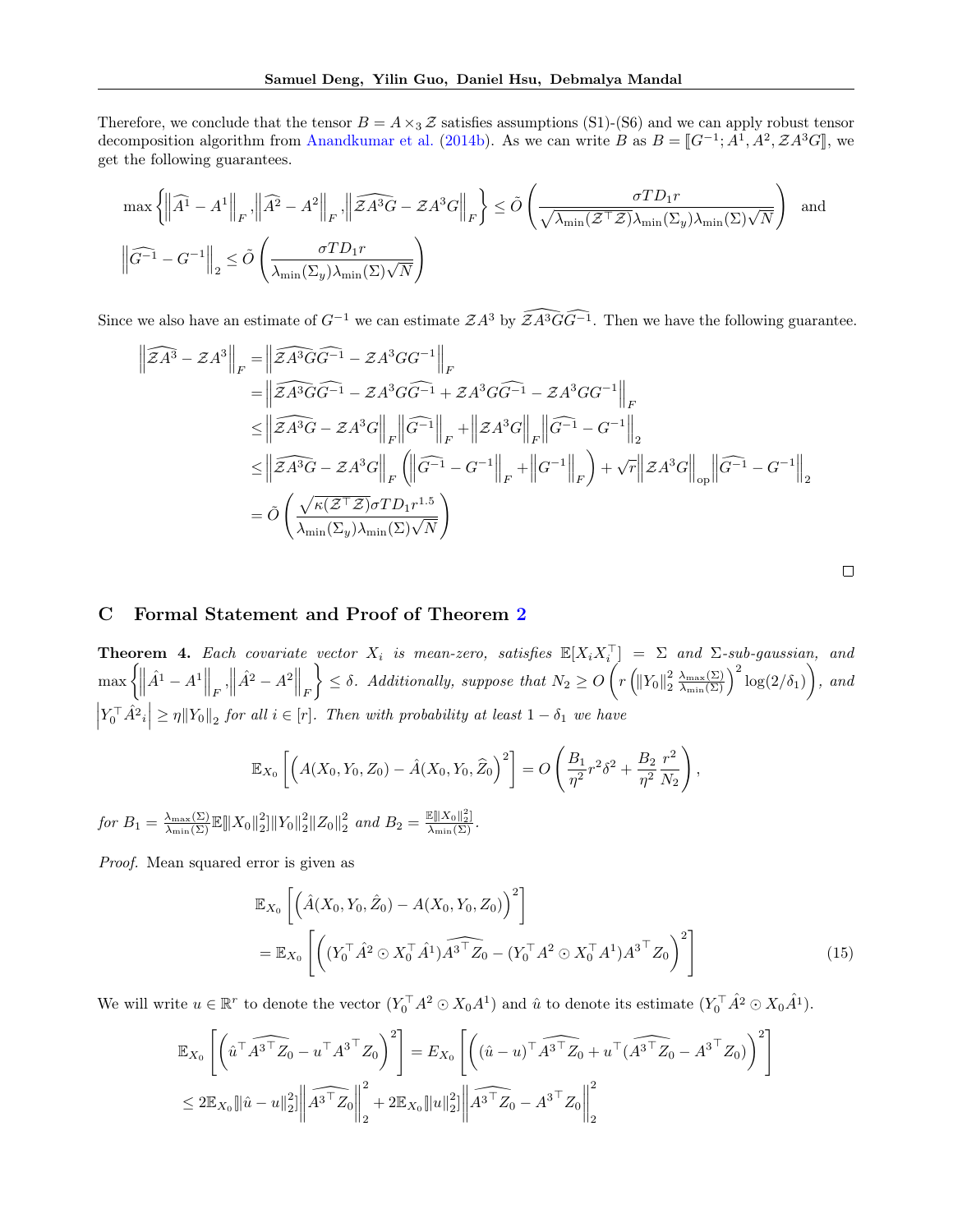Now,  $||u||_2^2 = \sum_{i=1}^r (Y_0^\top A_i^2)^2 (X_0^\top A_i^1)^2 \leq \sum_{i=1}^r ||Y_0||_2^2 ||A_i^2||$ 2  $\frac{2}{2} \|X_0\|_2^2 \big\|A_i^1\big\|_2^2$ 2  $\frac{2}{2} = r \| Y_0 \|_2^2 \| X_0 \|_2^2$ . As  $X_0$  is drawn from a zero-mean, Σ-subgaussian distribution, we have  $\mathbb{E} \|u\|_2^2 = O(\|Y_0\|_2^2 r \mathbb{E} \|X_0\|_2^2)$ . Moreover,

$$
\|\hat{u} - u\|_{2}^{2} = \sum_{i=1}^{r} \left[ (Y_{0}^{\top} A_{i}^{2})(X_{0}^{\top} A_{i}^{1}) - (Y_{0}^{\top} \hat{A}_{i}^{2})(X_{0}^{\top} \hat{A}_{i}^{1}) \right]^{2}
$$
  
\n
$$
= \sum_{i=1}^{r} \left[ Y_{0}^{\top} A_{i}^{2}(X_{0}^{\top} A_{i}^{1} - X_{0}^{\top} \hat{A}_{i}^{1}) + X_{0}^{\top} \hat{A}_{i}^{1}(Y_{0}^{\top} A_{i}^{2} - Y_{0}^{\top} \hat{A}_{i}^{2}) \right]^{2}
$$
  
\n
$$
\leq 2 \sum_{i=1}^{r} (Y_{0}^{\top} A_{i}^{2})^{2}(X_{0}^{\top} A_{i}^{1} - X_{0}^{\top} \hat{A}_{i}^{1})^{2} + 2 \sum_{i=1}^{r} (X_{0}^{\top} \hat{A}_{i}^{1})^{2}(Y_{0}^{\top} A_{i}^{2} - Y_{0}^{\top} \hat{A}_{i}^{2})^{2}
$$
  
\n
$$
\leq 2 \sum_{i=1}^{r} \|Y_{0}\|_{2}^{2} \|A_{i}^{2} \|_{2}^{2} \|X_{0}\|_{2}^{2} \|A_{i}^{1} \hat{A}_{i}^{1} \|_{2}^{2} + 2 \sum_{i=1}^{r} \|X_{0}\|_{2}^{2} \|A_{i}^{1} \|_{2}^{2} \|Y_{0}\|_{2}^{2} \|A_{i}^{2} - A_{i}^{2} \|_{2}^{2}
$$
  
\n
$$
= 2 \|X_{0}\|_{2}^{2} \|Y_{0}\|_{2}^{2} (\|A^{1} - \hat{A}^{1} \|_{F}^{2} + \|A^{2} - \hat{A}^{2} \|_{F}^{2})
$$
  
\n
$$
\leq 4 \|X_{0}\|_{2}^{2} \|Y_{0}\|_{2}^{2} \delta^{2}
$$

Therefore,  $\mathbb{E}[\|\hat{u} - u\|_2^2] = O(\|Y_0\|_2^2 \mathbb{E}[\|X_0\|_2^2] \delta^2).$ This gives us a bound of

<span id="page-19-0"></span>
$$
O\left(\|Y_0\|_2^2 \mathbb{E} \|X_0\|_2^2 \right) \left(\delta^2 \left\|\widehat{A^3 \top Z_0}\right\|_2^2 + r \left\|\widehat{A^3 \top Z_0} - A^{3 \top} Z_0\right\|_2^2\right)\right) \tag{16}
$$

on the mean-squared error. We first bound  $\left\| \right\|$  $\widehat{A^3^\top Z_0} - A^{3\top} Z_0$ 2 . Recall that if we write  $\widehat{V} = (Y_0^{\top} \hat{A}^2 \odot \mathcal{X}_0 \hat{A}^1)$ , then we can write  $\widehat{A^{3\top}Z_0}$  as  $(\widehat{V}^{\top}\widehat{V})^{-1}\widehat{V}^{\top}R$ .

$$
\widehat{A^{3}}^{\top} Z_0 - A^{3 \top} Z_0 = (\widehat{V}^{\top} \widehat{V})^{-1} \widehat{V}^{\top} R - A^{3 \top} Z_0
$$
  

$$
= (\widehat{V}^{\top} \widehat{V})^{-1} \widehat{V}^{\top} (V A^{3 \top} Z_0 + \epsilon) - A^{3 \top} Z_0
$$
  

$$
= (\widehat{V}^{\top} \widehat{V})^{-1} \widehat{V}^{\top} \epsilon
$$
  

$$
+ (\widehat{V}^{\top} \widehat{V})^{-1} \widehat{V}^{\top} V A^{3 \top} Z_0 - A^{3 \top} Z_0
$$

Lemmas [8](#page-20-0) and [9](#page-20-1) respectively bound the bias and the variance term. Substituting these bounds we get  $\begin{array}{c} \hline \end{array}$  $\widehat{A^3^\top Z_0} - A^{3\top} Z_0$ 2 2  $= O\left(\frac{C_1}{\eta^2} \frac{r}{N_2} + \frac{C_2}{\eta^2} r \delta^2\right)$  for  $C_1 = \frac{1}{\|Y_0\|_2^2 \lambda_{\min}(\Sigma)}$  and  $C_2 = \frac{\lambda_{\max}(\Sigma)}{\lambda_{\min}(\Sigma)} \|Z_0\|_2^2$ . We now consider the remaining term  $\left\|\hat{Z_0}\right\|$ 2 in the upper bound on MSE (eq.  $(16)$ ).

$$
\left\| \widehat{A^{3\top}Z_0} \right\|_2^2 = \left\| \left(\widehat{V}^{\top}\widehat{V}\right)^{-1}\widehat{V}^{\top}R \right\|_2^2 = \left\| \left(\widehat{V}^{\top}\widehat{V}\right)^{-1}\widehat{V}^{\top}(VA^{3\top}Z_0 + \varepsilon) \right\|_2^2
$$
  

$$
\leq 2 \left\| \left(\widehat{V}^{\top}\widehat{V}\right)^{-1}\widehat{V}^{\top}\varepsilon \right\|_2^2 + 2 \left\| \left(\widehat{V}^{\top}\widehat{V}\right)^{-1}\widehat{V}^{\top}VA^{3\top}Z_0 \right\|_2^2
$$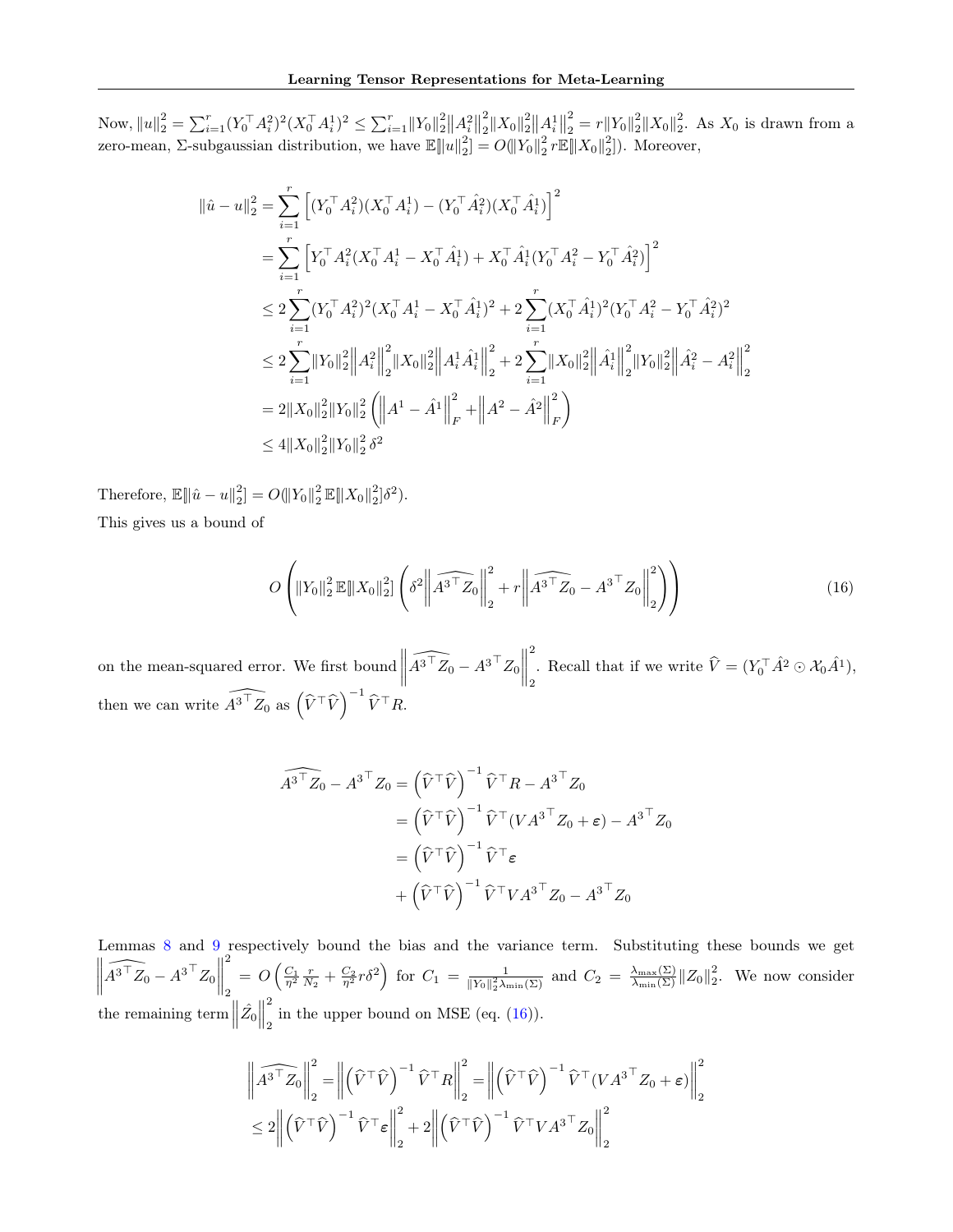The first term can be bounded by  $\frac{C_1}{\eta^2} \frac{r}{N_2}$  by lemma [8.](#page-20-0) The second term can be bounded as follows.

$$
\begin{aligned}\n&\left\|\left(\hat{V}^{\top}\hat{V}\right)^{-1}\hat{V}^{\top}VA^{3\top}Z_{0}\right\|_{2}^{2} \\
&\leq \left\|(\hat{V}^{\top}\hat{V})^{-1}\hat{V}^{\top}\right\|_{op}^{2}\|V\|_{op}^{2}\|A^{3\top}Z_{0}\right\|_{2}^{2} \\
&\leq \left\|(\hat{V}^{\top}\hat{V})^{-1}\right\|_{op}O(\|Y_{0}\|_{2}^{2}N_{2}\lambda_{\max}(\Sigma))r\|Z_{0}\|_{2}^{2} \\
&\left[\cdots\left\|(\hat{V}^{\top}\hat{V})^{-1}\hat{V}^{\top}\right\|_{op}^{2}=\left\|\hat{V}(\hat{V}^{\top}\hat{V})^{-2}\hat{V}^{\top}\right\|_{op}=\left\|(\hat{V}^{\top}\hat{V})^{-1}\right\|_{op}\right\}\text{ and lemma 10}\right] \\
&=O\left(\frac{1}{N_{2}\eta^{2}\|Y_{0}\|_{2}^{2}\lambda_{\min}(\Sigma)}\right)O(\|Y_{0}\|_{2}^{2}N_{2}\lambda_{\max}(\Sigma))r\|Z_{0}\|_{2}^{2} \\
&=O\left(C_{2}\frac{r}{\eta^{2}}\right)\quad\text{for } C_{2}=\frac{\lambda_{\max}(\Sigma)}{\lambda_{\min}(\Sigma)}\|Z_{0}\|_{2}^{2}\n\end{aligned}
$$

2 2 Therefore, we have bound  $\parallel$  $\widehat{A^{3^{\top}}Z_0}$ by  $\frac{C_1}{\eta^2} \frac{r}{N_2} + C_2 \frac{r}{\eta^2}$ . Substituting the upper bounds on  $\parallel$  $\widehat{A^{3^{\top}}Z_0}$ and 2 2 2  $\begin{array}{c} \hline \end{array}$  $\widehat{A^3 \perp Z_0} - A^{3 \perp} Z_0$  $\Box$ in equation [16](#page-19-0) establishes the desired bound. 2

<span id="page-20-0"></span>**Lemma 8.** Each covariate vector  $X_i$  is mean-zero, satisfies  $\mathbb{E}[X_i X_i^\top] = \Sigma$  and  $\Sigma$ -sub-gaussian. Additionally, suppose that  $N_2 \geq O$  $\sqrt{ }$  $r \left( \frac{\|Y_0\|_2^2}{\eta^2} \frac{\lambda_{\max}(\Sigma)}{\lambda_{\min}(\Sigma)} \right)^2 \log(2/\delta_1)$  $\setminus$ , and  $\left| Y_0^\top \hat{A}^2 \right| \geq \eta \| Y_0 \|_2$  for all  $i \in [r]$ . Then with probability at least  $1 - \delta_1$  we have 2

$$
\left\| \left( \widehat{V}^\top \widehat{V} \right)^{-1} \widehat{V}^\top \varepsilon \right\|_2^2 \le \tilde{O} \left( \frac{r}{N_2 \eta^2 \|Y_0\|_2^2 \lambda_{\min}(\Sigma)} \right)
$$

*Proof.* The bias term is given as  $\left\| (\widehat{V}^\top \widehat{V})^{-1} \widehat{V}^\top \epsilon \right\|$ 2  $\frac{\tilde{\mathcal{L}}}{2}=\boldsymbol{\varepsilon}^{\top}\,\frac{\widehat{V}(\widehat{V}^{\top}\widehat{V})^{-2}\widehat{V}^{\top}}{2}$  $:=M$ ε. By the Hanson-Wright inequality [\(Vershynin](#page-9-24) [\(2018\)](#page-9-24), lemma 6.2.1) we have

$$
P\left(\left|\boldsymbol{\varepsilon}^{\top}M\boldsymbol{\varepsilon}-E[\boldsymbol{\varepsilon}^{\top}M\boldsymbol{\varepsilon}]\right|\geq t\right)\leq 2\exp\left(-c\min\left(\frac{t^2}{\|M\|_F^2},\frac{t}{\|M\|_{\mathrm{op}}}\right)\right).
$$

Therefore, we have  $\boldsymbol{\varepsilon}^\top M \boldsymbol{\varepsilon} \leq E[\boldsymbol{\varepsilon}^\top M \boldsymbol{\varepsilon}] + O\left(\|M\|_F \sqrt{\log(2/\delta_1)}\right) + O\left(\|M\|_{\operatorname{op}} \log(2/\delta_1)\right)$  with probability at least  $1 - \delta_1/2$ . From the singular value decomposition of  $\hat{V}$ , it is easy to see that  $||M||_{op} = ||\hat{V}(\hat{V}^\top \hat{V})^{-2} \hat{V}^\top||_{op}$  $\left\| (\widehat{V}^\top \widehat{V})^{-1} \right\|_{\text{op}}$ . Moreover, lemma [13](#page-22-0) proves that with probability at least  $1 - \delta_1/2$ , the matrix M is invertible and  $||M||_{op} \leq O\left(\frac{1}{N_2\eta^2||Y_0||_2^2\lambda_{\min}(\Sigma)}\right)$  as long as  $N_2 \geq O$  $\sqrt{ }$  $r \left(\frac{\|Y_0\|_2^2}{\eta^2} \frac{\lambda_{\max}(\Sigma)}{\lambda_{\min}(\Sigma)}\right)^2 \log(2/\delta_1)$  $\setminus$ .

Since  $\text{rank}(M) \le \text{rank}(\widehat{\Gamma}) \le r$ , we have  $||M||_F \le \sqrt{r}||M||_{op} \le O\left(\frac{\sqrt{r}}{N_2\eta^2||Y_0||_2^2}\right)$  $\frac{\sqrt{r}}{N_2\eta^2\|Y_0\|_2^2\lambda_{\min}(\Sigma)}\Big)$ . By a similar argument we get  $\mathbb{E}[\varepsilon \top M \varepsilon] = \text{Tr}(M) \le r \|M\|_{\text{op}} \le O\left(\frac{r}{N_2 \eta^2 \|Y_0\|_2^2 \lambda_{\min}(\Sigma)}\right)$ . This gives us  $\varepsilon \top M \varepsilon \le \tilde{O}\left(\frac{r}{N_2 \eta^2 \|Y_0\|_2^2 \lambda_{\min}(\Sigma)}\right)$ .

<span id="page-20-1"></span>**Lemma 9.** Each covariate vector  $X_i$  is mean-zero, satisfies  $\mathbb{E}[X_i X_i^{\top}] = \Sigma$  and  $\Sigma$ -sub-gaussian. Additionally, assume that  $\max \left\{ \left\| \hat{A}^1 - A^1 \right\|_F, \left\| \hat{A}^2 - A^2 \right\|_F \right\}$  $\Big\} \leq \delta, \text{ and } \sin \theta (A^3, \hat{A}^3) \leq \delta \sqrt{r}. \text{ If } N_2 \geq$  $\overline{O}$  $\sqrt{ }$  $r \left( \frac{\|Y_0\|_2^2}{\eta^2} \frac{\lambda_{\max}(\Sigma)}{\lambda_{\min}(\Sigma)} \right)^2 \log(2/\delta_1)$  $\setminus$ , and  $\left| Y_0^\top \hat{A}^2 \iota \right| \geq \eta ||Y_0||_2$  for all  $i \in [r]$ , then with probability at least  $1 - \delta_1$  we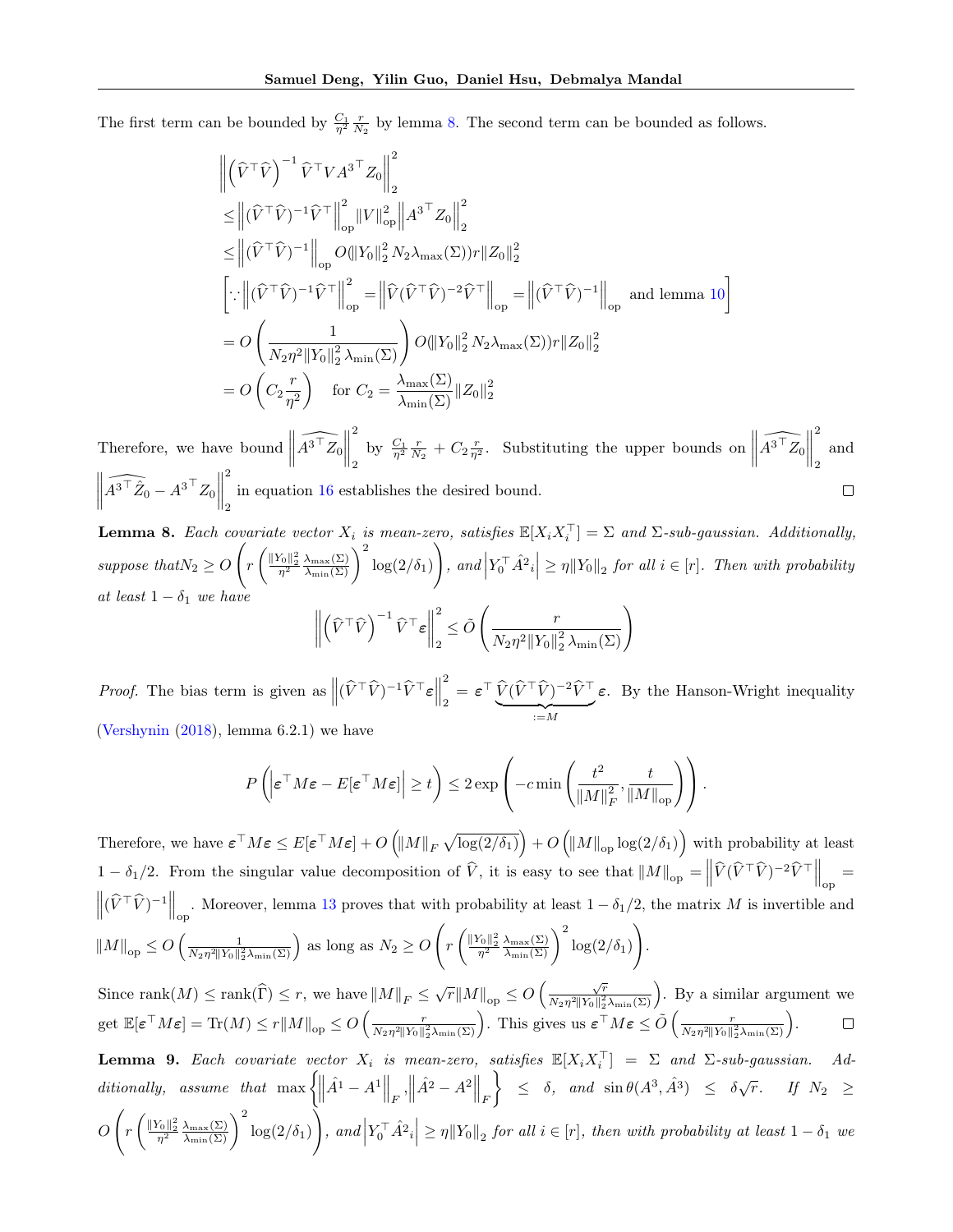have

$$
\left\| \left(\widehat{V}^\top \widehat{V}\right)^{-1} \widehat{V}^\top V A^{3\top} Z_0 - A^{3\top} Z_0 \right\|_2^2 = O\left(\frac{\lambda_{\max}(\Sigma)}{\eta^2 \lambda_{\min}(\Sigma)} \|Z_0\|_2^2 r \delta^2\right)
$$

Proof. Our proof resembles the proof of Lemma 19 of [Tripuraneni et al.](#page-9-4) [\(2021\)](#page-9-4), but there are some im-portant differences. First note that, by lemma [11](#page-21-1) we can write  $V = \hat{V} + E_V$  for a matrix  $E_V$  with  $||E_V||_{op} \leq O(||Y_0||_2 \sqrt{N_2 \lambda_{\max}(\Sigma)} \delta)$ . This gives us the following bound on the variance.

$$
\begin{split}\n&\left\| \left( \widehat{V}^{\top} \widehat{V} \right)^{-1} \widehat{V}^{\top} V A^{3 \top} Z_{0} - A^{3 \top} Z_{0} \right\|_{2}^{2} \\
&= \left\| \left( \widehat{V}^{\top} \widehat{V} \right)^{-1} \widehat{V}^{\top} \widehat{V} A^{3 \top} Z_{0} - A^{3 \top} Z_{0} + \left( \widehat{V}^{\top} \widehat{V} \right)^{-1} \widehat{V}^{\top} E_{V} A^{3 \top} Z_{0} \right\|_{2}^{2} \\
&= \left\| \left( \widehat{V}^{\top} \widehat{V} \right)^{-1} \widehat{V}^{\top} E_{V} A^{3 \top} Z_{0} \right\|_{2}^{2} \\
&\leq \left\| \left( \widehat{V}^{\top} \widehat{V} \right)^{-1} \widehat{V}^{\top} \right\|_{\text{op}}^{2} \left\| E_{V} \right\|_{\text{op}}^{2} \left\| A^{3 \top} Z_{0} \right\|_{2}^{2} \\
&\leq \left\| \widehat{V} \left( \widehat{V}^{\top} \widehat{V} \right)^{-2} \widehat{V}^{\top} \right\|_{\text{op}}^{2} O\left\| Y_{0} \right\|_{2}^{2} N_{2} \lambda_{\text{max}}(\Sigma) \delta^{2} \left\| Y_{0} \right\|_{2}^{2}\n\end{split} \tag{17}
$$

 $\Box$ 

The last line uses  $||A^{3\top}Z_0||$ 2  $\sum_{i=1}^{2} = \sum_{i=1}^{r} (A_{i}^{3} \overline{Z}_{0})^{2} \leq \sum_{i=1}^{r} ||A^{3}||$ 2  $\frac{2}{2} \|Z_0\|_2^2 = r \|Z_0\|_2^2$ . Now  $\left\|\widehat{V}\left(\widehat{V}^\top \widehat{V}\right)^{-2} \widehat{V}^\top\right\|_{\text{op}}$ =  $\begin{array}{c} \hline \end{array}$  $\left(\hat{V}^{\top}\hat{V}\right)^{-1}\Big\|_{\text{op}}$  and lemma [13](#page-22-0) proves that with probability at least  $1 - \delta_1/2$ , the matrix  $\hat{V}^{\top}\hat{V}$  is invertible and  $\parallel$  $\left(\widehat{V}^\top \widehat{V}\right)^{-1} \bigg\|_{\text{op}}$  $\leq O\left(\frac{1}{N_2\eta^2\|Y_0\|_2^2\lambda_{\min}(\Sigma)}\right)$  as long as  $N_2 \geq O$  $\sqrt{2}$  $r \left(\frac{\|Y_0\|_2^2}{\eta^2} \frac{\lambda_{\max}(\Sigma)}{\lambda_{\min}(\Sigma)}\right)^2 \log(2/\delta_1)$  $\setminus$ . Substituting the upper bound on the operator norm of  $(\widehat{V}^\top \widehat{V})^{-1}$  gives the desired bound.

<span id="page-21-0"></span>**Lemma 10.** If  $N_2 \geq O(r \log(1/\delta_1))$  then we have

$$
\left\|\widehat{V}\right\|_{op} \le O\left(\left\|Y_0\right\|_2 \sqrt{N_2 \lambda_{\max}(\Sigma)}\right)
$$

with probability at least  $1 - \delta_1$ .

Proof.

$$
\begin{aligned} \left\| \widehat{V} \right\|_{\text{op}}^2 &= \lambda_{\text{max}} \left( (Y_0^\top \hat{A}^2 \odot \mathcal{X} \hat{A}^1)^\top (Y_0^\top \hat{A}^2 \odot \mathcal{X} \hat{A}^1) \right) \\ &= N_2 \lambda_{\text{max}} \left( U^\top (\frac{1}{N_2} \mathcal{X}^\top \mathcal{X}) U \right) \end{aligned}
$$

where in the last line we write  $U \in \mathbb{R}^{d_1 \times r}$  to denote the matrix with columns  $U_i = (Y_0^{\top} \hat{A}_i^2) \hat{A}_i^1$ . The matrix U has orthogonal columns and  $||U||_{op} \le ||Y_0||_2$ . Therefore, we can apply lemma [12](#page-22-1) to obtain that as long as  $N_2 \ge$  $r \log(1/\delta_1)$ , we have  $\lambda_{\max} \left( U^\top (\frac{1}{N_2} \mathcal{X}^\top \mathcal{X}) U \right)$  is bounded by  $O\left( \left\| U^\top \Sigma U \right\|_{\text{op}} + \lambda_{\max} (\Sigma) \left\| Y_0 \right\|_2^2 \right)$  with probability at least 1 – δ<sub>1</sub>. Moreover,  $||U^{\top} \Sigma U||_{op}$  is bounded by  $\lambda_{\max}(\Sigma) ||Y_0||_2^2$ . This establishes a bound of  $O(N_2 \lambda_{\max}(\Sigma) ||Y_0||_2^2)$ 2 on  $\left\Vert \widehat{V}\right\Vert$  $\Box$ op .

<span id="page-21-1"></span>**Lemma 11.** Suppose, max  $\left\{\left\|\hat{A}^1 - A^1\right\|_F, \left\|\hat{A}^2 - A^2\right\|_F\right\}$  $\{\leq \delta. \text{ If } N_2 \geq O(r \log(1/\delta_1)) \text{ then we have }\}$  $\left\|\widehat{V} - V\right\|_{op} \leq O\left(\left\|Y_0\right\|_2 \sqrt{N_2 \lambda_{\max}(\Sigma)}\delta\right)$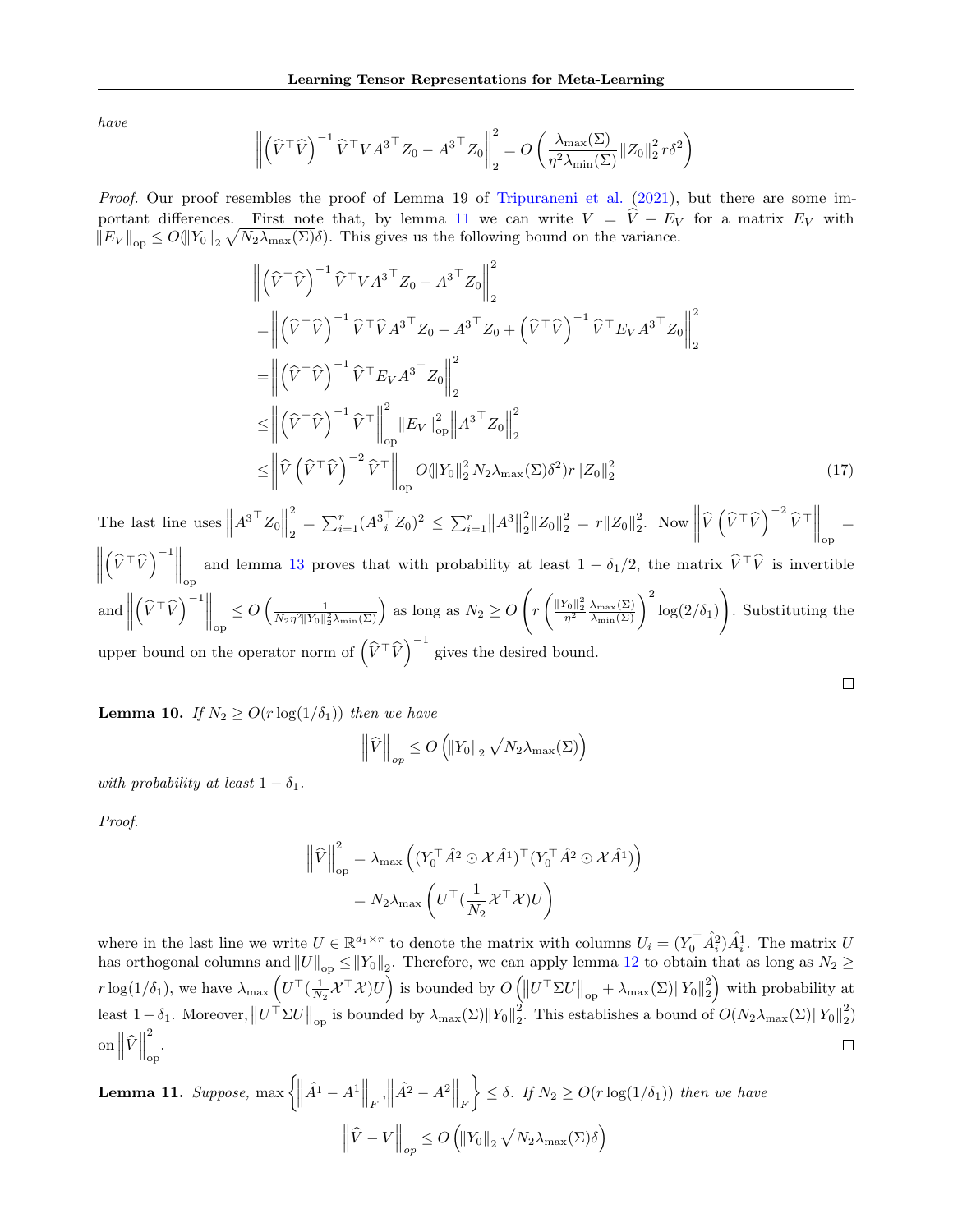with probability at least  $1 - \delta_1$ .

*Proof.* We will write  $\hat{A}^1 = A^1 + E^1$ , and  $\hat{A}^2 = A^2 + E^2$ . Note that we have  $||E^1||_F \le \delta$ ,  $||E^2||_F \le \delta$ .

$$
\begin{aligned}\n\left\|\widehat{V} - V\right\|_{\text{op}} &= \left\|(Y_0^\top \hat{A}^2 \odot \mathcal{X} \hat{A}^1) - (Y_0^\top A^2 \odot \mathcal{X} A^1)\right\|_{\text{op}} \\
&= \left\|(Y_0^\top (A^2 + E^2) \odot \mathcal{X}(A^1 + E^1)) - (Y_0^\top A^2 \odot \mathcal{X} A^1)\right\|_{\text{op}} \\
&\leq \left\|(Y_0^\top E^2) \odot (\mathcal{X} \hat{A}^1)\right\|_{\text{op}} + \left\|(Y_0^\top A^2) \odot (\mathcal{X} E^1)\right\|_{\text{op}} + \left\|(Y_0^\top E^2) \odot (\mathcal{X} E^1)\right\|_{\text{op}}\n\end{aligned}
$$

Consider the first term.

$$
\begin{aligned} & \left\| \left( Y_0^\top E^2 \right) \odot \left( \mathcal{X} \hat{A}^1 \right) \right\|_{\text{op}}^2 \\ & = \lambda_{\text{max}} \left( \left( \left( Y_0^\top E^2 \right) \odot \left( \mathcal{X} \hat{A}^1 \right) \right)^\top \left( Y_0^\top E^2 \right) \odot \left( \mathcal{X} \hat{A}^1 \right) \right) \\ & = N_2 \lambda_{\text{max}} \left( U^\top \left( \frac{1}{N_2} \mathcal{X}^\top \mathcal{X} \right) U \right) \end{aligned}
$$

where in the last line we write  $U \in \mathbb{R}^{d_1 \times r}$  to denote the matrix with columns  $U_i = (Y_0^\top E_i^2) \hat{A}^1_i$ . Note that U has orthogonal columns as the columns of  $\hat{A}^1$  are orthogonal. Moreover,  $||U||_{op} \le ||U||_F \le ||Y_0||_2 ||E^2||_F \le ||Y_0||_2 \delta$ . There-fore, we can apply lemma [12](#page-22-1) to get that as long as  $N_2 \ge r \log(1/\delta_1)$ , we have  $\lambda_{\max}(U^{\top}(\frac{1}{N_2} \mathcal{X}^{\top} \mathcal{X})U)$  is bounded by  $O\left(\left\|U^\top \Sigma U\right\|_{\text{op}} + \lambda_{\text{max}}(\Sigma)\delta^2 \left\|Y_0\right\|_2^2\right)$  with probability at least  $1 - \delta_1$ . Moreover,  $\left\|U^\top \Sigma U\right\|_{\text{op}} = \lambda_{\text{max}}(\Sigma) \left\|U\right\|_F^2 \leq$  $\lambda_{\max}(\Sigma)\delta^2 ||Y_0||_2^2$ . This establishes a bound of  $O(\sqrt{\lambda_{\max}(\Sigma)N_2}\delta ||Y_0||_2)$  on  $\left\Vert (Y_0^{\top}E^2) \odot (\mathcal{X}\hat{A}^1)\right\Vert_{\text{op}}$ . By a similar argument, one can establish a bound of  $O(\sqrt{\lambda_{\max}(\Sigma)N_2}\delta||Y_0||_2)$  on the second term  $\|(Y_0^{\top}A^2)\odot(\mathcal{X}E^1)\|_{\text{op}}$ , and a bound of  $O(\sqrt{\lambda_{\max}(\Sigma)N_2}\delta||Y_0||_2)$  on the third term  $\left\|(Y_0^{\top}A^2)\odot (\mathcal{X}A^1)E^0\right\|_{\mathrm{op}}$ . П

<span id="page-22-1"></span>**Lemma 12.** Suppose each covariate  $x_i$  is mean-zero, satisfies  $\mathbb{E}[xx^\top] = \Sigma$  and  $\Sigma$ -subgaussian. Moreover, A and B are rank r matrices with orthogonal columns. Then the following holds

$$
\left\| A^\top \frac{\mathcal{X}^\top \mathcal{X}}{n} B - A^\top \Sigma B \right\|_{op} \le O\left(\lambda_{\max}(\Sigma) \max\{\|A\|_{op}^2, \|B\|_{op}^2\} \left(\sqrt{\frac{r}{n}} + \frac{r}{n} + \sqrt{\frac{\log(1/\delta)}{n}} + \frac{\log(1/\delta)}{n}\right)\right)
$$

with probability at least  $1 - \delta$ .

Proof. The proof is very similar to the proof of lemma 20 from [Tripuraneni et al.](#page-9-4) [\(2021\)](#page-9-4).

<span id="page-22-0"></span>**Lemma 13.** Suppose,  $N_2 \geq O$  $\sqrt{ }$  $r\left(\frac{\|Y_0\|_2^2}{\eta^2}\frac{\lambda_{\max}(\Sigma)}{\lambda_{\min}(\Sigma)}\right)^2\log(1/\delta_2)$  $\setminus$ , and  $\left| Y_0^\top \hat{A}^2 \cdot \right| \geq \eta ||Y_0||_2$  for all  $i \in [r]$ . Then the matrix  $(\widehat{V}^{\top}\widehat{V})$  is invertible and

 $\Box$ 

$$
\left\|(\widehat{V}^{\top}\widehat{V})^{-1}\right\|_{op} \le O\left(\frac{1}{N_2\eta^2\|Y_0\|_2^2\lambda_{\min}(\Sigma)}\right)
$$

with probability at least  $1 - \delta_2$ .

*Proof.* From the definition of the matrix  $\hat{V}$ , we have

$$
\widehat{V}^{\top}\widehat{V} = (Y_0^{\top}\widehat{A}^2 \odot \mathcal{X}\widehat{A}^1)^{\top} (Y_0^{\top}\widehat{A}^2 \odot \mathcal{X}\widehat{A}^1).
$$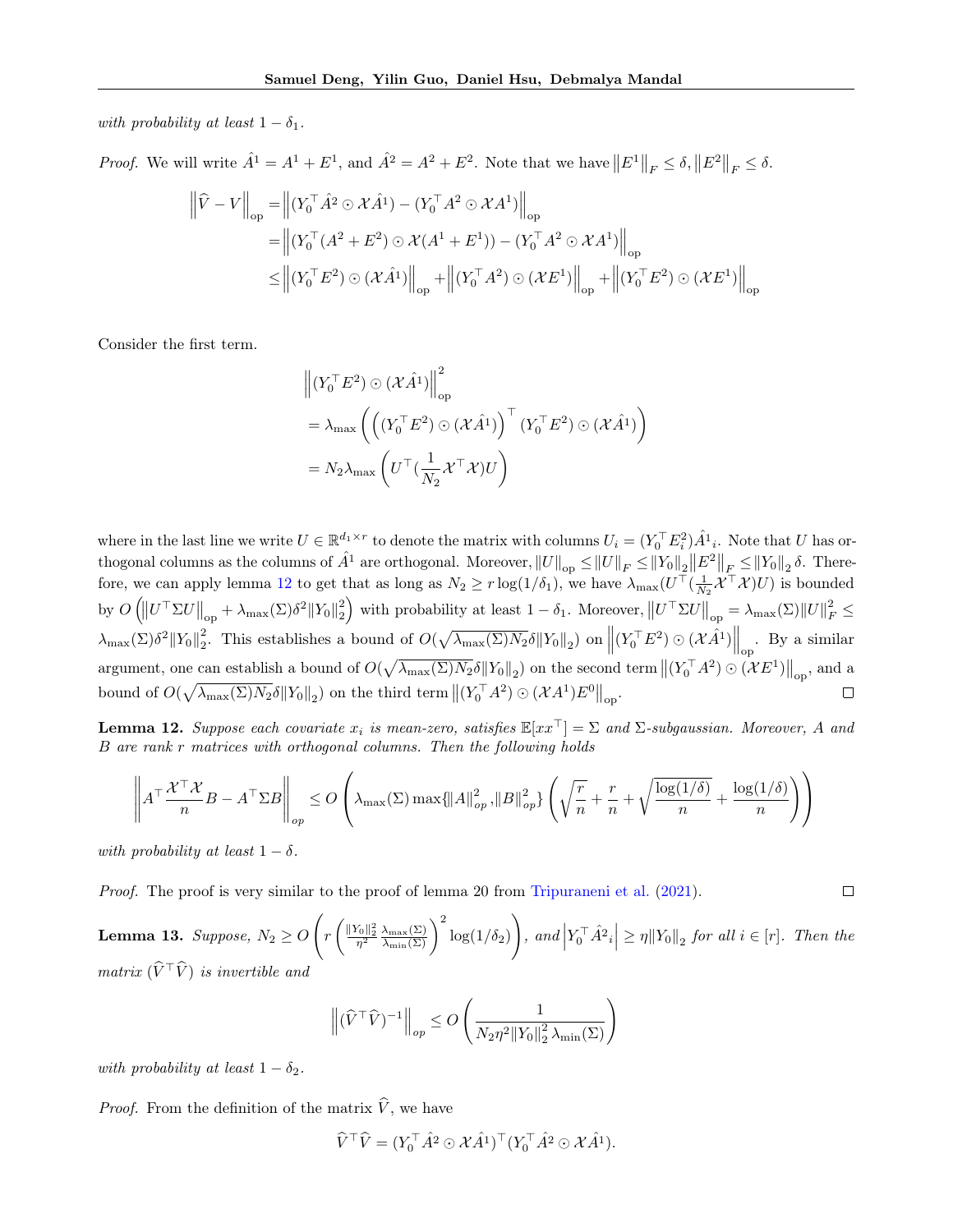If we define a matrix  $U \in \mathbb{R}^{d_1 \times r}$  with columns  $U_i = (Y_0^\top \hat{A}_i^2) \hat{A}_i^1$ , then it can be verified that  $\frac{1}{N_2} \hat{V}^\top \hat{V} =$  $U^{\top} \left( \frac{1}{N_2} \mathcal{X}^{\top} \mathcal{X} \right) U$ . This gives us  $\mathbb{E}[\frac{1}{N_2} \widehat{V}^{\top} \widehat{V}] = U^{\top} \Sigma U$ . Therefore, we can write  $\frac{1}{N_2} \widehat{V}^{\top} \widehat{V} = \mathcal{E} + U^{\top} \Sigma U$ , for a matrix  $\mathcal E$  with  $\mathbb E[\mathcal E]=0$ . Since matrix U has orthogonal columns and  $||U||_{op} \le ||Y_0||_2$  we can apply lemma [12](#page-22-1) to conclude that as long as  $N_2 \geq O(r \log(1/\delta_1))$  we have  $\|\mathcal{E}\|_{op} \leq O\left(\lambda_{\max}(\Sigma) \|Y_0\|_2^2 \sqrt{r/N_2}\right)$ . On the other hand,

$$
\lambda_{\min}(U^{\top} \Sigma U) = \min_{x \in \mathbb{R}^{d_3}, x \neq 0} \frac{x^{\top} U^{\top} \Sigma U x}{x^{\top} x} \ge \eta^2 \|Y_0\|_{2}^2 \min_{w \in \mathbb{R}^{d_1}, w \neq 0} \frac{w^{\top} \Sigma w}{w^{\top} w} = \eta^2 \|Y_0\|_{2}^2 \lambda_{\min}(\Sigma).
$$

The first inequality follows from substituting  $w = Ux$  and observing that  $w^{\top}w = x^{\top}U^{\top}Ux \ge \min_i \Big| Y_0^{\top} \hat{A}^2_i \Big|$  $x^{\top}x \geq x$  $||Y_0||_2^2 \eta^2 x^\top x$ . Therefore,

$$
\lambda_{\min} \left( \frac{1}{N_2} \widehat{V}^\top \widehat{V} \right) \ge \lambda_{\min} (U^\top \Sigma U) - \lambda_{\max} (\mathcal{E})
$$
  
\n
$$
\ge O \left( \|Y_0\|_2^2 \eta^2 \lambda_{\min} (\Sigma) \right) - \|\mathcal{E}\|_{\text{op}}
$$
  
\n
$$
\ge O \left( \|Y_0\|_2^2 \left( \eta^2 \lambda_{\min} (\Sigma) - \lambda_{\max} (\Sigma) \sqrt{r/N_2} \right) \right)
$$

Therefore, as long as  $N_2 \ge r \left(\frac{1}{\eta^2} \frac{\lambda_{\max}(\Sigma)}{\lambda_{\min}(\Sigma)}\right)^2$ ,  $\frac{1}{N_2} \widehat{V}^\top \widehat{V}$  is invertible and so is  $\widehat{V}^\top \widehat{V}$ . Now,  $(\hat{V}^{\top}\hat{V})^{-1} = \frac{1}{N_2}(\frac{1}{N_2}\hat{V}^{\top}\hat{V})^{-1} = \frac{1}{N_2}(\mathcal{E} + U^{\top}\Sigma U)^{-1}$ . Moreover,

$$
\left\| (U^\top \Sigma U)^{-1} \mathcal{E} \right\|_{\text{op}} \leq \left\| (U^\top \Sigma U)^{-1} \right\|_{\text{op}} \| \mathcal{E} \|_{\text{op}} = \frac{\left\| \mathcal{E} \right\|_{\text{op}}}{\lambda_{\min}(U^\top \Sigma U)} = O\left( \frac{1}{\eta^2} \frac{\lambda_{\max}(\Sigma)}{\lambda_{\min}(\Sigma)} \sqrt{\frac{r}{N_2}} \right)
$$

Therefore, as long as  $N_2 \geq O\left(\frac{r}{\eta^2}\right)$  $\frac{\lambda_{\max}^2(\Sigma)}{\lambda_{\min}^2(\Sigma)}$  we have,  $\left\| (U^\top \Sigma U)^{-1} \mathcal{E} \right\|_{\text{op}} \leq 1/4$ . Therefore, we can apply lemma [14](#page-23-0) to conclude that  $\left(\frac{1}{N_2}\widehat{V}^{\top}\widehat{V}\right)^{-1} = (U^{\top}\Sigma U)^{-1} + F$  where  $||F||_{op} \le \frac{1}{3} ||(U^{\top}\Sigma U)^{-1}||_{op}$ . Therefore,  $||(\widehat{V}^{\top}\widehat{V})^{-1}||_{op} \le$  $\frac{4}{3N_2} \left\| (U^\top \Sigma U)^{-1} \right\|_{\text{op}} = \frac{4}{3N_2} \frac{1}{\lambda_{\min}(U^\top \Sigma U)} \le \frac{4}{3N_2 \eta^2 \|Y_0\|_2^2 \lambda_{\min}(\Sigma)}.$ 

<span id="page-23-0"></span>**Lemma 14** (Restated lemma 23 from [Tripuraneni et al.](#page-9-4) [\(2021\)](#page-9-4)). Let A be a positive-definite matrix and E is another matrix satisfying  $||EA^{-1}|| \leq \frac{1}{4}$ . Then  $(A + E)^{-1} = A^{-1} + F$  where  $||F||_{op} \leq \frac{4}{3}||A^{-1}||_{op}||EA^{-1}||_{op}$ .

# D Proof of Theorem [3](#page-6-2)

We first recall the method of moments estimator from [Tripuraneni et al.](#page-9-4) [\(2021\)](#page-9-4). If the response  $R_i = X_i^{\top} B \alpha_{t(i)}$  and each  $X_i \sim_{\text{iid}} N(0, I_{d_1})$  then we have  $\mathbb{E}\left[\frac{1}{N}\sum_{i=1}^N R_i^2 X_i X_i^\top \right] = 2\bar{\Gamma} + (1+\text{Tr}(\bar{\Gamma}))I_{d_1}$  where  $\bar{\Gamma} = \frac{1}{N}\sum_{i=1}^N B \alpha_{t(i)} \alpha_{t(i)}^\top B^\top$ . If we write  $\bar{\Lambda} = \frac{1}{N} \sum_{i=1}^{N} \alpha_{t(i)} \alpha_{t(i)}^{\top}$  to be the empirical task matrix we have  $\mathbb{E}\left[\frac{1}{N} \sum_{i=1}^{N} R_i^2 X_i X_i^{\top}\right] = B(2\bar{\Lambda})B^{\top} +$  $B_{\perp}(1+\text{Tr}(\bar{\Gamma}))\,\mathbf{I}_r\,B_{\perp}^{\top}$ . So that we can recover B from the top r singular values of the statistic  $\frac{1}{N}\sum_{i=1}^{N}R_i^2X_iX_i^{\top}$ . Moreover, theorem 3 of [Tripuraneni et al.](#page-9-4) [\(2021\)](#page-9-4) proves that such an estimate  $\hat{B}$  satisfies  $\sin \theta(\hat{B}, B) \le \sqrt{\frac{\kappa}{\nu}} \frac{d_1 r}{N}$ , where  $\nu = \sigma_r(\bar{\Lambda})$  and  $\kappa = \text{Tr}(\bar{\Lambda})/(r\nu)$ .

**Recovering**  $A^1$ . Let us consider the estimation of the first factor  $A^1$ . The response of the *i*-th individual is given as

$$
R_i = X_i^{\top} A_{(1)} (Z_{t(i)} \otimes Y_{t(i)}) + \varepsilon_i = X_i^{\top} A^1 \underbrace{(A^3 \odot A^2)^{\top} (Z_{t(i)} \otimes Y_{t(i)})}_{:= P^1_{t(i)}} + \varepsilon_i
$$

Therefore, we recover  $A^1$  from the top r singular values of  $\frac{1}{N}\sum_{i=1}^N R_i^2 X_i X_i^{\top}$ . In order to obtain a bound on  $\sin \theta (A^1, \hat{A}^1)$  we need to bound eigenvalue and trace of the empirical task matrix  $\bar{\Lambda} = \frac{1}{N} \sum_{i=1}^N P^1_{t(i)} P^1_{t(i)}$ > .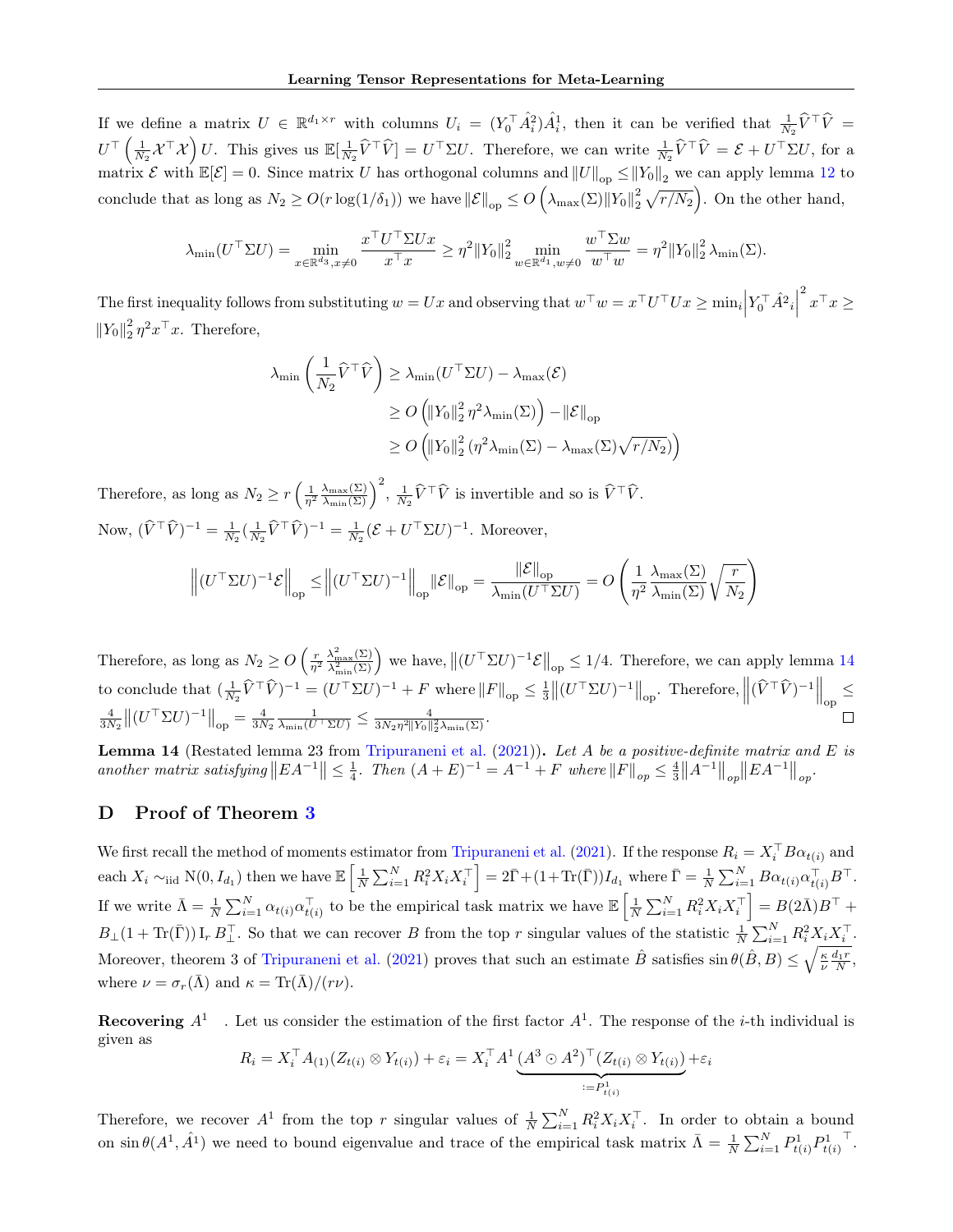Since each  $t(i)$  is a uniform random draw from  $\{1,\ldots,T\}$ , we have  $\Lambda = \mathbb{E}[\bar{\Lambda}] = \frac{1}{T} \sum_{t=1}^{T} P_t^1 P_t^1$ <sup>T</sup> =  $(A^3 \odot$  $(A^2)^\top \frac{1}{T} \sum_{t=1}^T (Z_t \otimes Y_t) (Z_t \otimes Y_t)^\top (A^3 \odot A^2) = \frac{1}{T} (A^3 \odot A^2)^\top (Z^\top \odot \mathcal{Y}^\top) (\mathcal{Z}^\top \odot \mathcal{Y}^\top)^\top (A^3 \odot A^2)$ . We first bound the eigenvalues of  $\Lambda$  and then use matrix concentration inequality to bound the eigenvalues of the empirical task matrix  $\bar{\Lambda}$ .

$$
\lambda_{\min}(\Lambda)=\frac{1}{T}\lambda_{\min}((\mathcal{Z}^\top\odot\mathcal{Y}^\top)(\mathcal{Z}^\top\odot\mathcal{Y}^\top)^\top)=\frac{1}{T}\lambda_{\min}\left(\mathcal{Z}^\top\mathcal{Z}\otimes\mathcal{Y}^\top\mathcal{Y}\right)=\frac{1}{T}\lambda_{\min}(\mathcal{Z}^\top\mathcal{Z})\lambda_{\min}(\mathcal{Y}^\top\mathcal{Y})
$$

The first equality follows from the observation that  $A^2 \odot A^1$  has orthonormal columns, and the last equality follows because the eigenvalues of Kronecker product of two matrices are given as the Kronecker product of eigenvalues of the two matrices. Since each  $Z_t \sim_{\text{iid}} N(0, I_{d_3})$ , the minimum singular value of Z is bounded by  $T-\sqrt{d_3}$  with probability at least  $1-2\exp(-O(d_3))$  (see e.g. theorem 4.6.1 of [Vershynin](#page-9-24) [\(2018\)](#page-9-24)). This implies that  $\lambda_{\min}(\mathcal{Z}^{\top}\mathcal{Z}) = \sigma_{\min}(\mathcal{Z})^2 \geq T/4$  with probability at least  $1 - 2\exp(-O(d_3))$  as long as  $T \geq 4d_3$ . Similarly, it can be shown that  $\lambda_{\min}(\mathcal{Y}^{\top}\mathcal{Y}) \geq T/4$  with probability at least  $1 - 2\exp(-O(d_2))$  as long as  $T \geq 4d_2$ . This establishes a high probability lower bound of  $T/16$  on  $\lambda_{\min}(\Lambda)$ .

Moreover, for any  $i \in [N]$ ,

$$
\lambda_{\max}(P_{t(i)}^1 P_{t(i)}^1) = \lambda_{\max}((Z_{t(i)} \otimes Y_{t(i)})(Z_{t(i)} \otimes Y_{t(i)})^\top) = \lambda_{\max}(Z_{t(i)} Z_{t(i)}^\top \otimes Y_{t(i)} Y_{t(i)}^\top)
$$
  

$$
\leq \lambda_{\max}(Z_{t(i)} Z_{t(i)}^\top) \lambda_{\max}(Y_{t(i)} Y_{t(i)}^\top) \leq ||Z_{t(i)}||_2^2 ||Y_{t(i)}||_2^2
$$

When  $Z_{t(i)}$  is drawn from standard Normal distribution  $||Z_{t(i)}||_2 \leq 2\sqrt{d_3}$  with probability at least  $1 - \exp(-O(d_3)).$ By a union bound over all T tasks we have for all  $t \in [T], ||Z_t||_2 \leq 2\sqrt{d_3}$  with probability at least  $1-T \exp(-O(d_3)).$ A similar argument shows that for all  $t \in [T], ||Y_t||_2 \leq 2\sqrt{d_2}$  with probability at least  $1-T \exp(-O(d_2))$ . Therefore, we are guaranteed that  $\lambda_{\max}(P_{t(i)}^1 P_{t(i)}^1)$  $\mathcal{L}(\mathcal{L}) \leq 16d_2d_3$  for all *i*, with probability at least  $1 - T \exp(-O(\min\{d_2, d_3\})).$ Now we can apply matrix concentration inequality (lemma [15\)](#page-25-0) to derive the following result.

$$
P\left(\lambda_{\min}(\bar{\Lambda}) \le \frac{T}{32}\right) \le d_1 \exp\left\{-O\left(\frac{TN}{d_2 d_3}\right)\right\}.
$$

Similarly, we can establish an upper bound on the maximum eigenvalue of  $\bar{\Lambda}$ .

$$
P\left(\lambda_{\max}(\bar{\Lambda}) \ge 32T\right) \le d_1 \exp\left\{-O\left(\frac{TN}{d_2 d_3}\right)\right\}.
$$

Therefore,  $\text{Tr}(\bar{\Lambda}) \leq r \lambda_{\text{max}}(\bar{\Lambda}) \leq 32rT$  with probability at least  $1 - d_1 \exp \{-O(TN/d_2 d_3)\}\.$  Moreover,  $\kappa =$  $\text{Tr}(\bar{\Lambda})/ (r \lambda_{\min}(\bar{\Lambda}) = O(1)$ . This implies the following bound on the distance between  $\hat{A}^1$  and  $A^1$ .

$$
\sin \theta \left( \hat{A}^1, A^1 \right) \le O\left( \sqrt{\frac{\kappa d_1 r}{\nu N}} \right) = O\left( \sqrt{\frac{d_1 r}{T N}} \right).
$$

**Recovering**  $A^2$ . We can provide a bound on the error in estimating  $A^2$  through a similar approach. The response of individual  $i$  can be written as

$$
R_i = Y_{t(i)}^{\top} A_{(2)} (Z_{t(i)} \otimes X_i) + \varepsilon_i = Y_{t(i)}^{\top} A^2 \underbrace{W (A^3 \odot A^1)^{\top} (Z_{t(i)} \otimes X_i)}_{:= P_{t(i)}^2} + \varepsilon_i
$$

Therefore, we can recover  $A^2$  from the top r singular values of  $\frac{1}{N} \sum_{i=1}^N R_i^2 Y_{t(i)} Y_{t(i)}^{\top}$ . Now the empirical task matrix is  $\bar{\Lambda} = \frac{1}{N} \sum_{i=1}^{N} P_{t(i)}^2 P_{t(i)}^2$ <sup>T</sup>. We now bound the eigenvalue and trace of the empirical task matrix. Since each  $t(i)$  is a uniform random draw from {1, . . . , T}, we have Λ = E[Λ¯] = <sup>1</sup> T P<sup>T</sup> <sup>t</sup>=1 P 2 <sup>t</sup> P 2 t <sup>&</sup>gt; = (A<sup>3</sup>A<sup>1</sup> ) > 1 T P<sup>T</sup> <sup>t</sup>=1 <sup>E</sup>[(Zt⊗X)(Zt<sup>⊗</sup>  $(X)^{\top}](A^3 \odot A^1) = (A^3 \odot A^1)^{\top} \frac{1}{T} \sum_{t=1}^T (Z_t \otimes \mathbf{I}_{d_1}) (Z_t \otimes \mathbf{I}_{d_1})^{\top} (A^3 \odot A^1) = \frac{1}{T} (A^3 \odot A^1)^{\top} (\mathcal{Z}^{\top} \otimes \mathbf{I}_{d_1}) (\mathcal{Z}^{\top} \otimes \mathbf{I}_{d_1})^{\top} (A^3 \odot A^1)$  $\lambda_{\min}(\Lambda)=\frac{1}{T}\sigma_{\min}((\mathcal{Z}^\top\otimes\mathrm{I}_{d_1})(\mathcal{Z}^\top\otimes\mathrm{I}_{d_1})^\top)=\frac{1}{T}\sigma_{\min}(\mathcal{Z}^\top\mathcal{Z}\otimes\mathrm{I}_{d_1})\geq\frac{1}{T}$  $\frac{1}{T} \sigma_{\min} (\mathcal{Z}^\top \mathcal{Z})$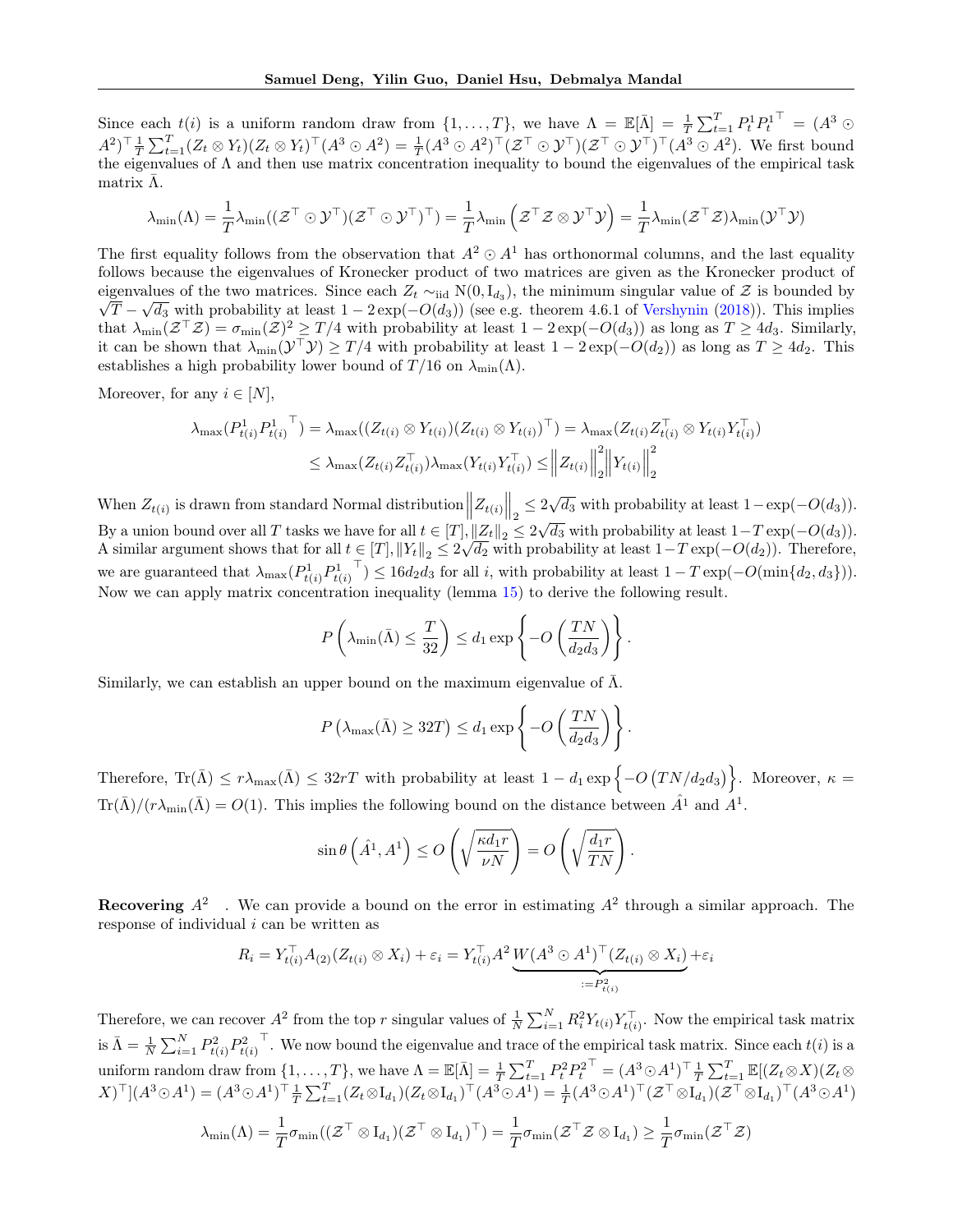Since each  $Z_t \sim_{\text{iid}} N(0, I_{d_3})$ , the minimum singular value of  $\mathcal Z$  is bounded by  $\sqrt{T} - \sqrt{d_3}$  with probability at least  $1-2\exp(-O(d_3))$  (see e.g. theorem 4.6.1 of [Vershynin](#page-9-24) [\(2018\)](#page-9-24)). This implies that  $\lambda_{\min}(\mathcal{Z}^\top \mathcal{Z}) = \sigma_{\min}(\mathcal{Z})^2 \geq 1/4$ with probability at least  $1 - 2 \exp(-O(d_3))$  as long as  $T \geq 4d_3$ . Moreover, for any  $i \in [N]$ ,

$$
\lambda_{\max}(P_{t(i)}^2 P_{t(i)}^2) = \lambda_{\max}((Z_{t(i)} \otimes X_i)(Z_{t(i)} \otimes X_i)^{\top}) = \lambda_{\max}(Z_{t(i)} Z_{t(i)}^{\top} \otimes X_i X_i^{\top})
$$
  

$$
\leq \lambda_{\max}(Z_{t(i)} Z_{t(i)}^{\top}) \lambda_{\max}(X_i X_i^{\top}) \leq ||Z_{t(i)}||_2^2 ||X_i||_2^2
$$

When  $Z_{t(i)}$  is drawn from standard Normal distribution  $||Z_{t(i)}||_2 \leq 2\sqrt{d_3}$  with probability at least  $1-\exp(-O(d_3))$ . By a union bound over all T tasks we have for all  $t \in [T], ||Z_t||_2 \leq 2\sqrt{d_3}$  with probability at least  $1-T \exp(-O(d_3))$ . By a union bound over an *I* tasks we nave for an  $t \in [1], ||Z_t||_2 \le 2\sqrt{d_3}$  with probability at least  $1-T \exp(-O(d_3))$ .<br>A similar argument shows that for all  $i \in [N], ||X_i||_2 \le 2\sqrt{d_1}$  with probability at least  $1-T \exp(-O(d_1))$ . T we are guaranteed that  $\lambda_{\max}(P_{t(i)}^1 P_{t(i)}^1)$ <sup>T</sup>)  $\leq 16d_1d_3$  for all i, with probability at least  $1 - N \exp(-O(\min\{d_1, d_3\}))$ . Now we can apply matrix concentration inequality (lemma [15\)](#page-25-0) to derive the following result.

$$
P\left(\lambda_{\min}(\bar{\Lambda}) \le \frac{1}{8}\right) \le d_2 \exp\left\{-O\left(\frac{N}{d_1 d_3}\right)\right\}.
$$

Similarly, we can establish an upper bound on the maximum eigenvalue of  $\bar{\Lambda}$ .

$$
P\left(\lambda_{\max}(\bar{\Lambda}) \ge 8\right) \le d_2 \exp\left\{-O\left(\frac{N}{d_1 d_3}\right)\right\}.
$$

Therefore,  $\text{Tr}(\bar{\Lambda}) \leq 8r$  with probability at least  $1 - d_1 \exp \{-O(N/d_1 d_3)\}\.$  Moreover,  $\kappa = \text{Tr}(\bar{\Lambda})/(r\lambda_{\min}(\bar{\Lambda})) =$ O(1). This implies the following bound on the distance between  $\hat{A}^2$  and  $\hat{A}^2$ .

$$
\sin \theta \left( \hat{A}^2, A^2 \right) \le O\left( \sqrt{\frac{\kappa d_2 r}{\nu N}} \right) = O\left( \sqrt{\frac{d_2 r}{N}} \right).
$$

<span id="page-25-0"></span>**Lemma 15** (Restated theorem 5.1.1 from [Tropp](#page-9-25) [\(2015\)](#page-9-25)). Consider a sequence of  $\{X_k\}_{k=1}^N$  independent, random, Hermitian matrices of dimension  $d \times d$ . Assume that the eigenvalues of each  $X_k$  is bounded between [0, L]. Let  $Y = 1/N \sum_{k} X_{k}$ ,  $\mu_{\min} = \lambda_{\min}(\mathbb{E}[Y])$ , and  $\mu_{\max} = \lambda_{\max}(\mathbb{E}[Y])$ . Then we have

$$
P\left(\lambda_{\min}(Y) \le (1 - \varepsilon)\mu_{\min}\right) \le d\left[\frac{e^{-\varepsilon}}{(1 - \varepsilon)^{1 - \varepsilon}}\right]^{\mu_{\min} N/L} \quad \forall \varepsilon \in [0, 1)
$$

$$
P\left(\lambda_{\max}(Y) \ge (1 + \varepsilon)\mu_{\max}\right) \le d\left[\frac{e^{\varepsilon}}{(1 + \varepsilon)^{1 + \varepsilon}}\right]^{\mu_{\max} N/L} \quad \forall \varepsilon \in [0, \infty)
$$

# E Meta-Test for Method-of-Moments Based Estimation

In the meta-test phase,  $(X_i, R_i)$  for  $i = 1, ..., N_2$  are observed for a task with specific feature  $Y_0$ . The model can be expressed as

$$
R_i = (Y_0 \otimes X_i)^\top (A^2 \odot A^1) A^{3\top} Z_0 + \varepsilon_i, \text{ for } i = 1, \dots, N_2.
$$

If we denote the latent task factor  $A^{3\top}Z_0$  as a vector  $\alpha \in \mathbb{R}^r$ ,  $\alpha$  can be estimated from the least square problem with  $A<sup>1</sup>$  and  $A<sup>2</sup>$  substituted by their estimators from the meta-training phase

$$
\hat{\alpha} = \operatorname{argmin}_{\alpha} \left\| \mathbf{R} - (Y_0 \otimes \mathcal{X}^\top)^\top (\hat{A}^2 \odot \hat{A}^1) \alpha \right\|_2.
$$

For notation simplicity, throughout this section we denote  $(Y_0 \otimes \mathcal{X}^{\top})^{\top} (\hat{A}^2 \odot \hat{A}^1)$  as  $\widehat{M}$ , and  $(Y_0 \otimes \mathcal{X}^{\top})^{\top} (A^2 \odot A^1)$ as M. In addition, we let  $\widehat{M}_0$  denote  $Y_0^{\top} \hat{A}^2 \odot X_0^{\top} \hat{A}^1$ ,  $M_0$  denote  $Y_0^{\top} A^2 \odot X_0^{\top} A^1$ . Then the least square estimation becomes

$$
\hat{\alpha} = [\widehat{M}^\top \widehat{M}]^{-1} \widehat{M}^\top \mathbf{R}.
$$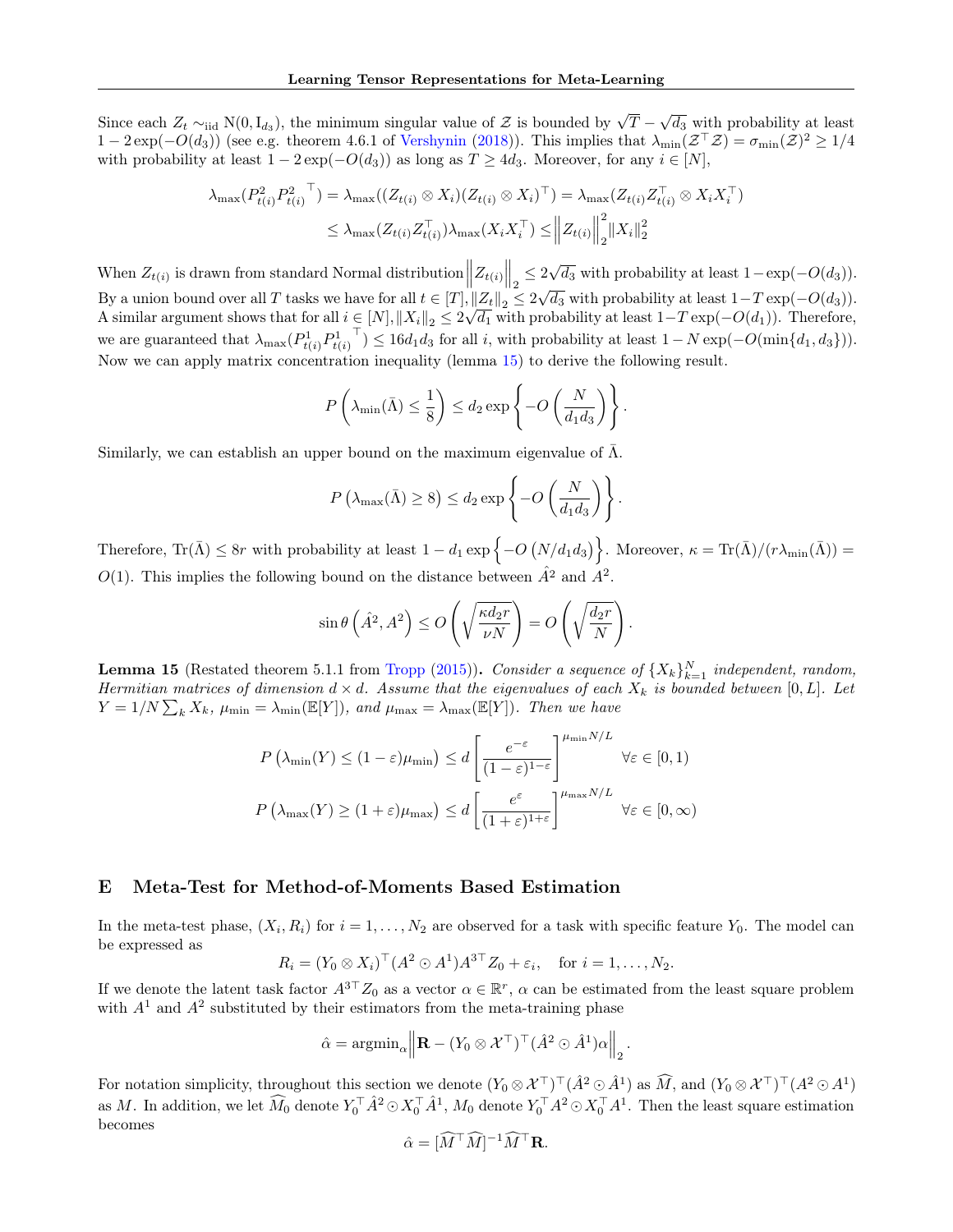After obtaining the estimation of the task with observable and latent features  $Y_0$  and  $\alpha$ , a test sample is collected on this task with input  $X_0$ . Then the estimation error can be expressed using the notation as

$$
\mathbb{E}_{X_0} \left[ \left( A(X_0, Y_0, \alpha) - \hat{A}(X_0, Y_0, \hat{\alpha}) \right)^2 \right]
$$
  
=  $\mathbb{E}_{X_0} \left[ \left( (Y_0 \otimes X_0)^\top (A^2 \odot A^1) \alpha - (Y_0 \otimes X_0)^\top (\hat{A}^2 \odot \hat{A}^1) \hat{\alpha} \right)^2 \right]$   
=  $\mathbb{E}_{X_0} \left[ \left\| \widehat{M}_0 \hat{\alpha} - M_0 \alpha \right\|_2^2 \right].$ 

Formally, we have

**Theorem 5.** Suppose each covariate  $x_i$  is mean-zero, satisfies  $\mathbb{E}[xx^\top] = \Sigma$  and  $\Sigma$ -subgaussian, and  $\varepsilon_i$ 's are i.i.d. mean -zero, sub-gaussian variables with variance parameter 1, independent of  $x_i$ . If  $\left| Y_0^\top \hat{A^2}_i \right| \geq \eta \left\| Y_0 \right\|_2$  for all  $i \in [r]$ , and  $N_2 \geq O\left((r + \log 2/\delta_2) \left(\frac{1}{\eta^2} \frac{\lambda_{\max}(\Sigma)}{\lambda_{\min}(\Sigma)}\right)^2\right)$ , then with probability at least  $1 - \delta_2$ , we have  $\mathbb{E}_{X_0}\left[\left(A(X_0,Y_0,\alpha)-\hat{A}(X_0,Y_0,\hat{\alpha})\right)^2\right]=O\left(C_1r\delta^2+C_2\frac{r}{N}\right)$  $N_{2}$  $\bigg),$  $\text{for } C_1 = \mathbb{E}\left[ \left\| X_0 \right\|^2_2 \right] \left\| Y_0 \right\|^2_2 \left( \frac{\lambda_{\max}(\Sigma)}{\lambda_{\min}(\Sigma)} \right)^2 \frac{1}{\eta^4} \left\| \alpha \right\|^2_2 \text{ and } C_2 = \mathbb{E}\left[ \left\| X_0 \right\|^2_2 \right] \frac{\lambda_{\max}(\Sigma)}{\lambda_{\min}^2(\Sigma)} \frac{1}{\eta^4}.$ 

Proof. The error can be written as

$$
\begin{split}\n\widehat{M}_{0}\widehat{\alpha} - M_{0}\alpha \\
&= \widehat{M}_{0}(\widehat{M}^{\top}\widehat{M})^{-1}\widehat{M}^{\top}(M\alpha + \mathcal{E}) - M_{0}\alpha \\
&= \widehat{M}_{0}(\widehat{M}^{\top}\widehat{M})^{-1}\widehat{M}^{\top}(\widehat{M} + M - \widehat{M})\alpha + \widehat{M}_{0}(\widehat{M}^{\top}\widehat{M})^{-1}\widehat{M}^{\top}\mathcal{E} - M_{0}\alpha \\
&= (\widehat{M}_{0} - M_{0})\alpha - \widehat{M}_{0}(\widehat{M}^{\top}\widehat{M})^{-1}\widehat{M}^{\top}(\widehat{M} - M)\alpha + \widehat{M}_{0}(\widehat{M}^{\top}\widehat{M})^{-1}\widehat{M}\mathcal{E}.\n\end{split}
$$

Thus, by Lemma [16,](#page-26-0) [17,](#page-27-0) [18,](#page-28-0) [19,](#page-29-0) [20,](#page-30-0) [21,](#page-30-1) we have

$$
\begin{split}\n&\left\|\widehat{M}_{0}\hat{\alpha}-M_{0}\alpha\right\|_{2} \\
&\leq\left\|\widehat{M}_{0}-M_{0}\right\|_{\text{op}}\left\|\alpha\right\|_{2}+\left\|\widehat{M}_{0}\right\|_{\text{op}}\left\|(\widehat{M}^{\top}\widehat{M})^{-1}\right\|_{\text{op}}\left\|\widehat{M}\right\|_{\text{op}}\left\|\widehat{M}-M\right\|_{\text{op}}\left\|\alpha\right\|_{2} \\
&+\left\|\widehat{M}_{0}(\widehat{M}^{\top}\widehat{M})^{-1}\widehat{M}^{\top}\mathcal{E}\right\|_{2} \\
&\leq O\left(\|\alpha\|_{2}\sqrt{r}\delta\|X_{0}\|_{2}\|Y_{0}\|_{2}\right)+O\left(\|X_{0}\|_{2}\|Y_{0}\|_{2}\frac{1}{\eta^{2}\|Y_{0}\|_{2}^{2}\lambda_{\min}(\Sigma)}\frac{1}{N_{2}} \\
&\cdot\sqrt{N_{2}\lambda_{\max}(\Sigma)}\|Y_{0}\|_{2}\cdot\|Y_{0}\|_{2}\delta\sqrt{N_{2}r\lambda_{\max}(\Sigma)}\|\alpha\|_{2}\right) \\
&+O\left(\frac{\|X_{0}\|_{2}}{\sqrt{\lambda_{\max}(\Sigma)}}\frac{1}{\sqrt{N_{2}}}\sqrt{r+\log 2/\delta_{2}}\frac{1}{\eta^{2}}\frac{\lambda_{\max}(\Sigma)}{\lambda_{\min}(\Sigma)}\right) \\
&=O\left(\|X_{0}\|_{2}\|Y_{0}\|_{2}\delta\frac{\lambda_{\max}(\Sigma)}{\lambda_{\min}(\Sigma)}\frac{1}{\eta^{2}}\sqrt{r}\|\alpha\|_{2}\right)+O\left(\|X_{0}\|_{2}\frac{\sqrt{\lambda_{\max}(\Sigma)}}{\lambda_{\min}(\Sigma)}\frac{1}{\eta^{2}}\sqrt{r+\log 2/\delta_{2}}\frac{1}{\sqrt{N_{2}}}\right).\n\end{split}
$$

<span id="page-26-0"></span>**Lemma 16.** Suppose each covariate  $x_i$  is mean-zero, satisfies  $\mathbb{E}[xx^\top] = \Sigma$  and  $\Sigma$ -subgaussian, and  $\varepsilon_i$ 's are i.i.d. mean -zero, sub-gaussian variables with variance parameter 1, independent of  $x_i$ . If  $\left| Y_0^\top \hat{A}^2 \right| \geq \eta \left\| Y_0 \right\|_2$  for all  $i \in [r]$ , and  $N_2 \geq O\left((r + \log 2/\delta_2) \left(\frac{1}{\eta^2} \frac{\lambda_{\max}(\Sigma)}{\lambda_{\min}(\Sigma)}\right)^2\right)$ , we have  $\left\| \widehat{M}_0 (\widehat{M}^\top \widehat{M})^{-1} \widehat{M}^\top \mathcal{E} \right\|$ 2  $\frac{1}{2} \leq O$  $\left( \frac{\|X_0\|_2^2}{\|X_0\|_2^2} \right)$  $\lambda_{\max}(\Sigma)$ 1  $\frac{1}{N_2}(r + \log 2/\delta_2) \left(\frac{1}{\eta^2}\right)$  $\eta^2$  $\frac{\lambda_{\max}(\Sigma)}{\lambda_{\min}(\Sigma)}$ <sup>2</sup> ,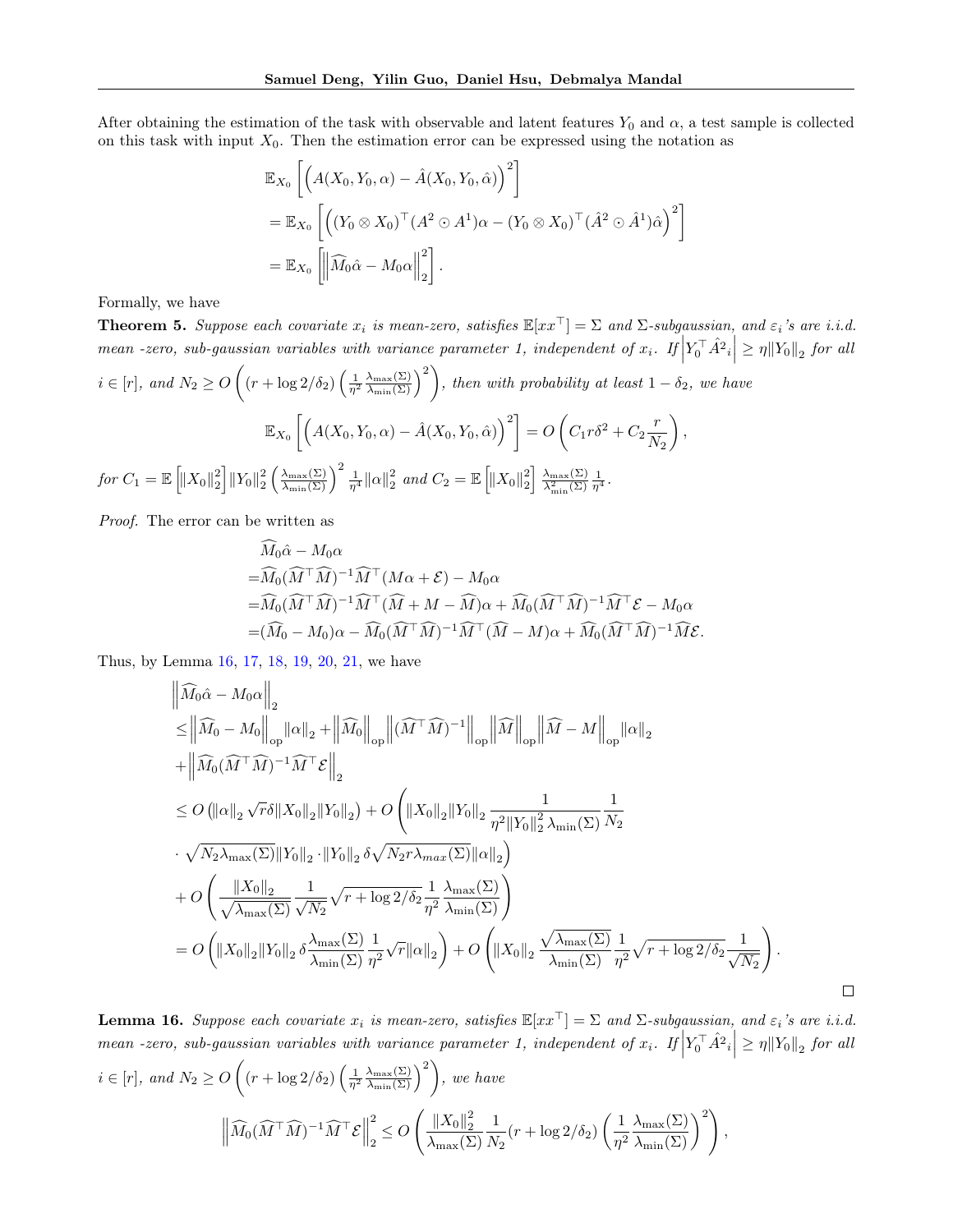with probability at least  $1 - \delta_2/2$ .

Proof. Note that

$$
\left\| \widehat{M}_0(\widehat{M}^\top \widehat{M})^{-1} \widehat{M}^\top \mathcal{E} \right\|_2^2 = \mathcal{E}^\top G \mathcal{E},
$$

with  $G = \widehat{M}(\widehat{M}^\top \widehat{M})^{-1} \widehat{M}_0^\top \widehat{M}_0(\widehat{M}^\top \widehat{M})^{-1} \widehat{M}^\top$ . By the Hanson-Wright inequality [\(Vershynin](#page-9-24) [\(2018\)](#page-9-24), lemma 6.2.1) we have

$$
P\left(\left|\boldsymbol{\varepsilon}^{\top} G \boldsymbol{\varepsilon} - E[\boldsymbol{\varepsilon}^{\top} G \boldsymbol{\varepsilon}] \right| \geq t\right) \leq 2 \exp\left(-c \min\left(\frac{t^2}{\|G\|_F^2}, \frac{t}{\|G\|_{\text{op}}}\right)\right).
$$

Thus,  $\mathcal{E}^\top G \mathcal{E} \leq \mathbb{E}[\mathcal{E}^\top G \mathcal{E}] + O\left(\|G\|_F \sqrt{\log(2/\delta_1)}\right) + O\left(\|G\|_{\text{op}} \log(2/\delta_1)\right)$ , with probability at least  $1 - \delta_1/2$ . By Lemma [17](#page-27-0) [19,](#page-29-0) [21,](#page-30-1)

$$
\mathbb{E}[\mathcal{E}^\top G \mathcal{E}] = \text{Tr}(\widehat{M}(\widehat{M}^\top \widehat{M})^{-1} \widehat{M}_0^\top \widehat{M}_0(\widehat{M}^\top \widehat{M})^{-1} \widehat{M}^\top)
$$
  
\n
$$
\leq r \|G\|_{\text{op}}
$$
  
\n
$$
\leq r \|\widehat{M}\widehat{M}^\top\|_{\text{op}} \|(\widehat{M}^\top \widehat{M})^{-1}\|_{\text{op}}^2 \|\widehat{M}_0^\top \widehat{M}_0\|_{\text{op}}
$$
  
\n
$$
\leq O \left(\frac{r}{\eta^2} \frac{\lambda_{\max}(\Sigma)}{\lambda_{\min}(\Sigma)} \|X_0\|_2^2 \|Y_0\|_2^2 \frac{1}{\eta^2 \|Y_0\|_2^2 \lambda_{\min}(\Sigma) N_2}
$$
  
\n
$$
= O \left(\frac{r}{\eta^4} \frac{\lambda_{\max}(\Sigma)}{\lambda_{\min}^2(\Sigma)} \|X_0\|_2^2 \frac{1}{N_2}\right),
$$

 $\setminus$ 

 $\Box$ 

with probability at least  $1 - \delta_1$ , when  $N_2 \ge O\left((r + \log 2/\delta_1) \left(\frac{1}{\eta^2} \frac{\lambda_{\max}(\Sigma)}{\lambda_{\min}(\Sigma)}\right)^2\right)$ . In addition,  $||G||_F \sqrt{\log 2/\delta_1} \le$  $\sqrt{r \log 2/\delta_1} ||G||_{op}$ . Therefore,

$$
\mathcal{E}^\top G \mathcal{E} \le O\left(r \|G\|_{\text{op}} + (\log 2/\delta_1) \|G\|_{\text{op}} + \sqrt{r \log 2/\delta_1} \|G\|_{\text{op}}\right)
$$
  
\n
$$
\le O\left((r + \log 2/\delta_1) \|G\|_{\text{op}}\right)
$$
  
\n
$$
\le O\left(\frac{r + \log 2/\delta_1}{\eta^4} \frac{\lambda_{\max}(\Sigma)}{\lambda_{\min}^2(\Sigma)} \|X_0\|_2^2 \frac{1}{N_2}\right).
$$

<span id="page-27-0"></span>**Lemma 17.** Suppose each covariate  $x_i$  is mean-zero, satisfies  $\mathbb{E}[xx^\top] = \Sigma$  and  $\Sigma$ -subgaussian, and  $\left| Y_0^\top \hat{A^2}_i \right| \geq 0$  $\eta \|Y_0\|_2$  for all  $i \in [r]$ . When  $N_2 \geq O\left((r + \log 1/\delta_2) \left(\frac{1}{\eta^2} \frac{\lambda_{\max}(\Sigma)}{\lambda_{\min}(\Sigma)}\right)^2\right)$ , the matrix  $\widehat{M}^\top \widehat{M}$  is invertible and

$$
\left\|(\widehat{M}^{\top}\widehat{M})^{-1}\right\|_{op} \le O\left(\frac{1}{\eta^2\|Y_0\|_2^2\lambda_{\min}(\Sigma)}\frac{1}{N_2}\right),\,
$$

with probability at least  $1 - \delta_1$ .

*Proof.* Note that  $\widehat{M} = (Y_0 \otimes \mathcal{X}^\top)^\top (\hat{A}^2 \odot \hat{A}^1) = (Y_0^\top \otimes \mathcal{X}) (\hat{A}^2 \odot \hat{A}^1) = Y_0^\top \hat{A}^2 \odot \mathcal{X} \hat{A}^1$ . Thus, by defining matrix  $U \in \mathbb{R}^{d_1 \times r}$  with columns  $U_i = (Y_0^\top \hat{A}_i^2) \hat{A}_i^1$ , it can be written that  $\widehat{M}^\top \widehat{M} = U^\top \mathcal{X}^\top \mathcal{X} U$ . Note that the columns of  $U$ are orthogonal with each other. Since  $\mathbb{E}[\frac{1}{N_2} \widehat{M}^\top \widehat{M}] = \mathbb{E}[U^\top (\frac{1}{N_2} \mathcal{X}^\top \mathcal{X}) U] = U^\top \Sigma U$ , we let  $\frac{1}{N_2} \widehat{M}^\top \widehat{M} = \mathcal{E} + U^\top \Sigma U$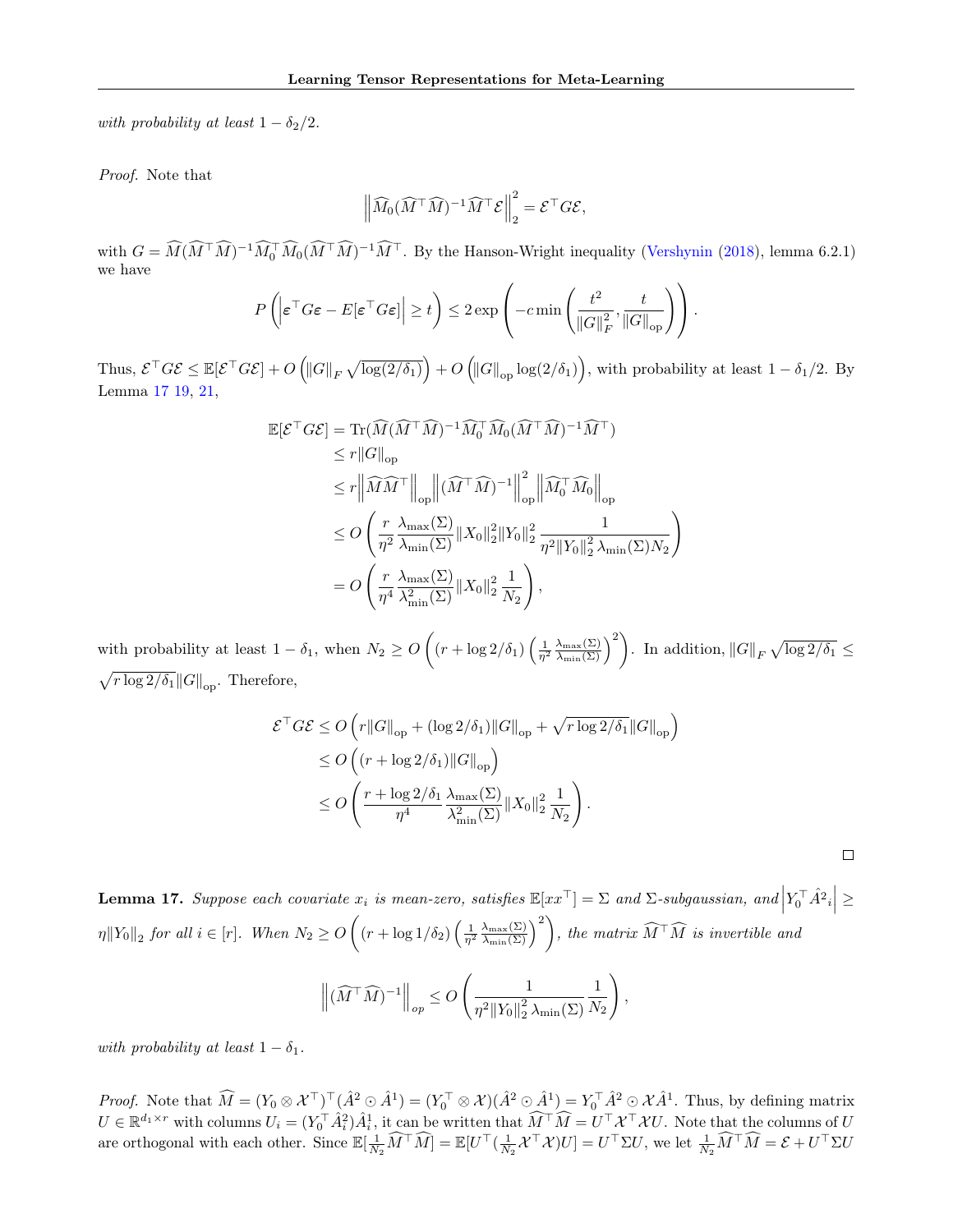with matrix  $\mathcal E$  satisfying  $\mathbb E[\mathcal E]=0$ . In addition, we have

$$
\label{eq:22} \begin{split} &\left\| U \right\|_{\rm op} = \left\| \hat{A}^1 \text{diag}[(Y_0^\top \hat{A}_i^2)_{i=1}^r] \right\|_{\rm op} \\ &\leq \left\| \hat{A}^1 \right\|_{\rm op} \max_{i \in [r]} |Y_0^\top \hat{A}_i^2| \\ &\leq \left\| \hat{A}^1 \right\|_{\rm op} \cdot \left\| Y_0 \right\|_2 \max_{i \in [r]} \left\| \hat{A}_i^2 \right\|_2 \\ &\leq \left\| \hat{A}^1 \right\|_{\rm op} \cdot \left\| Y_0 \right\|_2 \left( \sum_{i \in [r]} \left\| \hat{A}_i^2 \right\|_2^2 \right)^{\frac{1}{2}} \\ &= 1 \cdot \left\| Y_0 \right\|_2 \cdot 1 = \left\| Y_0 \right\|_2. \end{split}
$$

Thus, applying Lemma [12,](#page-22-1) we conclude that as long as  $N_2 \geq O(r + \log(1/\delta_1))$  we have  $||\mathcal{E}||_{op} \leq$  $\overline{O}$  $\sqrt{2}$  $\lambda_{\max}(\Sigma) \|Y_0\|_2^2 \left(\sqrt{\frac{r+\log(1/\delta_1)}{N_2}}\right)$  $N_2$ ) with probability at least  $1 - \delta_1$ . Besides,

$$
\lambda_{\min}(U^{\top} \Sigma U) = \min_{x \in \mathbb{R}^r} \frac{x^{\top} U^{\top} \Sigma U x}{x^{\top} x} \ge \eta^2 \|Y_0\|_2^2 \min_{\omega \in \mathbb{R}^{d_1}} \frac{\omega^{\top} \Sigma \omega}{\omega^{\top} \omega} = \eta^2 \|Y_0\|_2^2 \lambda_{\min}(\Sigma),
$$

where the first inequality follows from substituting  $\omega = Ux$  and observing

$$
\omega^{\top} \omega = x^{\top} U^{\top} U x \ge \min_{i} |Y_0^{\top} \hat{A}_i^2|^2 x^{\top} x \ge \eta^2 ||Y_0||_2^2 x^{\top} x.
$$

Therefore,

$$
\lambda_{\min}(\frac{1}{N_2}\widehat{M}^\top \widehat{M}) \ge \lambda_{\min}(U^\top \Sigma U) - \lambda_{\max}(\mathcal{E})
$$
\n
$$
\ge \eta^2 \|Y_0\|_2^2 \lambda_{\min}(\Sigma) - \|\mathcal{E}\|_{\text{op}}
$$
\n
$$
\ge O\left(\eta^2 \|Y_0\|_2^2 \lambda_{\min}(\Sigma) - \lambda_{\max}(\Sigma) \|Y_0\|_2^2 \sqrt{\frac{r + \log 1/\delta_1}{N_2}}\right)
$$
\n
$$
= O\left(\|Y_0\|_2^2 \left(\eta^2 \lambda_{\min}(\Sigma) - \lambda_{\max}(\Sigma) \sqrt{\frac{r + \log 1/\delta_1}{N_2}}\right)\right).
$$

Therefore, as long as  $N_2 \geq O\left((r + \log 1/\delta_1)\left(\frac{\lambda_{\max}(\Sigma)}{\eta^2 \lambda_{\min}(\Sigma)}\right)^2\right), \frac{1}{N_2} \widehat{M}^\top \widehat{M}$  is invertible and so is  $\widehat{M}^\top \widehat{M}$ . Now,  $(\widehat{M}^\top \widehat{M})^{-1} = \frac{1}{N_2} (\frac{1}{N_2} \widehat{M}^\top \widehat{M})^{-1} = \frac{1}{N_2} (\mathcal{E} + U^\top \Sigma U)^{-1}$ . Moreover,

$$
\left\| (U^\top \Sigma U)^{-1} \mathcal{E} \right\|_{\text{op}} \leq \left\| (U^\top \Sigma U)^{-1} \right\|_{\text{op}} \left\| \mathcal{E} \right\|_{\text{op}} \leq \frac{\left\| \mathcal{E} \right\|_{\text{op}}}{\lambda_{\min}(U^\top \Sigma U)} \leq O\left( \frac{\lambda_{\max}(\Sigma)}{\lambda_{\min}(\Sigma)} \frac{1}{\eta^2} \sqrt{\frac{r + \log 1/\delta_1}{N_2}} \right).
$$

<span id="page-28-0"></span>Therefore, as long as  $N_2 \geq O\left((r + \log 1/\delta_2) \left(\frac{1}{\eta^2} \frac{\lambda_{\max}(\Sigma)}{\lambda_{\min}(\Sigma)}\right)^2\right)$ , we have  $\left\|(U^\top \Sigma U)^{-1}\mathcal{E}\right\|_{\text{op}} \leq 1/4$ . Finally, applying Lemma [14](#page-23-0) we have  $\left(\frac{1}{N_2}\widehat{M}^\top \widehat{M}\right)^{-1} = (U^\top \Sigma U)^{-1} + F$ , where  $||F||_{op} \leq \frac{1}{3} ||(U^\top \Sigma U)^{-1}||_{op}$ , and

$$
\left\|(\widehat{M}^\top \widehat{M})^{-1}\right\| \leq \frac{4}{3N_2} \left\| (U^\top \Sigma U)^{-1} \right\|_{\text{op}} \leq \frac{4}{3N_2} \frac{1}{\eta^2 \|Y_0\|_2^2 \lambda_{\min}(\Sigma)}.
$$

 $\Box$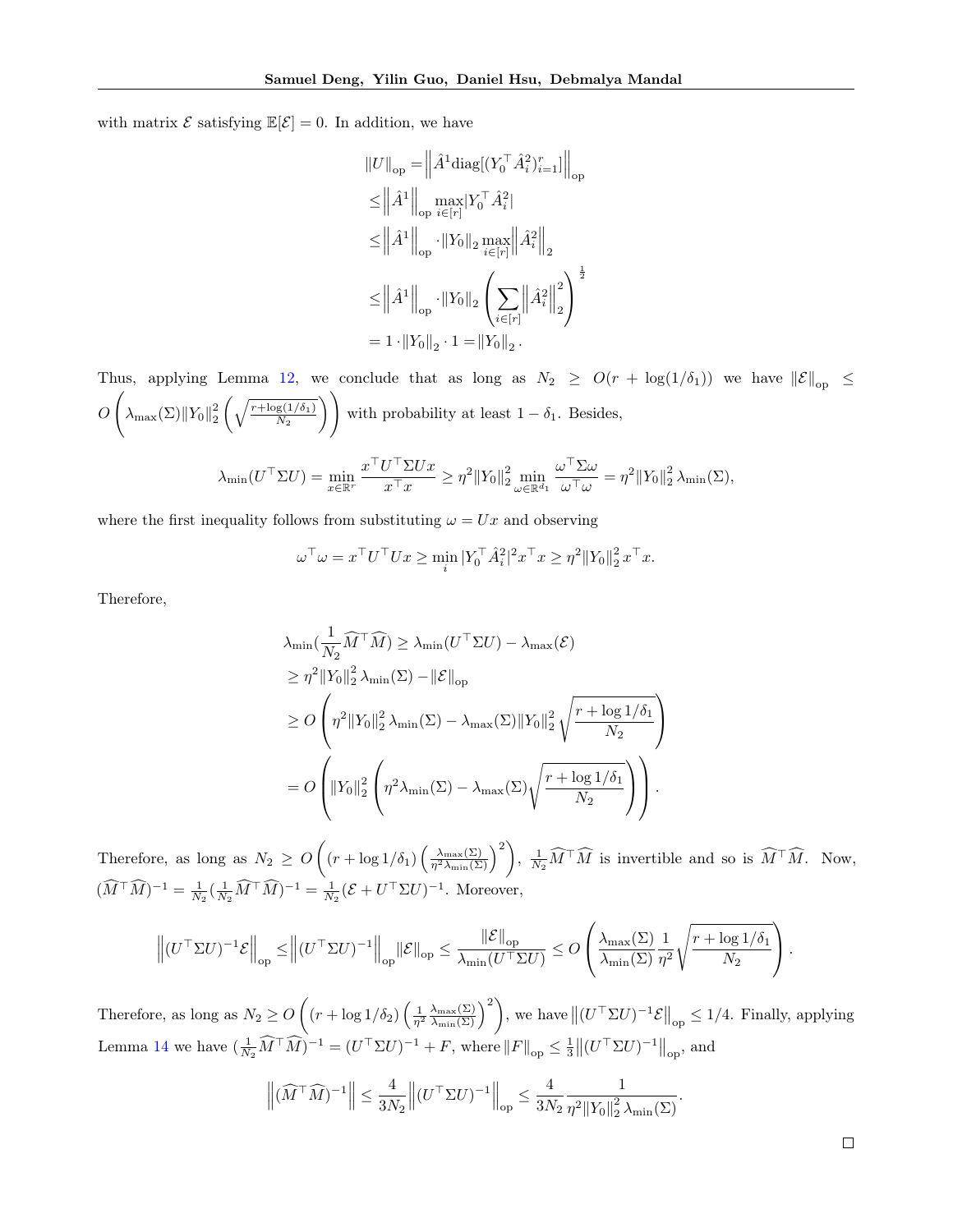**Lemma 18.** Suppose each covariate  $x_i$  is mean-zero, satisfies  $\mathbb{E}[xx^\top] = \Sigma$  and  $\Sigma$ -subgaussian, and  $\max\{\sin\theta(\hat{A}^1, A^1), \sin\theta(\hat{A}^2, A^2)\}\leq \delta$ , then if  $N_2\geq O(r+\log 1/\delta_1)$ , we have

$$
\left\|\widehat{M} - M\right\|_{op} \le O\left(\left\|Y_0\right\|_2 \delta \sqrt{N_2 r \lambda_{max}(\Sigma)}\right),\,
$$

with probability at least  $1 - \delta_1$ .

*Proof.* Write  $\hat{A}^1 = A^1 + E^1$ ,  $\hat{A}^2 = A^2 + E^2$ . Note that  $\hat{A}^1_{\perp} \hat{A}^{1\perp}_{\perp} + \hat{A}^1 \hat{A}^{1\perp}_{\perp} = I_{d_1}$ , we have

$$
\left\| A^{1} - \hat{A}^{1} \right\|_{\text{op}} = \left\| \hat{A}_{\perp}^{1} \hat{A}_{\perp}^{1 \top} A^{1} - \hat{A}^{1} (I_{r} - \hat{A}^{1 \top} A^{1}) \right\|_{\text{op}} \leq \left\| \hat{A}_{\perp}^{1} \right\|_{\text{op}} \left\| \hat{A}_{\perp}^{1 \top} A^{1} \right\|_{\text{op}} + \left\| \hat{A}^{1} \right\|_{\text{op}} \left\| I_{r} - \hat{A}^{1 \top} A^{1} \right\|_{\text{op}} \\ \leq 1 \cdot \sin \theta (\hat{A}^{1}, A^{1}) + 1 \cdot \sin^{2} \theta (\hat{A}^{1}, A^{1}) = O(\delta),
$$

where the last inequality is due to

$$
\left\| I_r - \hat{A}^{1\top} A^1 \right\|_{op} = \lambda_{\max} (I_r - \hat{A}^{1\top} A^1) = 1 - \lambda_{\min} (\hat{A}^{1\top} A^1) = 1 - \cos \theta (\hat{A}^1, A^1)
$$

$$
= \frac{1 - \cos^2 \theta (\hat{A}^1, A^1)}{1 + \cos \theta (\hat{A}^1, A^1)} = \frac{\sin^2 \theta (\hat{A}^1, A^1)}{1 + \cos \theta (\hat{A}^1, A^1)} \le \sin^2 \theta (\hat{A}^1, A^1) = \delta^2,
$$

where  $\theta(\hat{A}^1, A^1)$  is the principal angle between column subspaces of  $\hat{A}^1$  and  $A^1$ . Therefore,  $||E^1||_{op} \leq O(\delta)$ , in the same way,  $||E^2||_{op} \leq O(\delta)$ . Now,

$$
\begin{aligned}\n\left\|\widehat{M} - M\right\|_{\text{op}} &= \left\|(Y_0 \otimes \mathcal{X}^\top)^\top (\hat{A}^2 \odot \hat{A}^1) - (Y_0 \otimes \mathcal{X}^\top)^\top (A^2 \odot \mathcal{A}^1)\right\|_{\text{op}} \\
&= \left\|(Y_0^\top \hat{A}^2 \odot \mathcal{X} \hat{A}^1) - (Y_0^\top A^2 \odot \mathcal{X} \mathcal{A}^1)\right\|_{\text{op}} \\
&= \left\|(Y_0^\top (A^2 + E^2) \odot \mathcal{X}(A^1 + E^1)) - (Y_0^\top A^2 \odot \mathcal{X} \mathcal{A}^1)\right\|_{\text{op}} \\
&\le \left\|Y_0^\top A^2 \odot \mathcal{X} E^1\right\|_{\text{op}} + \left\|Y_0^\top E^2 \odot \mathcal{X} \mathcal{A}^1\right\|_{\text{op}} + \left\|Y_0^\top E^2 \odot \mathcal{X} E^1\right\|_{\text{op}}\n\end{aligned}
$$

.

Consider the first term,

$$
\left\|Y_0^{\top} A^2 \odot \mathcal{X} E^1\right\|_{op}^2 = \lambda_{\max} ((Y_0^{\top} A^2 \odot \mathcal{X} E^1)^{\top} (Y_0^{\top} A^2 \odot \mathcal{X} E^1))
$$
  
=  $\lambda_{\max} (U^{\top} \mathcal{X}^{\top} \mathcal{X} U) = N_2 \lambda_{\max} (U^{\top} (\frac{1}{N_2} \mathcal{X}^{\top} \mathcal{X}) U),$ 

where  $U \in \mathbb{R}^{d_1 \times r}$  has columns  $U_i = (Y_0^T A_i^2) E_i^1$  with  $A_i^2$  and  $E_i^1$  being columns of  $A^2$  and  $E^1$ . Note where  $U \in \mathbb{R}^+$  has columns  $U_i = (I_0 A_i) E_i$  with  $A_i$  and  $E_i$  being columns of  $A$  and  $E$ . Note that  $||U||_{op} \le ||Y_0||_2 ||E^1||_F \le ||Y_0||_2 \sqrt{r} ||E^1||_{op} = O(\sqrt{r} ||Y_0||_2 \delta)$ , by Lemma [12,](#page-22-1)  $\lambda_{max}(U^{\top}(\frac{1}{N_2} \mathcal{X}^{\top} \mathcal{X}) U$ per bounded by  $O\left(\left\|U^\top \Sigma U\right\|_{\text{op}} + \lambda_{\max}(\Sigma) r \|Y_0\|_2^2 \delta^2 \sqrt{\frac{r + \log 1/\delta_1}{N_2}}\right)$  $N_{2}$  $\left\| U^\top \Sigma U \right\|_{\text{op}} \leq \lambda_{\text{max}}(\Sigma) ||U||_{\text{op}}^2 \leq$  $\lambda(\Sigma)r||Y_0||_2^2 \delta^2$ . Thus, when  $N_2 \geq O(r + \log 1/2\delta_1)$ ,  $\lambda_{max}(U^{\top}(\frac{1}{N_2}\mathcal{X}^{\top}\mathcal{X})U) \leq O(\lambda_{max}(\Sigma)r||Y_0||_2^2 \delta^2)$ . Therefore,  $||Y_0^{\top} A^2 \odot \mathcal{X} E^1||_{op} \leq O\left(\delta ||Y_0||_2 \sqrt{N_2 r \lambda_{\max}(\Sigma)}\right).$ 

The second term  $\left\|Y_0^\top E^2 \odot \mathcal{X} A^1\right\|_{\text{op}}$  and the third term  $\left\|Y_0^\top E^2 \odot \mathcal{X} E^1\right\|_{\text{op}}$  can be shown in the same way having an upper bound of the same magnitude.  $\Box$ 

<span id="page-29-0"></span>**Lemma 19.** Suppose each covariate  $x_i$  is mean-zero, satisfies  $\mathbb{E}[xx^\top] = \Sigma$  and  $\Sigma$ -subgaussian, and  $N_2 \geq$  $O(r + \log 1/\delta_1)$ . Then

$$
\left\| \widehat{M}\widehat{M}^{\top} \right\|_{op} \le O\left(N_2 \lambda_{\max}(\Sigma) \|Y_0\|_2^2\right),\,
$$

with probability at least  $1 - \delta_1$ .